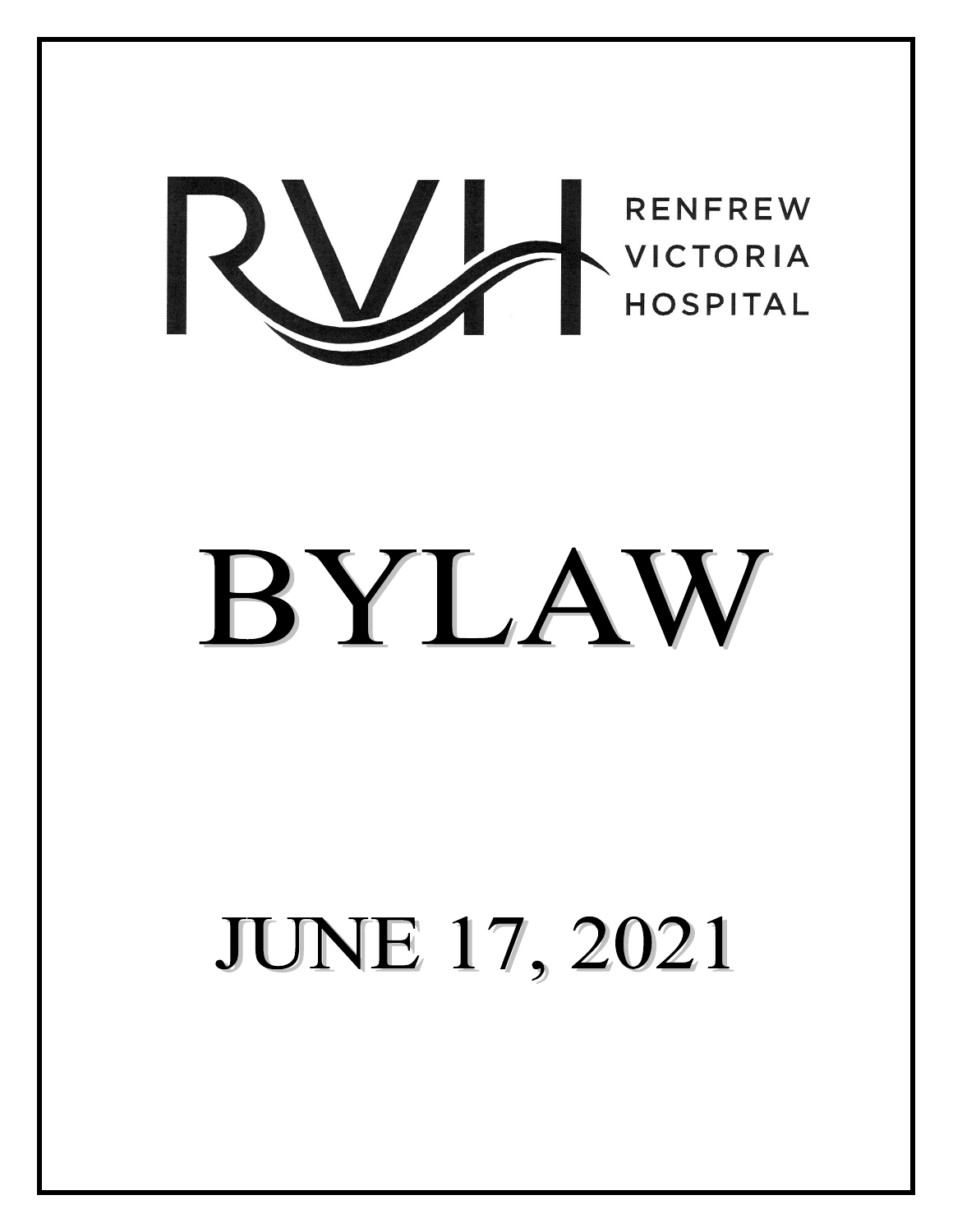# **RVH BYLAW** TABLE OF CONTENTS

| 1.01              |                                                              |  |
|-------------------|--------------------------------------------------------------|--|
| 1.02              |                                                              |  |
|                   |                                                              |  |
| 2.01              |                                                              |  |
| 2.02              |                                                              |  |
| 2.03              |                                                              |  |
|                   | ARTICLE 3. ANNUAL AND SPECIAL MEETINGS OF THE MEMBERS OF THE |  |
| 3.01              |                                                              |  |
| 3.02              |                                                              |  |
| 3.03              |                                                              |  |
| 3.04              |                                                              |  |
| 3.05              |                                                              |  |
| 3.06              |                                                              |  |
| 3.06              |                                                              |  |
| 3.08              |                                                              |  |
| 3.09              |                                                              |  |
| 3.10              |                                                              |  |
| 3.11              |                                                              |  |
|                   |                                                              |  |
| 4.01              |                                                              |  |
| 4.02              |                                                              |  |
| 4.03              |                                                              |  |
| 4.04              |                                                              |  |
| 4.05              |                                                              |  |
| 4.06              |                                                              |  |
| 4.07              |                                                              |  |
| 4.08              |                                                              |  |
| 4.09              |                                                              |  |
| 4.10              |                                                              |  |
| 4.11              |                                                              |  |
| 4.12              |                                                              |  |
| 4.13              |                                                              |  |
|                   | ARTICLE 5. OFFICERS OF THE BOARD AND OF THE CORPORATION 21   |  |
| 5.01              |                                                              |  |
| 5.02              |                                                              |  |
| 5.03              |                                                              |  |
| 5.04              |                                                              |  |
| 5.05              |                                                              |  |
| 5.06              |                                                              |  |
| 5.07              |                                                              |  |
| 5.08              |                                                              |  |
| 5.09              |                                                              |  |
| 5.10              |                                                              |  |
| <b>ARTICLE 6.</b> |                                                              |  |
| 6.01              |                                                              |  |
|                   |                                                              |  |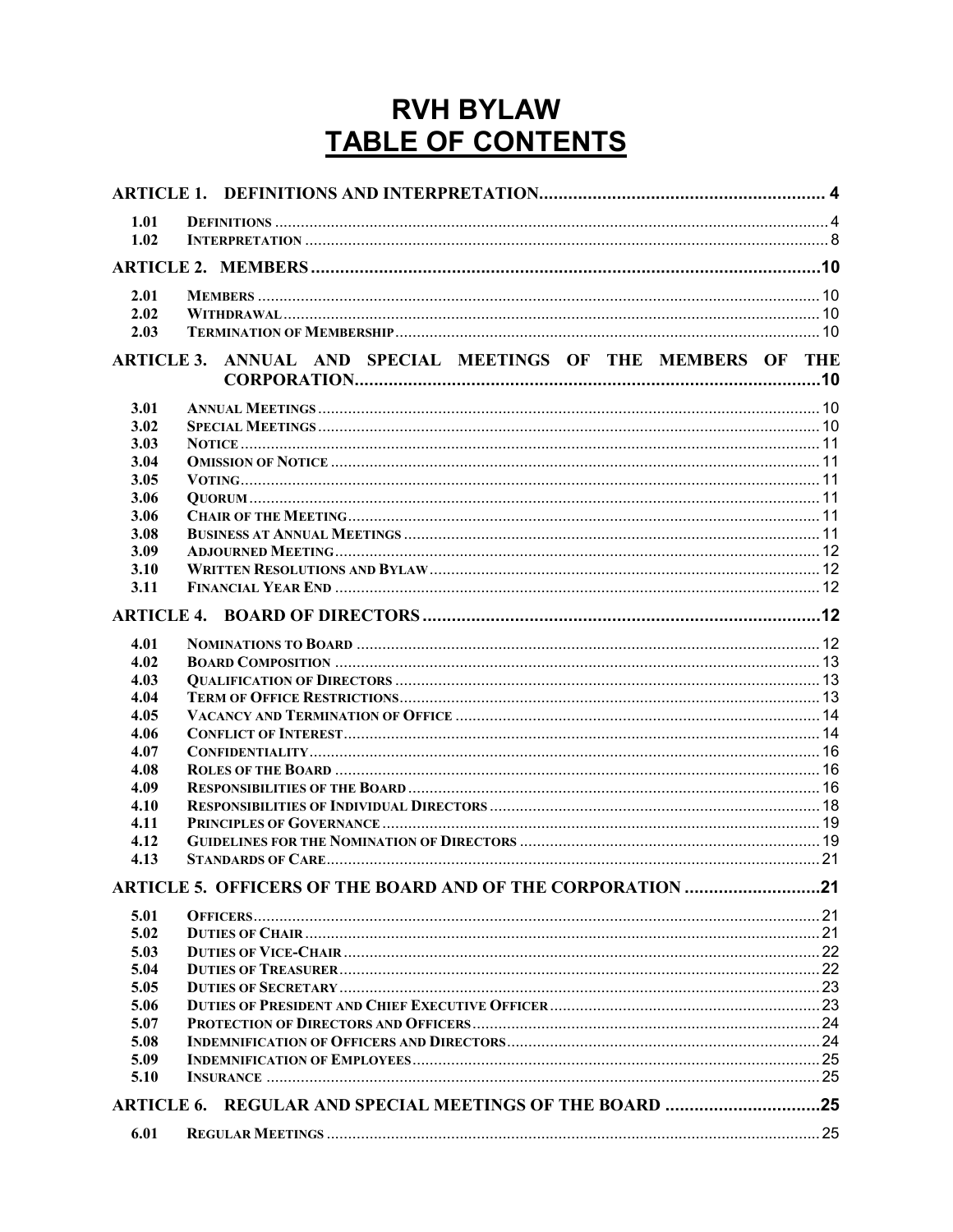| 6.02              |                                           |    |
|-------------------|-------------------------------------------|----|
| 6.03              |                                           |    |
| 6.04              |                                           |    |
| 6.05              |                                           |    |
| 6.06              |                                           |    |
|                   |                                           |    |
| <b>ARTICLE 7.</b> |                                           |    |
|                   |                                           |    |
| 7.01              |                                           |    |
| 7.02              |                                           |    |
| 7.03              |                                           |    |
|                   |                                           |    |
| 7.04              |                                           |    |
| 7.05              |                                           |    |
| 7.06              |                                           |    |
| 7.07              |                                           |    |
| 7.08              |                                           |    |
|                   |                                           |    |
| 7.09              |                                           |    |
|                   |                                           |    |
|                   |                                           |    |
| 8.01              |                                           |    |
| 8.02              |                                           |    |
|                   |                                           |    |
| 8.03              |                                           |    |
| 8.04              |                                           |    |
| 8.05              |                                           |    |
| 8.06              |                                           |    |
| 8.07              |                                           |    |
|                   |                                           |    |
|                   |                                           |    |
|                   |                                           |    |
| 9.01              |                                           |    |
| 9.02              |                                           |    |
|                   |                                           |    |
|                   |                                           |    |
| 9.03              |                                           |    |
|                   |                                           |    |
|                   |                                           |    |
| 10.01             |                                           |    |
| 10.02             |                                           |    |
|                   |                                           |    |
| 10.03             |                                           |    |
| 10.04             |                                           |    |
| 10.05             |                                           |    |
|                   |                                           |    |
|                   | <b>ARTICLE 11. MEDICAL STAFF SECTION.</b> | 36 |
| 11.01             |                                           |    |
|                   |                                           |    |
| 11.02             |                                           |    |
| 11.03             |                                           |    |
| 11.04             |                                           |    |
| 11.05             |                                           |    |
| 11.06             |                                           |    |
|                   |                                           |    |
| 11.07             |                                           |    |
| 11.09             |                                           |    |
| 11.11             |                                           |    |
| 11.12             |                                           |    |
| 11.13             |                                           |    |
| 11.14             |                                           |    |
| 11.15             |                                           |    |
|                   |                                           |    |
| 11.16             |                                           |    |
| 11.17             |                                           |    |
|                   |                                           |    |
|                   |                                           |    |
| 12.01             |                                           |    |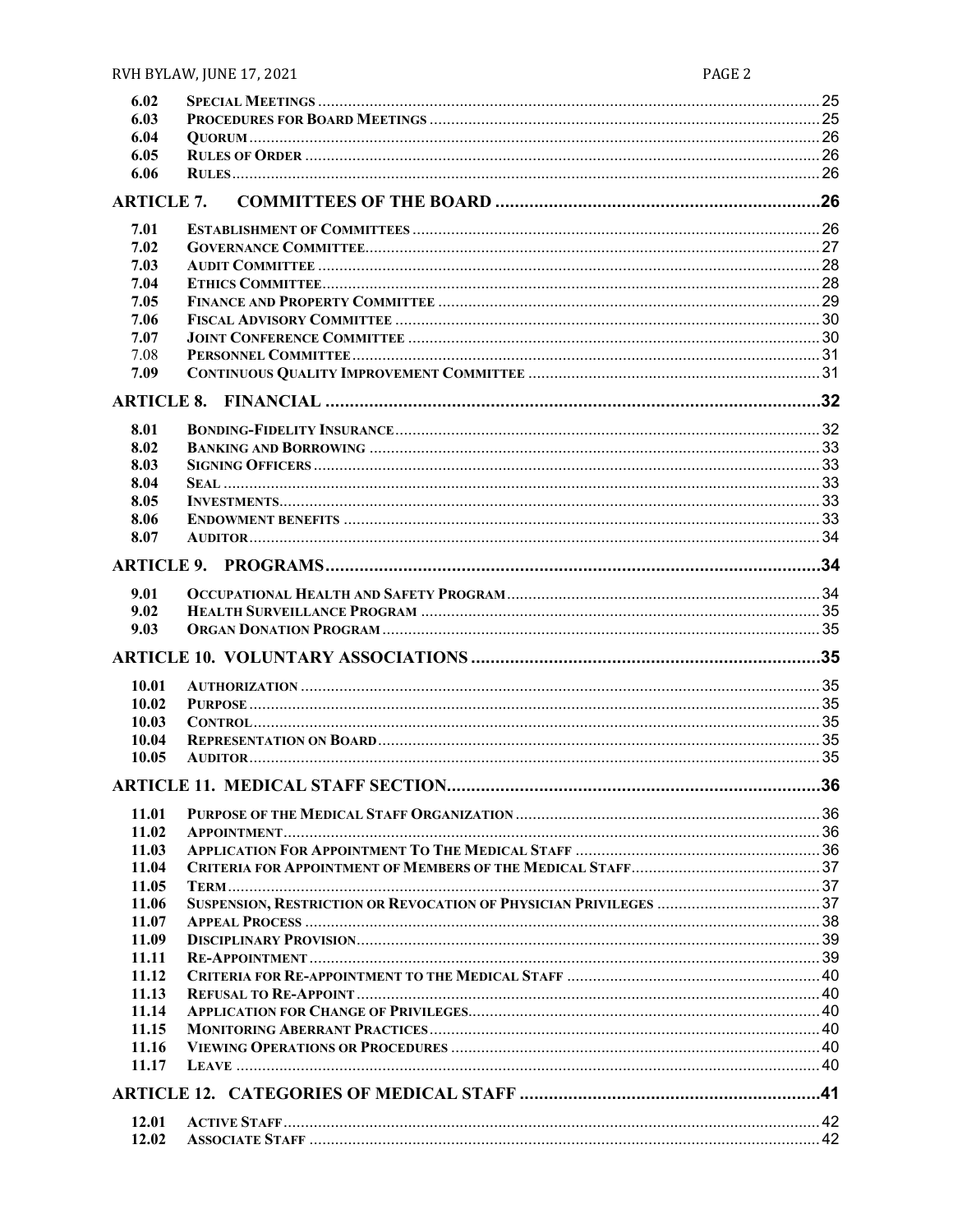| 12.03 |                                                                                  |  |
|-------|----------------------------------------------------------------------------------|--|
| 12.04 |                                                                                  |  |
| 12.05 |                                                                                  |  |
| 12.06 |                                                                                  |  |
| 12.07 |                                                                                  |  |
|       |                                                                                  |  |
| 13.01 |                                                                                  |  |
| 13.02 |                                                                                  |  |
| 13.03 |                                                                                  |  |
|       |                                                                                  |  |
| 14.01 |                                                                                  |  |
| 14.02 |                                                                                  |  |
|       |                                                                                  |  |
| 15.01 |                                                                                  |  |
| 15.02 |                                                                                  |  |
| 15.03 |                                                                                  |  |
| 15.04 |                                                                                  |  |
| 15.05 |                                                                                  |  |
| 15.06 |                                                                                  |  |
|       |                                                                                  |  |
|       |                                                                                  |  |
| 16.01 |                                                                                  |  |
| 16.02 |                                                                                  |  |
| 16.03 |                                                                                  |  |
| 16.04 |                                                                                  |  |
| 16.05 |                                                                                  |  |
| 16.06 | <b>DUTIES OF THE VICE-PRESIDENT AND SECRETARY-TREASURER OF MEDICAL STAFF  51</b> |  |
|       |                                                                                  |  |
| 17.01 |                                                                                  |  |
| 17.02 |                                                                                  |  |
|       | ARTICLE 18. MEDICAL STAFF COMMITTEES ESTABLISHED BY THE BOARD 53                 |  |
| 18.01 |                                                                                  |  |
| 18.02 |                                                                                  |  |
| 18.03 |                                                                                  |  |
| 18.04 |                                                                                  |  |
| 18.05 |                                                                                  |  |
| 18.06 |                                                                                  |  |
| 18.07 |                                                                                  |  |
| 18.08 |                                                                                  |  |
| 18.09 |                                                                                  |  |
|       | <b>ARTICLE 19. REGISTERED NURSE EXTENDED CLASS (NURSE PRACTITIONER) 58</b>       |  |
| 19.01 |                                                                                  |  |
| 19.02 |                                                                                  |  |
| 19.03 |                                                                                  |  |
|       |                                                                                  |  |
|       |                                                                                  |  |
| 20.01 |                                                                                  |  |
| 20.01 |                                                                                  |  |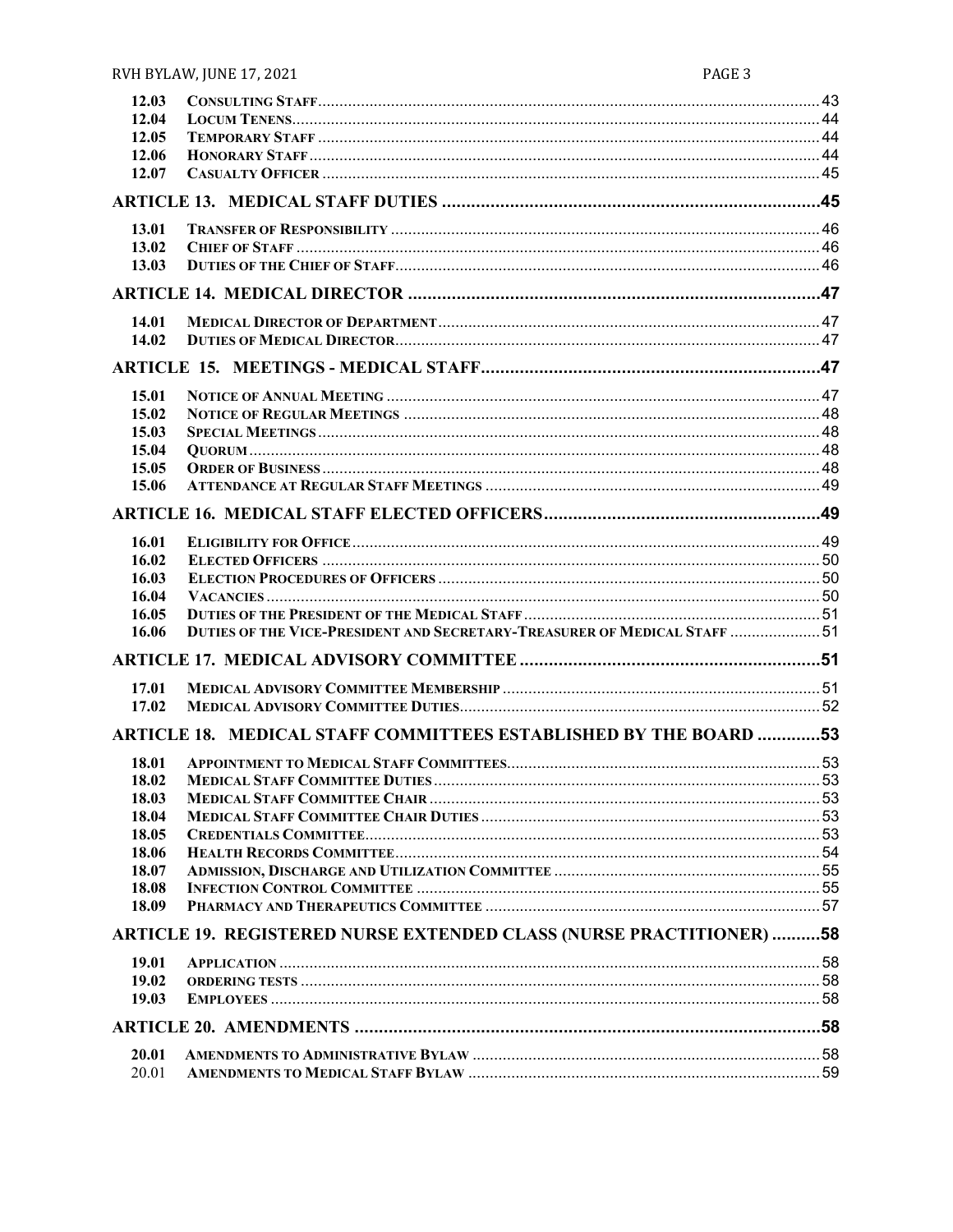# **BYLAW OF THE RENFREW VICTORIA HOSPITAL**

# (Hereinafter referred to as the "Corporation") **PREAMBLE**

**WHEREAS** it is the purpose of the Corporation to serve the community, and whereas the objects of the Corporation are:

- (a) to establish, equip, staff, maintain, operate and conduct a public hospital, including without limitation active treatment programs and services, complex continuing care, community health, emergency services, out-patient services, rehabilitation and therapeutic services;
- (b) to operate and maintain laboratories, diagnostic imaging services, research facilities, therapeutic and rehabilitation facilities, pharmacies or dispensaries as may be required;
- (c) to participate in all phases of education pertaining to health care, including the education of physicians, nursing staff and other health care personnel; and
- (d) to provide such other health care services as are required by the communities served by the Corporation, including without limitation the provision of long-term care facilities and in-home health care services in accordance with all applicable legislation as may be amended from time to time.
- (e) To provide designated regional programs in English and French in accordance with designation requirements under the French Language Services. Act.

**NOW THEREFORE BE IT ENACTED** and it is hereby enacted that all Bylaw of the Corporation heretofore enacted be cancelled and revoked and that the following Bylaw be substituted in lieu thereof.

# <span id="page-4-0"></span>**ARTICLE 1. DEFINITIONS AND INTERPRETATION**

#### <span id="page-4-1"></span>**1.01 DEFINITIONS**

In this Bylaw, the following words and phrases shall have the following meanings, respectively:

"*Act*" means the *Corporations Act* (Ontario) and, where the context requires, includes the regulations made under it;

"Admitting Privileges for the Medical Staff" means the privileges granted to members of the Medical Staff related to the admission of in-patients, registration of out-patients, and the diagnosis, assessment and treatment of in-patients and out-patients in the Hospital;

"Application" means the application for membership prescribed by the Board;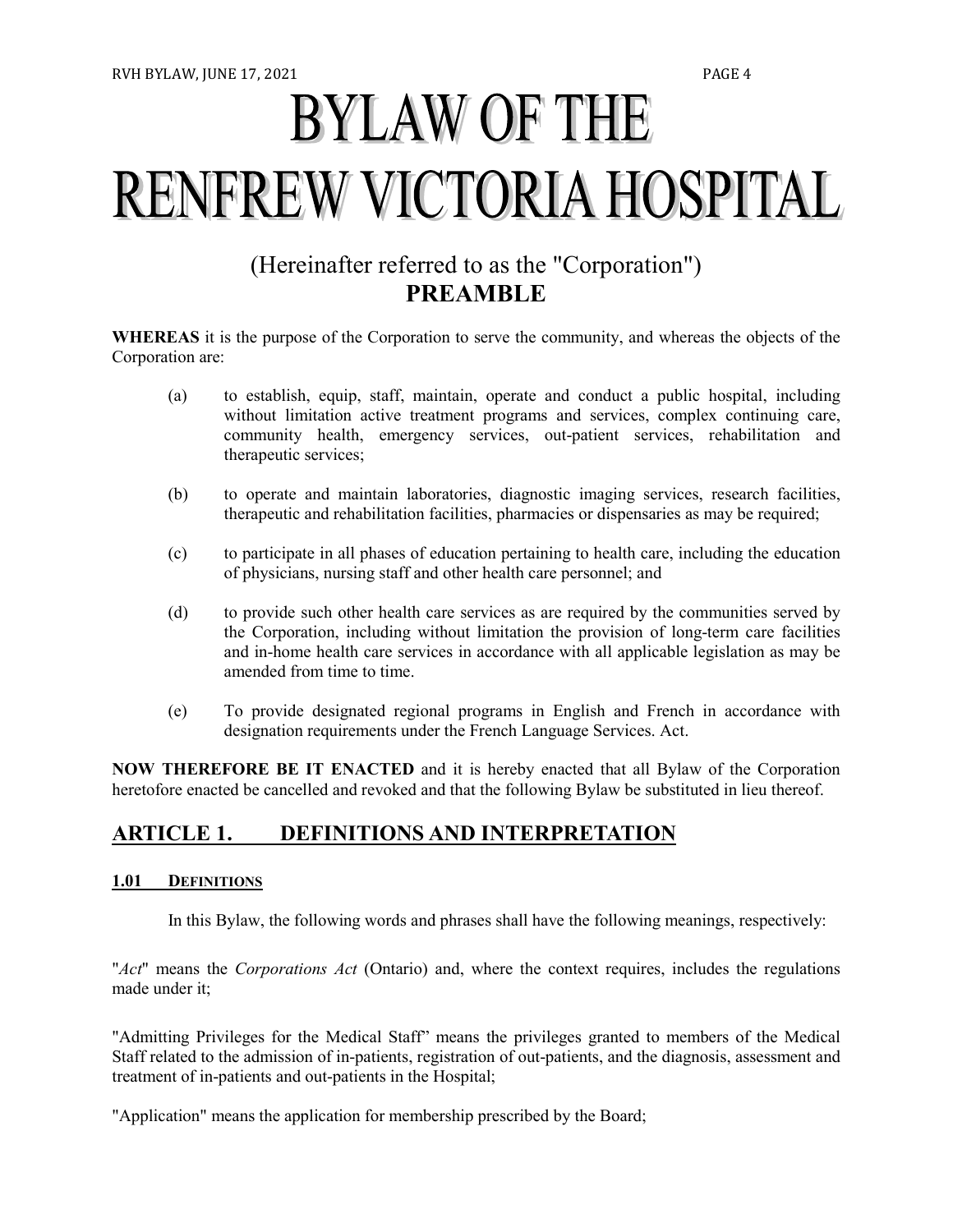#### RVH BYLAW, JUNE 17, 2021 **PAGE 5**

"Associates" in relation to an individual means the individual's parents, siblings, spouse or common-law partner, and includes any organization, agency, company or individual (such as a business partner) with a formal relationship to the individual;

"Auxiliary" means the volunteer services organization known as the Renfrew Victoria Hospital Auxiliary;

"Board" means the Board of Directors of the Corporation;

"Bylaw" means this Bylaw of the Corporation from time to time in effect;

"Certification" means holding a certificate in a medical, or surgical specialty issued by any professional body recognized by the Board after consultation with the Medical Advisory Committee;

"Chair" means the Director elected by the Board to serve as Chair of the Board;

"Chief of Staff" means the person who has been appointed by the Board to be responsible for the quality of care provided by the members of the Professional Staff;

"Clinical Duties and Responsibilities" means those activities related to the delivery of patient care, diagnosis, and treatment within the Hospital;

"Clinical Nurse" means a staff nurse employed by the Hospital;

"College" means, as the case may be, the College of Physicians and Surgeons of Ontario, or the College of Nurses of Ontario;

"Committee" means a committee of the Board or as otherwise specified in this Bylaw;

"Conflict of Interest" includes, without limitation, the following three (3) areas that may give rise to a conflict of interest for the Directors of the Corporation, namely:

- (a) Pecuniary or financial interest a Director is said to have a pecuniary or financial interest in a decision when the Director (or the Director's Associates) stands to gain by that decision, either in the form of money, gifts, favours, gratuities or other special considerations;
- (b) Undue influence participation or influence in Board decisions that selectively and disproportionately benefits particular agencies, companies, organizations, municipal or professional groups, or patients from a particular demographic, geographic, political, socioeconomic or cultural group is a violation of the Director's entrusted responsibility to the community at large; and
- (c) Adverse Interest a Director is said to have an adverse interest to the Corporation when the Director is a party to a claim, application or proceeding against the Corporation;

"Corporation" means the Renfrew Victoria Hospital;

"Department" means an organizational unit of the Professional Staff to which members with a similar field of practice have been assigned; the Corporation's departments are those named in the Rules;

"Director" means a member of the Board of Directors;

"Disability" means:

(a) any degree of physical disability, infirmity, malformation or disfigurement that is caused by bodily injury, birth defect or illness and, without limiting the generality of the foregoing, includes diabetes mellitus, epilepsy, a brain injury, any degree of paralysis, amputation, lack of physical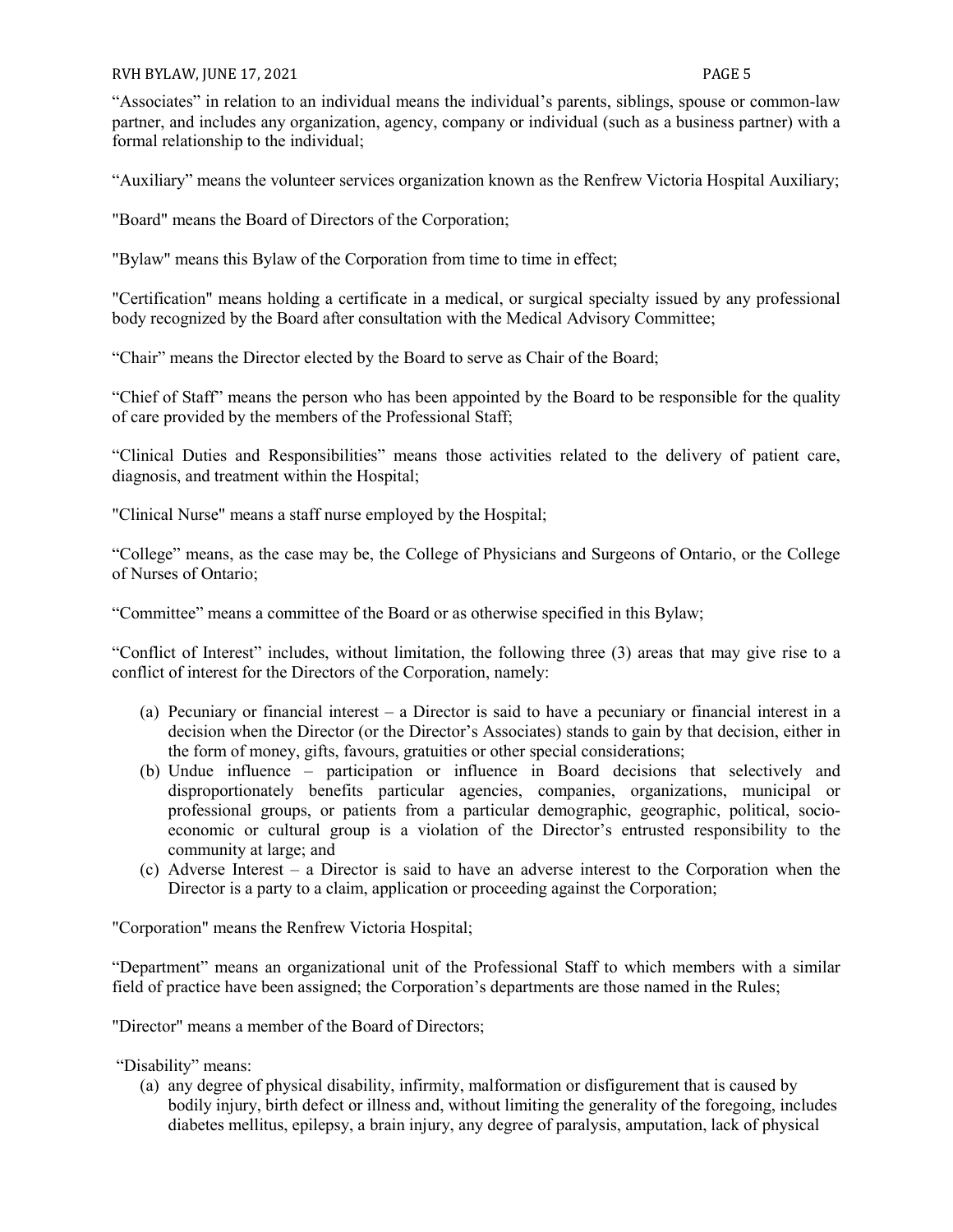co-ordination, blindness or visual impediment, deafness or hearing impediment, muteness or speech impediment, or physical reliance on a guide dog or other animal or on a wheelchair or other remedial appliance or device,

- (b) a condition of mental impairment or a developmental disability,
- (c) a learning disability, or a dysfunction in one or more of the processes involved in understanding or using symbols or spoken language,
- (d) a mental disorder, or
- (e) an injury or disability for which benefits were claimed or received under the insurance plan established under the *Workplace Safety and Insurance Act, 1997*.

"Ethical Guidelines", "ethics" and "ethical" for purpose of the Professional Staff Bylaw refer to the ethical codes and guidelines of the Canadian Medical Association and the appropriate professional colleges;

"Excluded Person" means:

- (a) any person who provides goods or services either directly or through a corporation including any director, owner, operator, major shareholder, senior executive, or other corporate officer if such person(s):
	- i. is under contract with the Corporation;
	- ii. has responded to a request for proposals issued by the Corporation in the previous fiscal year; or
	- iii. intends to submit a proposal during the term of office of the Director;
- (b) any member of the Professional Staff other than the members of the Medical Staff appointed to the Board pursuant to the *Public Hospitals Act*;
- (c) any employee other than the President and Chief Executive Officer;
- (d) any spouse, common law partner, dependent child, parent, brother or sister of an employee or member of the Professional Staff; and
- (e) any person who lives in the same household as a member of the Professional Staff or an employee of the Corporation;

"Francophone" means French speaking, especially of a native origin.

"President and Chief Executive Officer" means, in addition to 'administrator' as defined in section 1 of the *Public Hospitals Act*, the President and Chief Executive Officer of the Corporation;

Chief Nursing Executive means the Vice-President, Patient Care Services;

"ex-officio" means membership "by virtue of the office" and includes all rights, responsibilities, and power to vote unless otherwise specified;

"Registered Nurse Extended Class (Nurse Practitioner)" means those registered nurses in extended class in the community to whom the Board has granted privileges with respect to the ordering of diagnostic procedures;

"Fellowship" means a membership in a professional medical college recognized by the Board after consultation with the Medical Advisory Committee;

"Head Office" means 499 Raglan Street North, Renfrew, Ontario K7V 1P6;

"Hospital" means the Renfrew Victoria Hospital;

"Impact Analysis" means a study conducted by the President and Chief Executive Officer, or designate, in consultation with the Chief of Staff and Medical Directors of Departments to determine the impact upon the resources of the Corporation of the proposed or continued appointment of any person to the Professional Staff;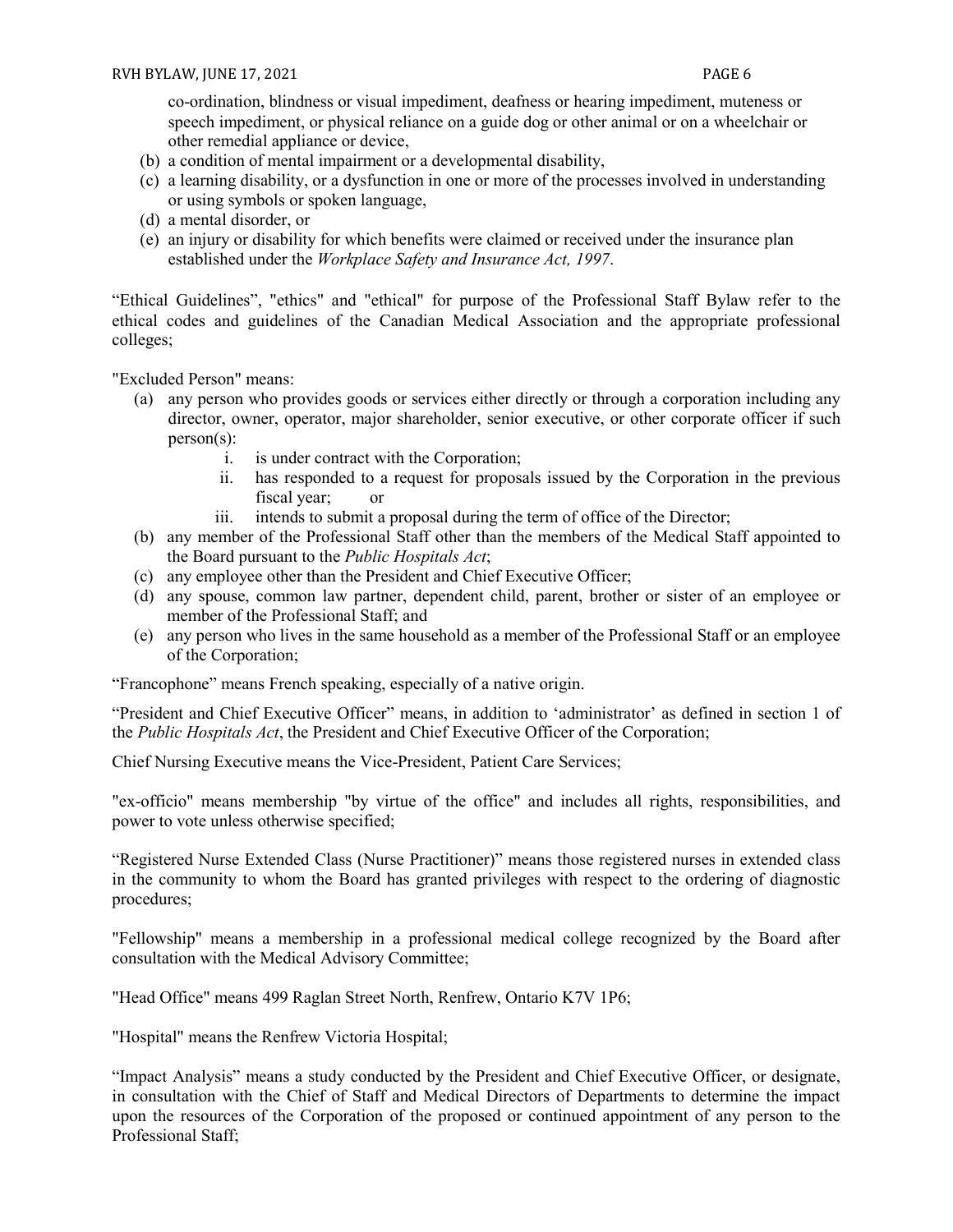"Indemnified Person" has the meaning ascribed to that term in Article 5 of this Bylaw;

"Independence" A Director is independent if the Director has no direct or indirect material relationship with a person which could be perceived by others as reasonably interfering with the exercise of the Director's independent judgement;

"Legislation" means relevant statutes and regulations that govern the provision of health care to patients of the Hospital, including without limitation the *Health Care Consent Act* (Ontario), the *Health Insurance Act* (Ontario), the *Medicine Act* (Ontario), the *Mental Health Act* (Ontario), the *Nursing Act* (Ontario), the *Regulated Health Professions Act* (Ontario), the *Substitute Decisions Act* (Ontario) and the *Commitment to the Future of Medicare Act*;

"Locum Tenens or "locum tenens" means Physicians who provide coverage for a member of the Medical Staff during an absence;

"Medical Director" means a member of the Medical Staff appointed by the Board to be responsible for the professional standards and quality of medical care rendered by the members of that Department at the Hospital;

"Medical Human Resources Plan" means the plan developed by the President and Chief Executive Officer in consultation with the Chief of Staff and Chiefs of Department based on the mission and strategic plan of the Corporation and on the needs of the community, which plan provides information and future projections of this information with respect to the management and appointment of Physicians, and Registered Nurses, Extended Class (Nurse Practitioner), who are or may become members of the Professional Staff;

"Medical Staff" means those Physicians who are appointed by the Board and who are granted specific privileges to practice medicine in the Hospital;

"Medical Staff Association" means the association that is comprised of the Professional Staff members of the Hospital;

"Member" means member of the Corporation;

"patient" means, unless otherwise specified, any inpatient, outpatient or other patient of the Corporation;

"person" means and includes any individual, corporation, partnership, firm, joint-venture, syndicate, association, trust, government, government agency or board or commission or authority or any other form of entity or organization;

"Physician" means a medical practitioner in good standing with the College of Physicians and Surgeons of Ontario;

"Policies" means the Board, administrative, medical and professional policies of the Hospital;

"Practitioner" means a Physician, appropriately licensed by his/her College;

"Privileges" mean those rights or entitlements conferred upon a Physician, or Registered Nurse Extended Class (Nurse Practitioner), at the time of appointment or reappointment, including those clinical departments within the hospital in which the Professional Staff Member may practice, but specifically does not mean those procedures which the Professional Staff Member may from time to time be permitted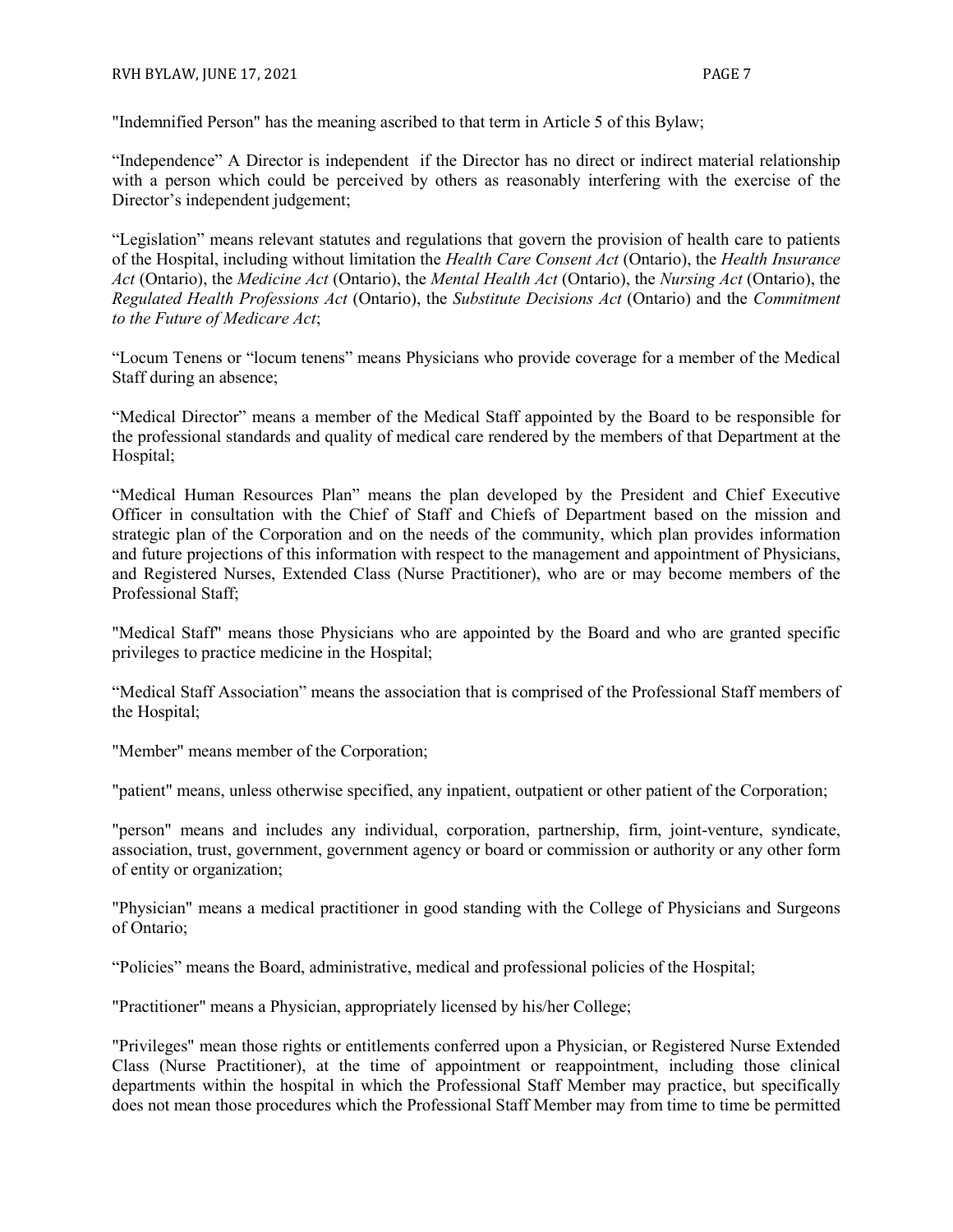RVH BYLAW, JUNE 17, 2021 **PAGE 8** 

to carry out within the department by the Medical Director of the Department or Medical Advisory Committee;

"Professional Staff" means those Physicians, and Registered Nurses, Extended Class (Nurse Practitioners), who are appointed by the Board and who are granted specific privileges to practise medicine, respectively, or, with respect to Registered Nurses, Extended Class (Nurse Practitioners) the right to order diagnostic services for out-patients;

"Professional Staff Appointment" means the appointment or assignment of a Professional Staff member to a Department or Service in the Hospital within the categorization of Active, Associate, Courtesy, Consulting, Locum Tenens, Temporary, Honorary, or Casualty Officer;

"Program" means a cluster of patient-centred services which optimizes patient care, education and research and is consistent with the mission and vision of the Corporation;

"*Public Hospitals Act*" means the *Public Hospitals Act* (Ontario) and, where the context requires, includes the regulations made under it;

"Rules" means the rules and regulations governing the practice of the Professional Staff in Hospital both generally and within a particular Department, which have been established respectively by the staff in general and the staff of the Department;

"Service" means an organizational unit of a Department which is based on a sub-speciality area of medical practice;

"Specialist" means a Practitioner with either a Certification or Fellowship;

"Special Resolution" means a resolution passed by the Directors and confirmed with or without variation by at least two-thirds (2/3) of the votes cast at a general meeting of the Members of the Hospital duly called for the purpose, or at an annual meeting, or in lieu of such confirmation, by consent in writing of all Members entitled to vote at such meeting; and

"Vice President of Patient Care Services" means the senior employee responsible to the President and Chief Executive Officer for the nursing functions in the Hospital;

#### <span id="page-8-0"></span>**1.02 INTERPRETATION**

This Bylaw shall be interpreted in accordance with the following unless the context otherwise specifies or requires:

- (a) all terms which are contained in this Bylaw and which are defined in the *Act* or the *Public Hospitals Act* or the regulations made thereunder, shall have the meanings given to terms in the *Act* or *Public Hospitals Act* or the regulations made thereunder;
- (b) the use of the singular number shall include the plural and vice versa, the use of gender shall include the masculine, feminine and neuter genders;
- (c) the headings used in this Bylaw are inserted for reference purposes only and are not to be considered or taken into account in construing the terms or provisions thereof or to be deemed in any way to clarify, modify or explain the effect of any such terms or provisions;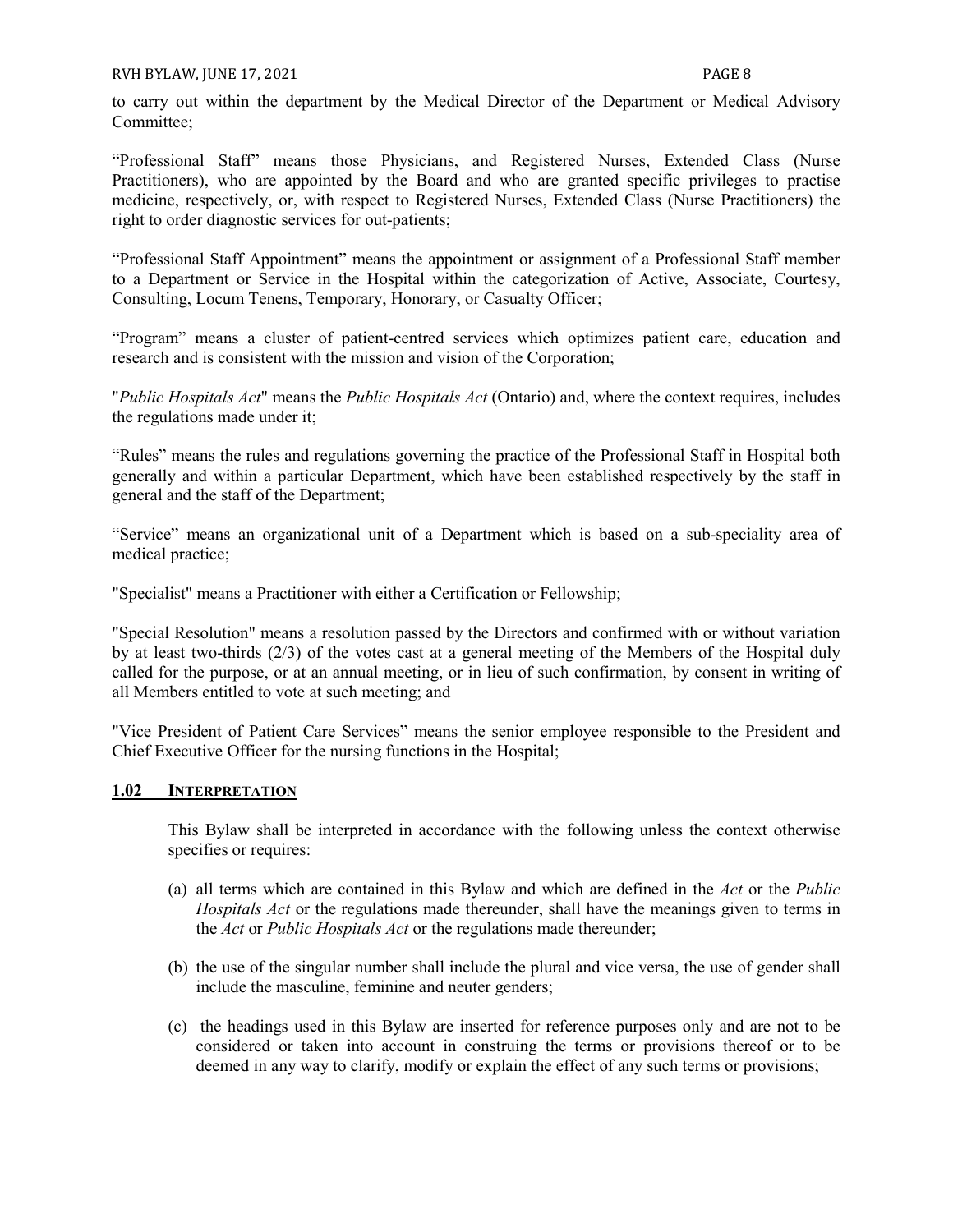- (d) any references herein to any laws, Bylaw, rules, regulations, orders or acts of any government, governmental body or other regulatory body shall be construed as a reference thereto as amended or re-enacted from time to time or as a reference to any successor thereto;
- (e) any Director, officer, Medical Staff member, employee or member of the public, as the context requires and as is permitted by the Bylaw or Rules and Policies of the Corporation, may participate in a meeting of the Board or of a Committee of the Board or a Committee of the Medical Staff Association by means of telephone conference or electronic or other communication facilities as permit all persons participating in the meeting to communicate with each other simultaneously and instantaneously, and a person participating in such a meeting by such means is deemed for the purposes of the *Act* and this Bylaw to be present at the meeting; and
- (f) business arising at any meeting of the Corporation, the Board or any Committee established pursuant to this Bylaw, shall be decided by a majority of votes unless otherwise required by statute, provided that:
	- (i) unless otherwise specified, each Member, each Director and each Committee member shall be entitled to one (1) vote at any meeting of the Corporation, Board or Committee, respectively;
	- (ii) in accordance with the *Public Hospitals Act*, no Member of a hospital Corporation shall vote by proxy at any meeting of the corporation;
	- (iii) votes shall be taken in the usual way, by show of hands or by oral or written communication where participation is by telephone conference, electronic or other means of simultaneous communication, among all Members, Directors and Committee members present and, in the event of a tie, the motion is lost, except that at a meeting of the Members the Chair is entitled to a casting vote in the event of a tie;
	- (iv) after a vote has been taken on any question, the Chair of the meeting may require, or any person entitled to vote on the question may demand, a poll thereon. A poll so required or demanded shall be taken in such manner as the Chair of the meeting shall direct. A demand for a poll may be withdrawn at any time prior to the taking of the poll. Upon a poll, each individual present in person and entitled to vote at such meeting shall have one (1) vote and the result of the poll shall be the decision of the Members, the Board or the Committee, as the case may be;
	- (v) whenever a vote has been taken on a question, unless a poll is required or demaded, a declaration by the Chair of the meeting that a resolution, vote or motion has been carried and an entry to that effect in the minutes shall be admissible in evidence as prima facie proof of the fact that without proof of the number or proportion of the votes recorded in favour of or against such resolution, vote or motion; and
	- (vi) despite any other provisions of this Bylaw, any person entitled to vote at a meeting may at any time require that the vote be recorded. The request for a recorded vote does not require a motion and is not debatable or amendable.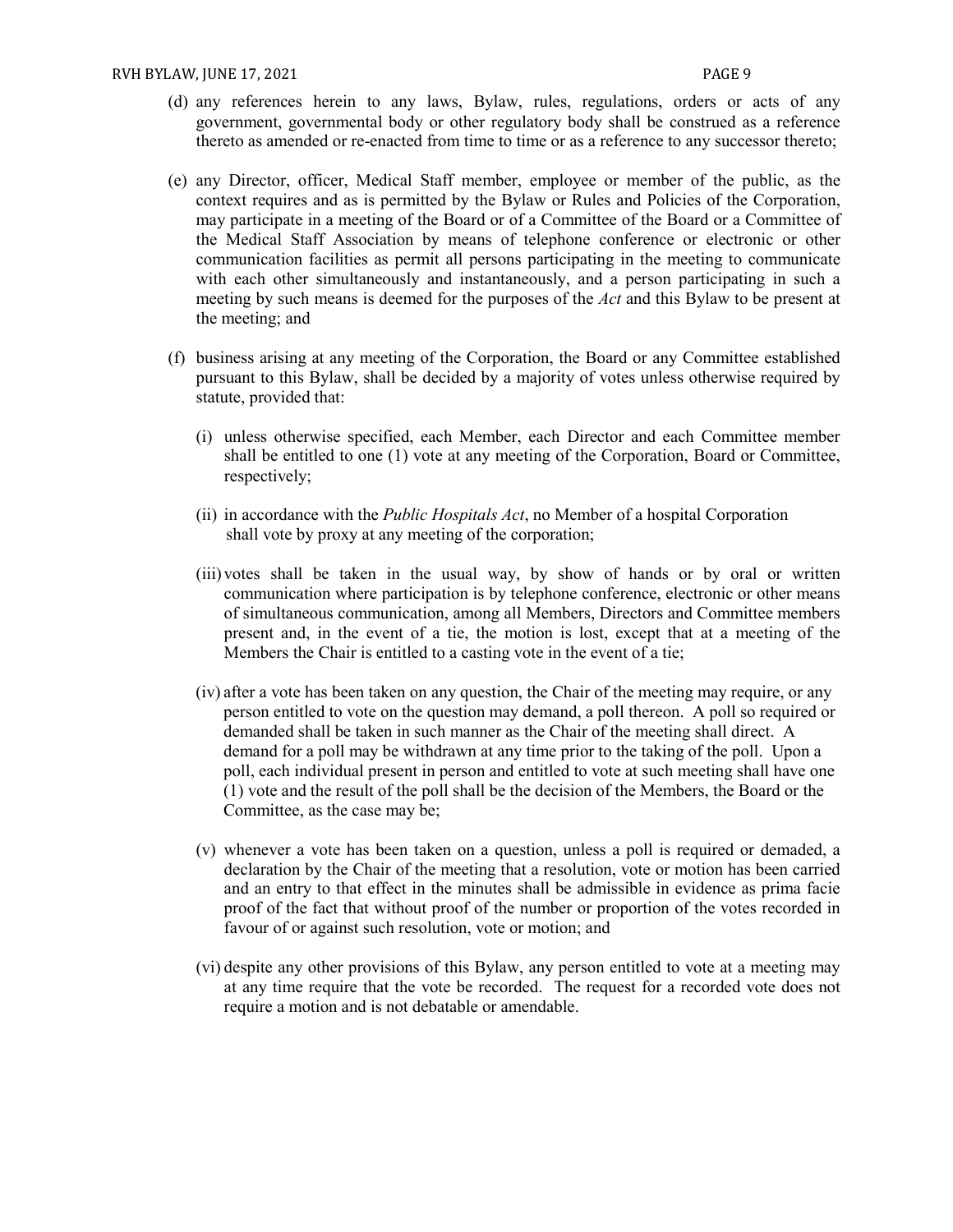#### <span id="page-10-0"></span>**ARTICLE 2. MEMBERS**

#### <span id="page-10-1"></span>**2.01 MEMBERS**

The Members of the Corporation shall be ex-officio, the Directors of the Corporation.

#### <span id="page-10-2"></span>**2.02 WITHDRAWAL**

A Member may withdraw from the Corporation by delivering a written resignation to the Secretary.

#### <span id="page-10-3"></span>**2.03 TERMINATION OF MEMBERSHIP**

The interest of a Member in the Corporation is not transferable and lapses and ceases to exist:

- (a) upon death, resignation or termination of the Member;
- (b) in the event that the Member ceases to meet the qualifications set out for membership in this Bylaw, such determination to be made in the absolute sole discretion of the Board; or
- (c) when the person ceases to be a Director of the Hospital.

# <span id="page-10-4"></span>**ARTICLE 3. ANNUAL AND SPECIAL MEETINGS OF THE MEMBERS OF THE CORPORATION**

#### <span id="page-10-5"></span>**3.01 ANNUAL MEETINGS**

The annual meeting of Members shall be held at the Head Office of the Corporation or at any place in Ontario as the Board determines between April 1st and July 31st in each year on a date fixed by the Board.

#### <span id="page-10-6"></span>**3.02 SPECIAL MEETINGS**

- (a) The Board or the Chair may call a special meeting of the Corporation.
	- (i) Not less than the lesser of three (3) of the Members of the Corporation entitled to vote at a meeting proposed to be held may, in writing, requisition the Directors to call a general meeting of the Members for any purpose connected with the affairs of the Corporation which are properly within the purview of the Members' role in the Corporation and which are not inconsistent with the *Act*.
	- (ii) The requisition shall be deposited at or delivered to the Head Office of the Corporation and may consist of several documents in like forms signed by one (1) or more requisitioners.
- (b) Notice of a special meeting shall be given in the same manner as provided in section 3.03. If the Directors, acting in their sole discretion, determine that the requisition meets the qualifications set out in paragraph 3.02 (b), the Directors shall call and hold such meeting within twenty-one (21) days from the date of the deposit of the requisition.
- (c) The notice of a special meeting shall specify the purpose or purposes for which the meeting has been called.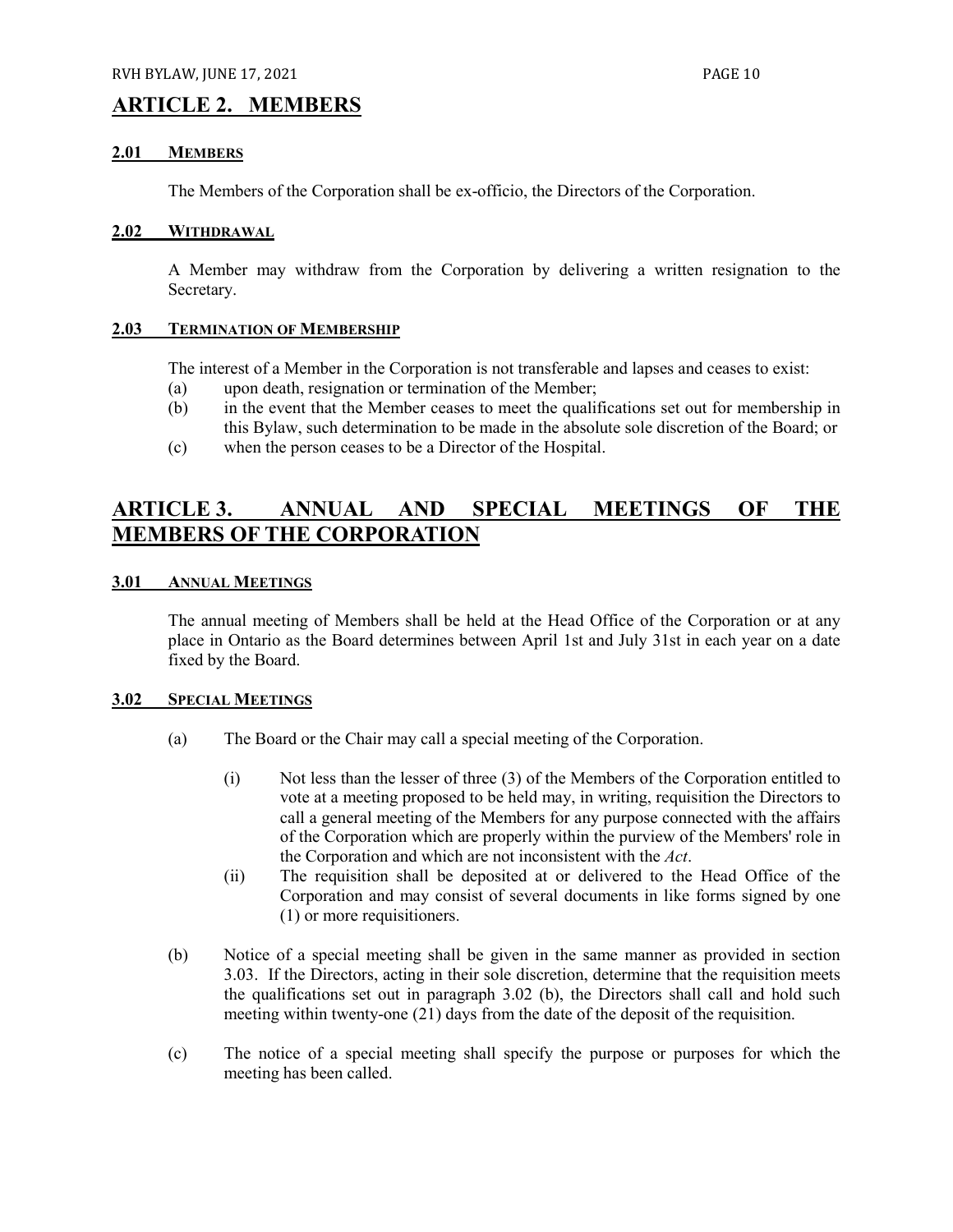#### <span id="page-11-0"></span>**3.03 NOTICE**

- (a) Ten (10) days' prior written notice (by prepaid mail, facsimile or e-mail) of an annual meeting shall be given to each Member. Notice of any meeting where special business will be transacted shall contain sufficient information to permit the Member to form a reasoned judgement on the decision to be taken.
- (b) In lieu of such notice, it is sufficient notice of any annual or special meeting of Members of the Corporation if notice is given by publication at least once a week for two (2) successive weeks next preceding the meeting in a newspaper or newspapers circulated in the municipalities in which Members of the Corporation reside as shown by their addresses in the records of the Corporation.

#### <span id="page-11-1"></span>**3.04 OMISSION OF NOTICE**

No unintentional or technical error or omission in giving notice of a meeting of Members of the Corporation may invalidate resolutions passed or proceedings taken at the meeting. Any Member may at any time waive notice of any such meeting and may ratify, approve and confirm any or all resolutions passed or proceedings taken at the meeting.

#### <span id="page-11-2"></span>**3.05 VOTING**

- (a) At all annual or special meetings, voting shall be determined in accordance with the process set out in paragraph 1.02 (nnn).
- (b) Notwithstanding any other provision contained in this Bylaw, a Member shall not be entitled to cast a vote to elect Directors at an annual general meeting at which the Member's term of office is terminating.

#### <span id="page-11-3"></span>**3.06 QUORUM**

A quorum for any meeting of the Corporation shall be a majority of its elected Members.

#### <span id="page-11-4"></span>**3.06 CHAIR OF THE MEETING**

The chair of a meeting of the Corporation shall be:

- (a) the Chair of the Corporation;
- (b) the Vice-Chair of the Corporation, if the Chair is absent or is unable to act;
- (c) a chair elected by the Members present if the Chair and Vice-Chair are absent or are unable to act. The Secretary shall preside at the election of the chair, but if the Secretary is not present, the Directors, from those present, shall choose a Director to preside at the election; or
- (d) if all the Directors present decline to take the chair, then the persons who are present and entitled to vote shall choose one of their number to be the chair.

#### <span id="page-11-5"></span>**3.08 BUSINESS AT ANNUAL MEETINGS**

- (a) The business transacted at the annual meeting of the Corporation, in addition to the other business transacted, shall include:
	- (i) approval of the minutes of the previous annual meeting;
	- (ii) presentation of the:
		- (A) report of any unfinished business from any previous meeting of the Corporation;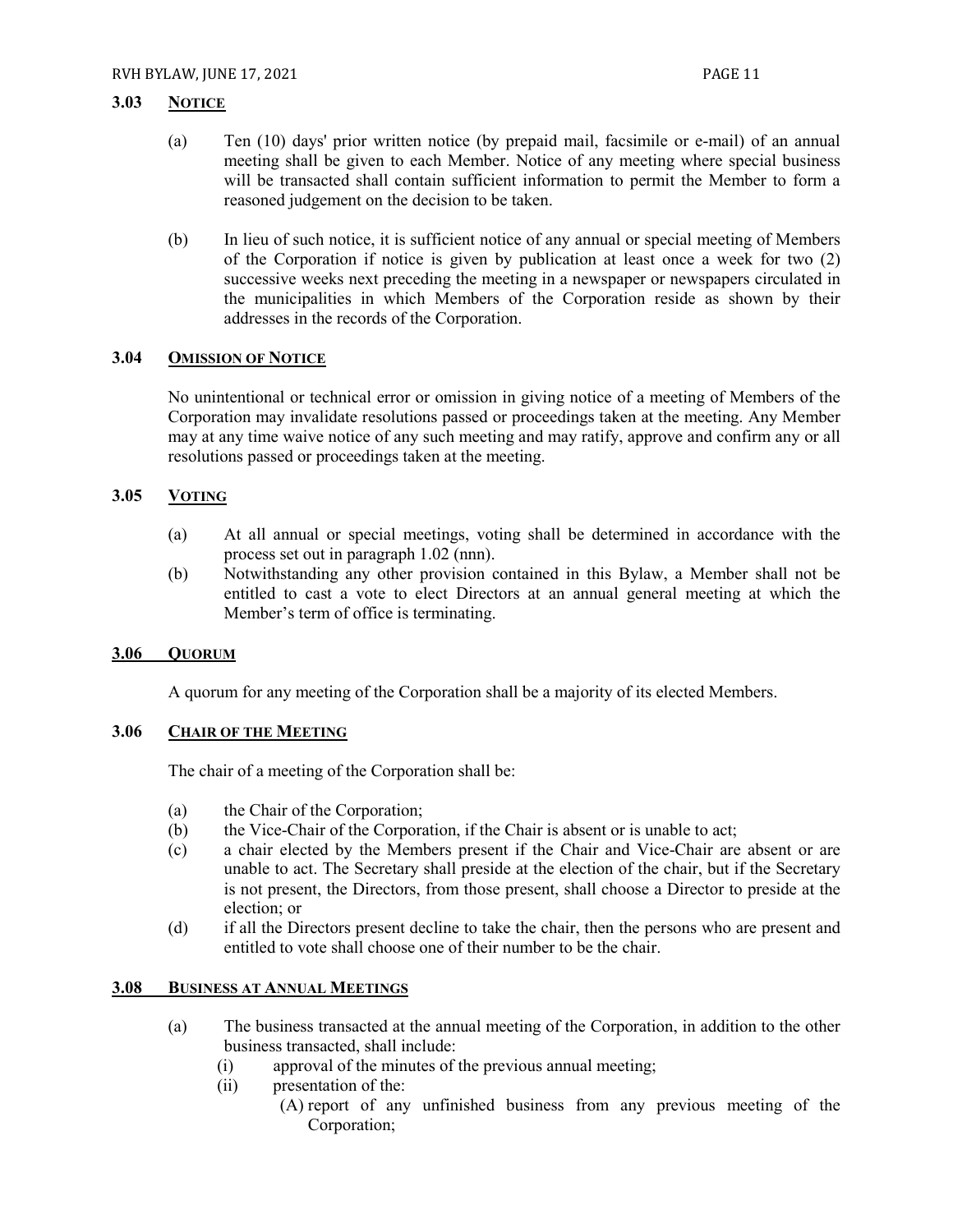- (B) annual report of the Corporation;
	- (C) election of new Board Directors;
	- (D) report of the Governance Committee recommending:
		- 1) officers of the corporation
		- 2) additional directors for appointment to Governance Committee
	- (E) report of the Auditor including a presentation of the audited financial statements; and
	- (F) appointment of the Auditor.
- (b) No item of other business shall be considered at the annual meeting unless notice in writing of such item of other business has been given to the Secretary prior to the giving of notice of the annual meeting (which must be given at least 10 days prior to the meeting as per section 3.03 above) so that such item of new business can be included in the notice of annual meeting. Such notice of new business shall be signed by at least three (3) Members.

#### <span id="page-12-0"></span>**3.09 ADJOURNED MEETING**

- (a) If, within one half hour after the time appointed for a meeting of the Corporation, a quorum is not present, the meeting shall stand adjourned until a day within two (2) weeks to be determined by the Board.
- (b) At least three (3) days' notice of the adjourned meeting shall be given in accordance to the provisions of section 3.03 above.

#### <span id="page-12-1"></span>**3.10 Written Resolutions and Bylaw**

Any resolution or Bylaw passed at any time during the Corporation's existence may, in lieu of confirmation at a meeting, be confirmed in writing by all the Members entitled to vote at such meeting.

#### <span id="page-12-2"></span>**3.11 FINANCIAL YEAR END**

The financial year of the Corporation shall end with the 31st day of March in each year.

### <span id="page-12-3"></span>**ARTICLE 4. BOARD OF DIRECTORS**

#### <span id="page-12-4"></span>**4.01 NOMINATIONS TO BOARD**

Subject to this section and all other provisions of this Bylaw, nominations for election as Director at the annual general meeting of the Corporation may be made only in accordance with the following process:

- (a) The Governance Committee shall request written nominations for vacant positions on the Board of Directors.
- (b) The Governance Committee shall, throughout the year, identify potential candidates for Directors and determine the willingness of such candidates to serve.
- (c) The Governance Committee will receive and review all nominations and will prepare a list of recommended nominees to the Board.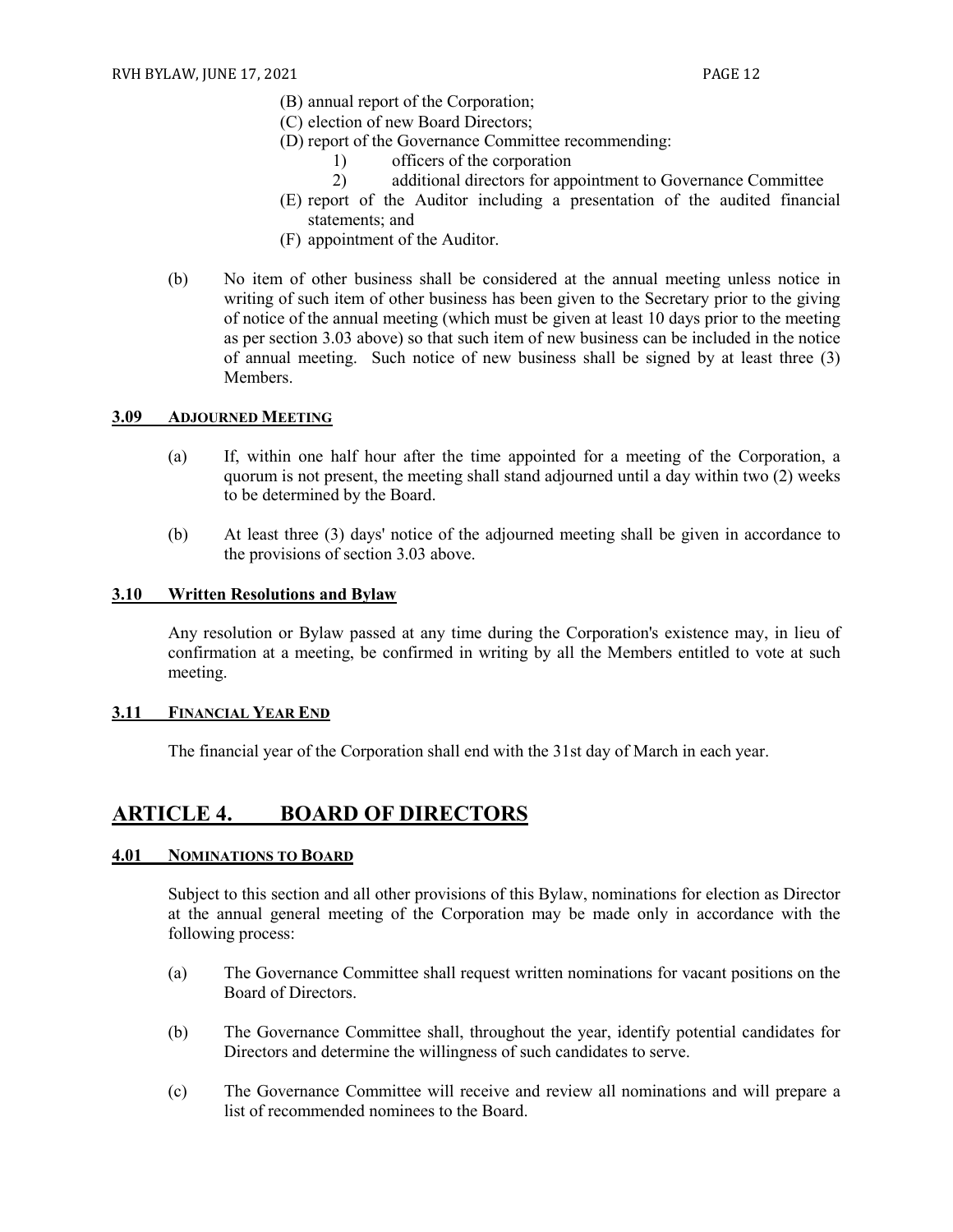(d) The Board will receive and review the list of recommended nominations, together with applications. The Guidelines for the nomination of Directors under section 4.12 (c), (d), and (e) should be consulted by the Board in its determination of the appropriate candidates for election as a Director.

#### <span id="page-13-0"></span>**4.02 BOARD COMPOSITION**

The affairs of the Corporation shall be managed by a Board of Directors consisting of a maximum of fifteen (15) Directors. A minimum of one member of the Board will be Francophone as set out in the *French Language Services Act*. All Directors have voting rights at Board meetings and appropriate committee meetings except for the following:

- a) President and Chief Executive Officer
- b) President of the Medical Staff
- c) Chief of Staff and
- d) Vice-President, Patient Care Services

All of whom are not entitled to vote at Board or Governance Committee meetings.

The composition of the Board shall be as follows:

#### (a) **Elected**

A maximum of Nine (9) Directors shall be elected on a rotational basis for three (3) year terms.

#### (b) **Ex-Officio**

The persons holding the following offices shall be ex officio Directors of the Corporation:

- (i) President and Chief Executive Officer;
- (ii) Vice-President, Patient Care Services;
- (iii) One (1) representative from the Auxiliary;
- (iv) One (1) representative from the Hospital Foundation;
- (v) the President of the Medical Staff; and
- (vi) the Chief of Staff of the Hospital.

#### <span id="page-13-1"></span>**4.03 QUALIFICATION OF DIRECTORS**

- (a) Every Director shall be eighteen (18) or more years of age.
- (b) No person who has an undischarged bankrupt shall become a Director, safe and except for the President of Medical Staff.
- (c) No Excluded Person shall be eligible for election or appointment to the Board of Directors except where otherwise provided in this Bylaw.
- (d) Every Director shall be ex-officio, a Member of the Corporation.
- (e) Every Director shall be a resident or employed or carried on business in Renfrew County for a continuous period of six (6) months immediately prior to being elected as a Director.

#### <span id="page-13-2"></span>**4.04 TERM OF OFFICE RESTRICTIONS**

(a) No person may serve as a Director for more terms than will constitute nine (9) consecutive years of service, except for ex officio Directors.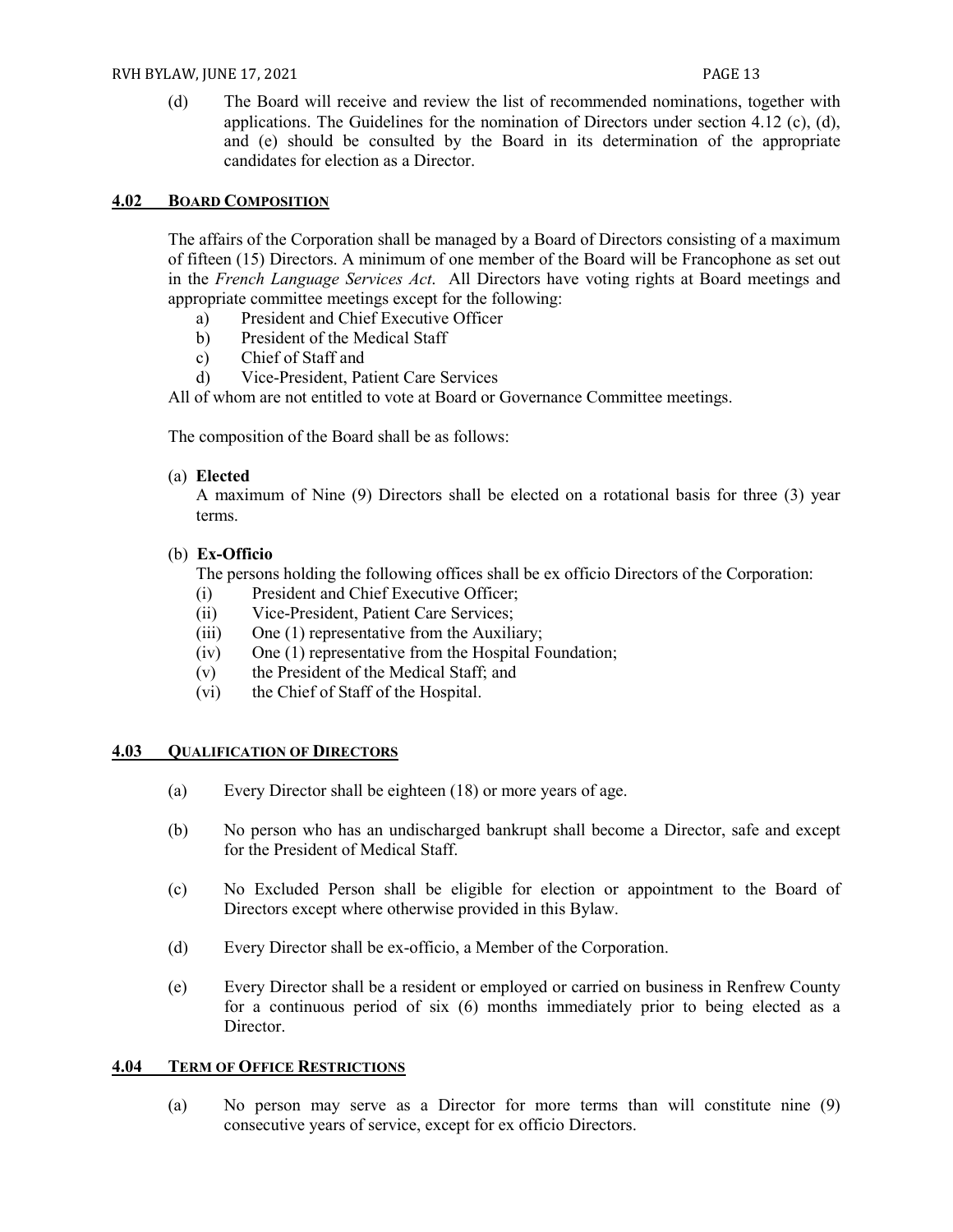- (b) No Director may serve as Chair, Vice-Chair, Treasurer or Secretary of the Board, for longer than three (3) consecutive years, provided however that following a break in continuous service of at least one (1) year the same person may be re-elected or reappointed to any office.
- (c) The restriction for the term of office in clause 4.04 (b), does not apply to the office of the Secretary when such position is held by the President and Chief Executive Officer.
- (d) The Directors of the Corporation may, by a motion passed by at least two-thirds (2/3) of the votes cast, extend the term of an officer of the Board beyond the three (3) year term specified in Article 4.04 (b).

#### <span id="page-14-0"></span>**4.05 VACANCY AND TERMINATION OF OFFICE**

- (a) Save and except for the President of the Medical Staff, the office of a Director shall be vacated:
	- (i) if the Director becomes bankrupt or suspends payment of debts generally or compounds with creditors or makes an assignment in bankruptcy or is declared insolvent;
	- (ii) where the Board, in its discretion, declares the Director's seat vacant because the Director is absent for three (3) consecutive meetings of the Board, or because the Director is absent for one-third  $(1/3)$  or more of the meetings of the Board in any twelve (12) month period;
	- (iii) if the Director is found to be a mentally incompetent person or becomes of unsound mind;
	- (iv) if the Director, by notice in writing to the Corporation, resigns office, which resignation shall be effective at the time it is received by the Secretary of the Corporation or at the time specified in the notice, whichever is later;
	- (v) if at a special meeting of Members a resolution is passed by at least two-thirds (2/3) of the votes cast by the Members at the special meeting removing the Director before the expiration of the Director's term of office;
	- (vi) if a Director knowingly fails to comply with the *Public Hospitals Act*, the *Act*, the Corporation's Letters Patent, Bylaw, Rules, Regulations, Policies and procedures, including without limitation, the confidentiality, conflict of interest and standard of care requirements set out in this Bylaw; or
	- (vii) if the Director dies.
- (b) If a vacancy occurs at any time among the Directors either by a resignation, by death or removal by the Members in accordance with clause 4.05 (a) (vi) above, or by any other cause, such vacancy may be filled by a qualified person elected by the Board to serve until the next annual meeting.
- (c) At the next annual meeting in addition to the election of Directors to fill the vacancies caused by expiry of Directors' terms, the meeting shall elect an additional Director to fill the unexpired term created by any vacancy referred to in paragraph 4.04 (a) above.

#### <span id="page-14-1"></span>**4.06 CONFLICT OF INTEREST**

(a) Every Director who, either directly or through one of the Director's Associates, has or thinks the Director may potentially have an actual or perceived Conflict of Interest with respect to a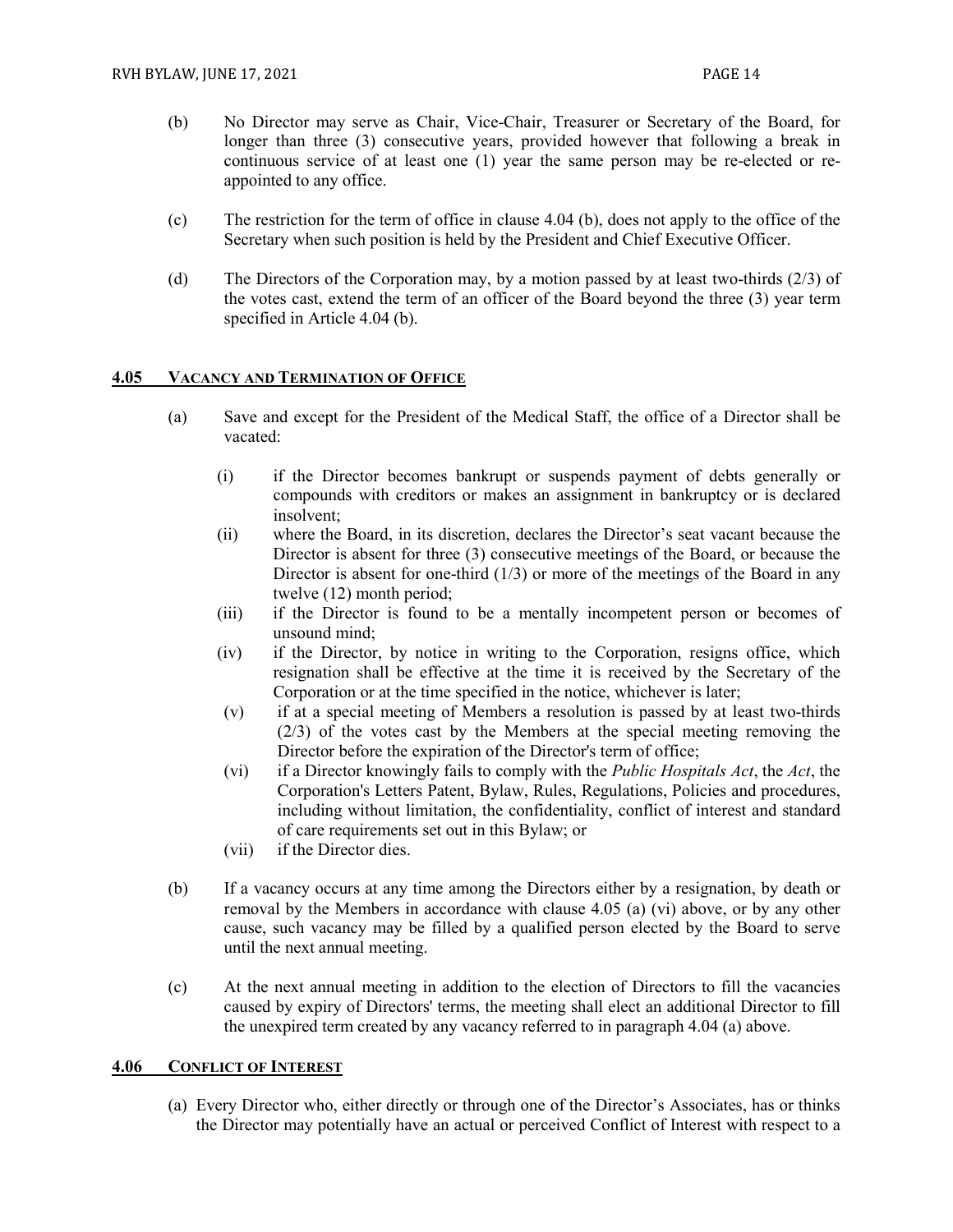proposed or current contract, transaction, matter or decision of the Corporation, shall disclose the nature and extent of the Conflict of Interest at a meeting of the Board.

- (b) The declaration of this conflict shall be disclosed at the meeting of the Board or Committee at which the contract, transaction, matter or decision is first raised.
- (c) If the Director, or the Director's Associates, becomes interested in a contract, transaction, matter or decision after the Board meeting at which it is first raised, the Director shall make a declaration at the next Board meeting following the Director's perception or apprehension of a conflict.
- (d) In the case of an existing contract, transaction, matter or decision, the declaration shall be made at the first meeting of the Board after the individual becomes a Director or the interest comes into being.
- (e) All such declarations of interest (including the specific nature thereof) shall be recorded in the minutes of the meeting and in the minutes of every meeting at which the matter that is the subject of the declaration is addressed (either discussed or voted on). The Secretary of the Corporation shall maintain a list of all ongoing matters that are the subject of a conflict of interest declaration, together with the identity of the conflicted Director(s). Such list shall be referred to by the Secretary (or designate) when preparing Board or Committee packages, and any materials relating to a matter that is the subject of a conflict of interest declaration shall be omitted from the Board or Committee package of any conflicted Director.
- (f) After making such a declaration, no interested Director shall vote or be present at the vote or during the discussions, or otherwise attempt to influence the voting, on a contract, transaction, matter or decision, nor shall the Director be counted in any required quorum with respect to the vote. The abstention of the conflicted Director from discussion and voting shall also be recorded in the minutes of each relevant meeting. The conflicted Director is not restricted from answering questions about or explaining the Director's involvement in the matter that is the subject of the declaration.
- (g) If a Director has made a declaration of Conflict of Interest in compliance with this Bylaw, the Director is not accountable to the Corporation for any profits the Director may realize from the contract, transaction, matter or decision.
- (h) If the Director fails to make a Declaration of the Director's interest in a contract, transaction, matter or decision, as required by this Bylaw, this failure may be considered grounds for termination of the Director's position as a Director, in addition to any other remedies available to the Corporation under statute, equity or common law. A Director's undeclared Conflict of Interest may, at the discretion of the Board, be brought before the members for approval and confirmation.
- (i) The failure of any Director to comply with the Conflict of Interest provisions of this Bylaw does not, in or of itself, invalidate any contract, transaction, matter or decision undertaken by the Board, although the contract, transaction, matter or decision may be voidable at the discretion of the Board.
- (j) If a Director believes that any other Director is in a Conflict of Interest position with respect to any contract, transaction, matter or decision, the Director shall have such concern recorded in the minutes, and the Director with the alleged Conflict of Interest shall have the right to address the Board with respect to the allegation, and shall then absent himself/herself from the room. Thereafter, at the request of the Director who recorded the initial concern, the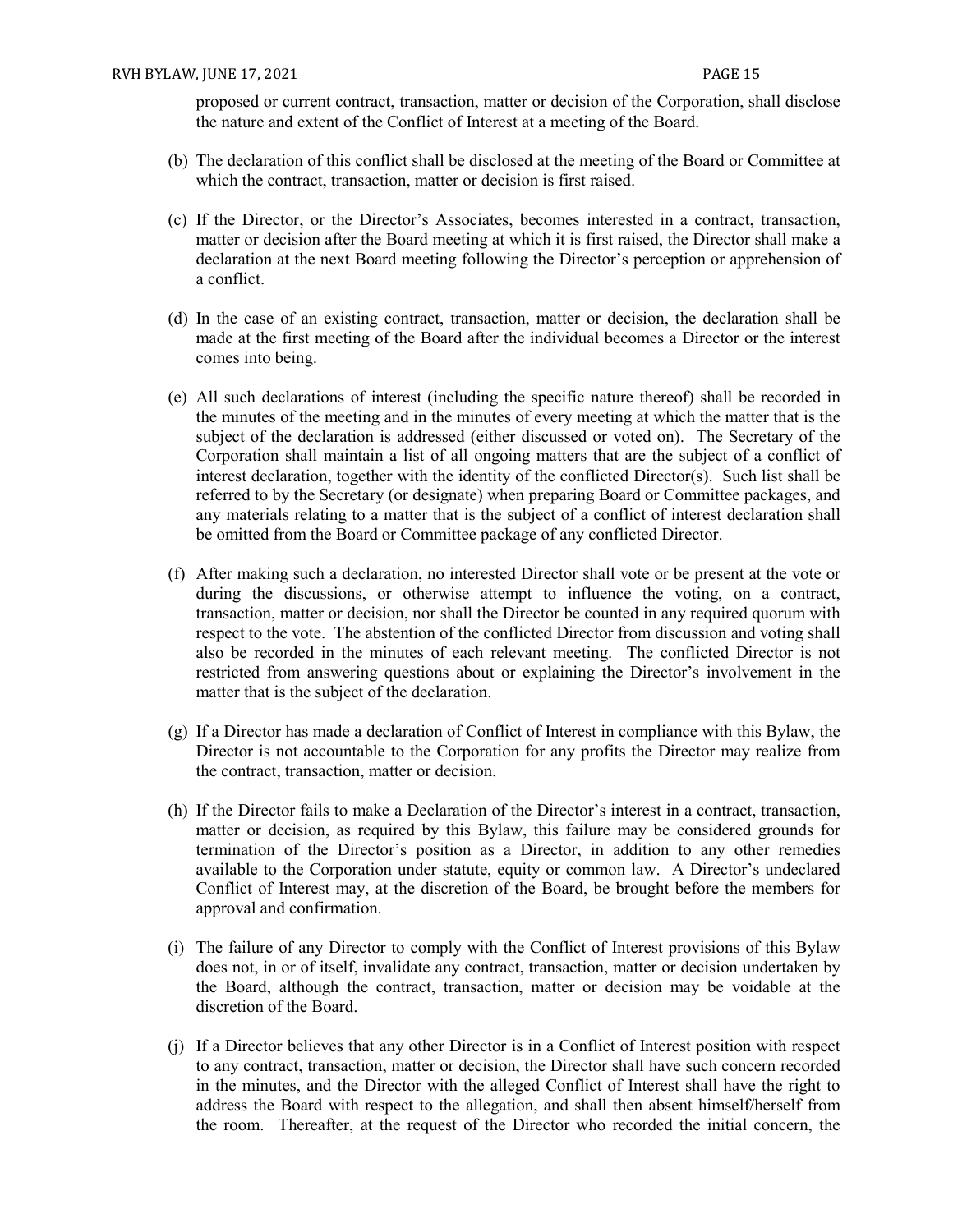Board shall vote on whether the Director alleged to have a Conflict of Interest is, in the opinion of the Board, in a Conflict of Interest. If the Board finds the person in a Conflict of Interest, that interested Director shall absent himself/herself during any subsequent discussion or voting process relating to or pertaining to the conflict. The question or whether a Director has a Conflict of Interest shall be determined by the Board and shall be final.

- (k) If the Board finds that the person is not in conflict, the Board will then vote on the contract, transaction, matter or decision and the votes of each Director shall be recorded.
- (l) Where the number of Directors who, by reason of the provisions of this section, are prohibited from participating in a meeting is such that at that meeting the remaining Directors are not of sufficient number to constitute a quorum, then, notwithstanding any other provision in this Bylaw, the remaining number of Directors shall be deemed to constitute a quorum, provided such number is not less than three (3).
- (m) Where, in the circumstances mentioned in the preceding paragraph, the remaining number of Directors who are not prohibited from participating in the meeting is less than three (3), the President and Chief Executive Officer may apply to the Superior Court of Justice on an ex parte basis for an Order authorizing the Board to give consideration to, discuss and vote on the matter out of which the interest arises, or such other relief as the Court may consider appropriate.

#### <span id="page-16-0"></span>**4.07 CONFIDENTIALITY**

- (a) Every Director, officer and employee of the Corporation shall respect the confidentiality of matters brought before the Board, keeping in mind that unauthorized statements could adversely affect the interests of the Corporation.
- (b) The Board shall give authority to one or more Directors, officers or employees of the Corporation to make statements to the news media or public about matters brought before the Board.

#### <span id="page-16-1"></span>**4.08 ROLES OF THE BOARD**

The Board shall:

#### **(a) Policy Formulation**

establish Policies to provide guidance to those empowered with the responsibility to manage Hospital operations;

#### **(b) Decision-Making**

choose from alternatives which are consistent with Board Policies and that advance the goals of the Hospital; and

#### **(c) Oversight**

monitor and assess organizational processes and outcomes.

#### <span id="page-16-2"></span>**4.09 RESPONSIBILITIES OF THE BOARD**

The Board shall:

#### (a) **Define outcomes to**:

(i) Formulate the vision, mission, and values of the Hospital.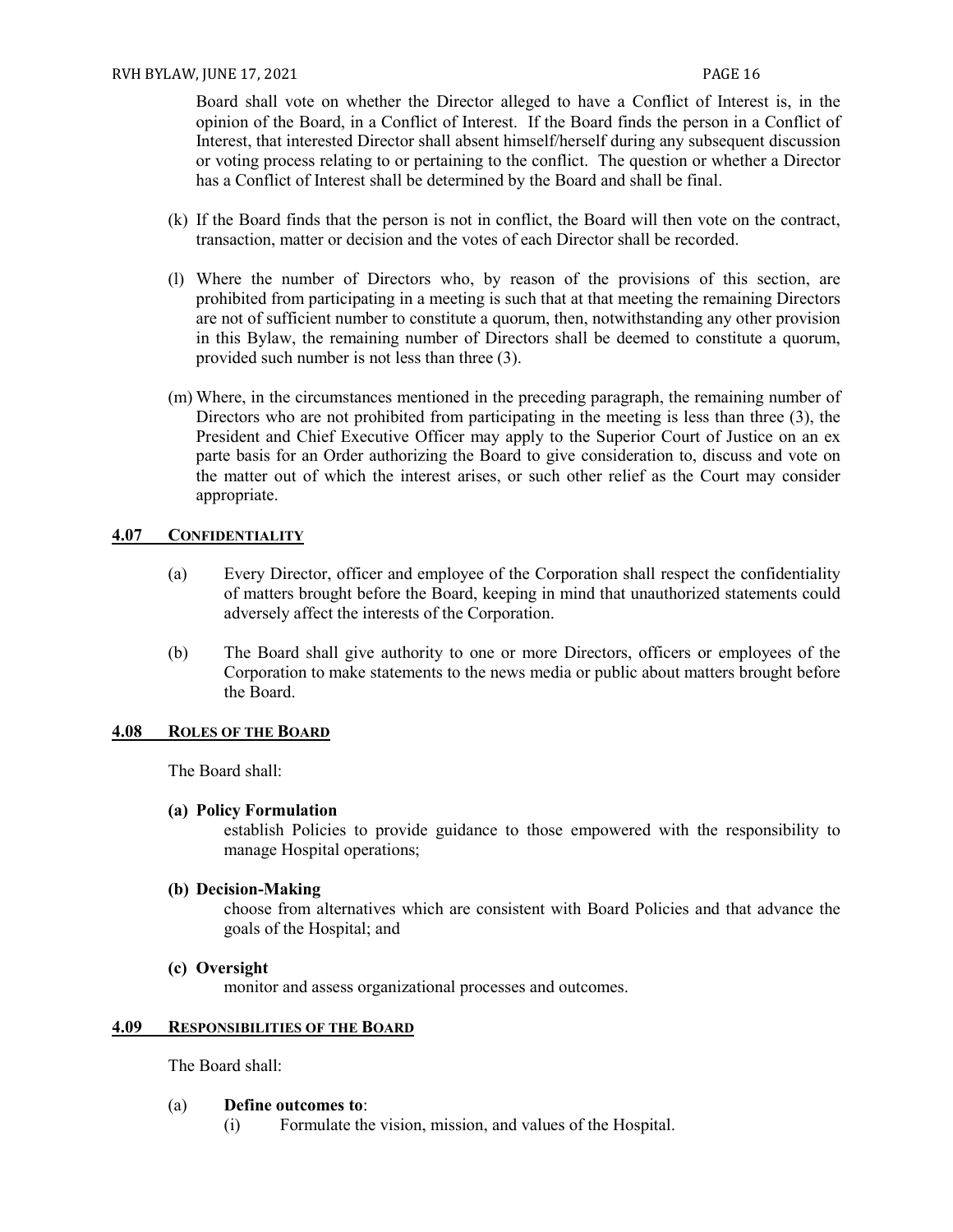- (ii) Contribute to the development of and approve the strategic plan of the Hospital.
- (iii) Ensure that key corporate priorities are formulated that help the Hospital accomplish its mission and actualize its vision.
- (iv) Monitor and measure corporate performance against the strategic and operating plans.
- (v) Regularly review the functioning of the Corporation in relation to the objects of the Corporation as stated in the Letters Patent and the Bylaw, and demonstrate accountability for its responsibilities to the annual meeting of the Corporation.
- (b) **Provide for Excellent Leadership and Management** in the President and Chief Executive Officer and Chief of Staff Positions.
	- (i) Select the President and Chief Executive Officer. In doing so, the Board shall satisfy itself as to the integrity of the President and Chief Executive Officer.
	- (ii) Establish a Board policy for the performance evaluation and compensation of the President and Chief Executive Officer.
	- (iii) Specify measurable performance expectations in cooperation with the President and Chief Executive Officer appraise/assess performance and determine compensation.
	- (iv) Delegate responsibility and concomitant authority to the President and Chief Executive Officer and require accountability to the Board.
	- (v) Select the Chief of Staff. In doing so, the Board shall satisfy itself as to the integrity of the Chief of Staff.
	- (vi) Establish a Board policy for the performance evaluation and compensation of the Chief of Staff.
	- (vii) Specify measurable performance expectations in cooperation with the Chief of Staff appraise/assess performance and determine compensation.
	- (viii) Delegate responsibility and authority to the Chief of Staff and require accountability to the Board.

#### (c) **Ensure Succession Planning**

- (i) Provide for President and Chief Executive Officer succession.
- (ii) Provide for Chief of Staff succession.
- (iii) Ensure that the President and Chief Executive Officer and Chief of Staff establish an appropriate succession plan for both Executive Management and Professional Staff leadership.

#### (d) **Ensure Oversight of Professional Staff**

- (i) Credential Professional Staff:
	- (A) make the final appointment, reappointment and privilege decisions; and (B) ensure the effectiveness and fairness of the credentialing process.
- (ii) Ensure quality goals (using best practices) are developed and monitor indicators of clinical outcomes, quality of service and achievement of desired outcomes which are consistent with the mission and values.
- (iii) Ensure that utilization and risk management systems are in place and operating effectively.
- (iv) Provide oversight of the Professional Staff through and with the Medical Advisory Committee and Chief of Staff.

#### (e) **Build Relationships**

Build and maintain good relationships with the Ministry of Health and Long-Term Care and other key stakeholders, volunteers, political leaders, donors and the Foundation.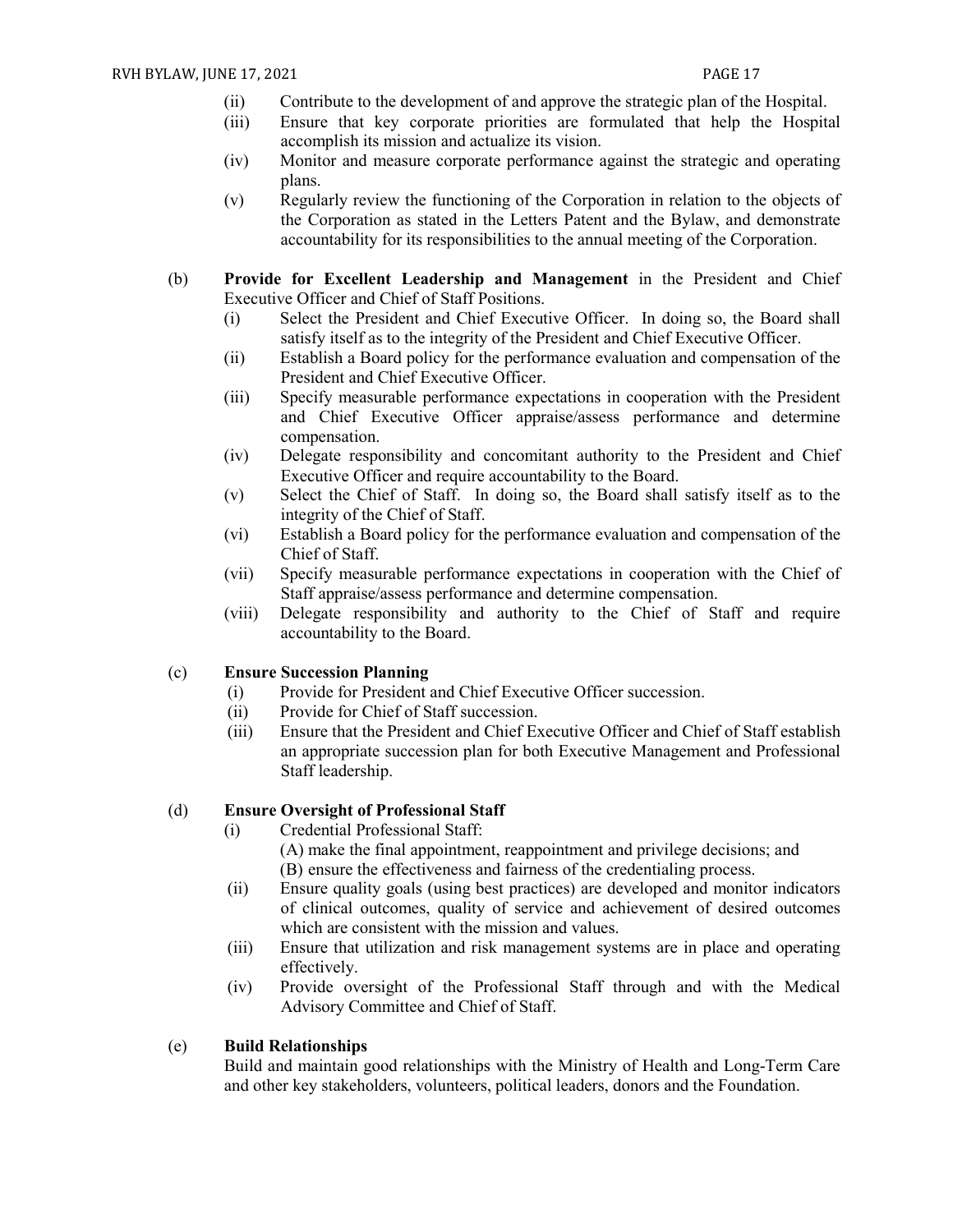#### (f) **Ensure Financial Viability**

- (i) Establish key financial objectives that support the organization's goals and mission (including capital allocations and expenditures).
- (ii) Ensure that optimal utilization of resources is a key focus and that the organization operates within its resource envelope.
- (iii) Ensure that the organization undertakes the necessary financial planning activities so that resources are allocated effectively.

#### (g) **Ensure Board Effectiveness**

- (i) Develop and document the Board's approach to corporate governance including developing a set of corporate governance principles and guidelines.
- (ii) Measure the Board's own effectiveness and efficiency, including monitoring the effectiveness of individual Directors and Board officers and employing a process for Board renewal that embraces evaluation and continuous improvement.
- (iii) Ensure ethical behaviour and compliance with laws and regulations, audit and accounting principles, accreditation requirements and the Bylaw.
- (iv) Ensure the decision-making processes are transparent and that appropriate representation and input are achieved.

#### (h) **Ensure Effective Communication**

Ensure the Hospital has a policy to enable effective communication with its stakeholders and the public generally.

#### (i) **Establish Programs Required under the** *Public Hospitals Act*

Ensure that an occupational health and safety program and a health surveillance program are established and require accountability on a regular basis. Ensure that Policies are in place to encourage and facilitate organ procurement and donation.

#### (j) **Establish Accountability**

The Board, being accountable for quality and safety, shall establish mechanisms and policies which provide a high quality of care for patients and which ensure the safety of patients, health care providers, employees or all other persons at the hospital.

#### (k) **French Language Services**

Ensure commitment to the offer of French Language Services for designated programs as set out in the administrative policy, French Language Services and the *French Language Services Act.*

#### <span id="page-18-0"></span>**4.10 RESPONSIBILITIES OF INDIVIDUAL DIRECTORS**

In contributing to the achievement of the responsibilities of the Board as a whole, each Director shall:

- (a) adhere to the principles of governance set out in section 4.11 and the Corporation's vision, mission and core values;
- (b) work positively, co-operatively and respectfully as a member of the team with other Directors and with the Corporation's management and staff;
- (c) respect and abide by Board decisions;
- (d) serve on at least one (1) standing Committee;
- (e) regularly attend Board and Committee meetings;
- (f) complete the necessary background preparation in order to participate effectively in meetings of the Board and its Committees;
- (g) keep informed about: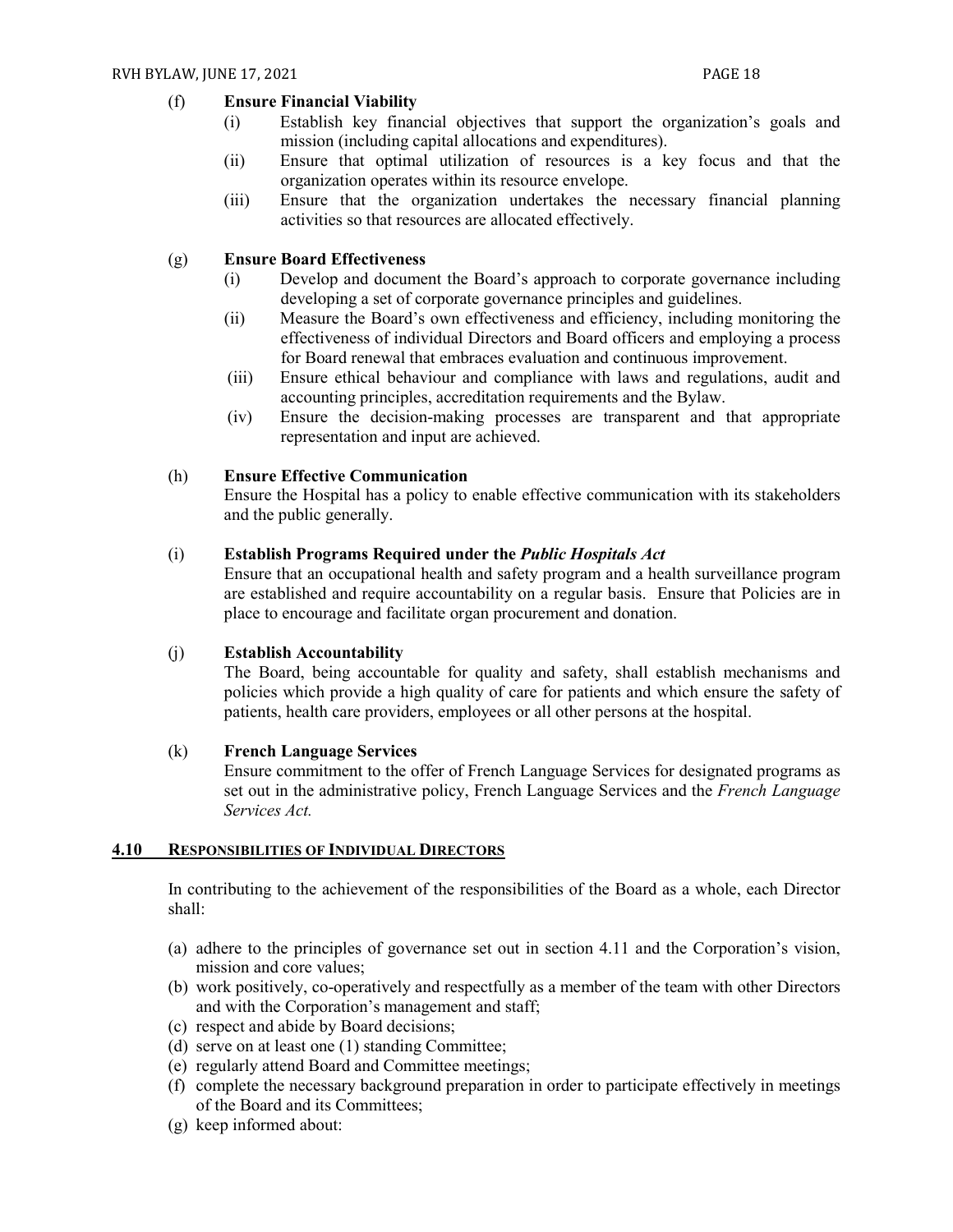- (i) matters relating to the Corporation;
- (ii) the health needs of the community served;
- (iii) other health care services provided in the region; and
- (iv) health preservation programs;
- (h) participate in initial orientation as a new Director and in on-going Board education;
- (i) participate in an annual self and peer evaluation of the Board and individual members; and
- (j) represent the Board, when requested.

#### <span id="page-19-0"></span>**4.11 PRINCIPLES OF GOVERNANCE**

- (a) The Board is responsible for the governance of the Corporation.
- (b) The Board shall provide strategic leadership to the Corporation in the establishment of and commitment to the Corporation's vision, mission and core values.
- (c) The Board shall ensure that the Corporation provides the best possible health care within the resources that are made available to it.
- (d) The Board serves the community in carrying out its responsibilities.
- (e) The Board shall constantly seek resources to meet the needs of the community served and shall ensure that the Corporation operates within its resources and monitors their efficient and effective use.
- (f) The Board shall establish a culture of open debate, forthright examination of all issues, and, when considering conflicting issues, shall act at all times in the best interests of the Corporation, while having regard for the needs of the community served.
- (g) The Board shall provide strategic leadership to the Corporation in realizing its mandate, vision and core values, focusing its energy on matters of policy rather than day-to-day operations, and maintaining at all times a clear distinction between Board and staff roles.
- (h) The Board shall carry on its duties in accordance with the Corporation's Letters Patent, supplementary Letters Patent, Bylaw and all applicable legislation.

#### <span id="page-19-1"></span>**4.12 GUIDELINES FOR THE NOMINATION OF DIRECTORS**

- (a) To ensure the membership of the Board reflects the breadth, depth and diversity of the community the following principles, qualities and skills will guide the Governance Committee when considering candidates for Board membership:
	- (i) the Board should be seen as capable and experienced to lead the Corporation;
	- (ii) the membership of the Board shall reflect a wide range of interests and perspectives including:
		- (A) understanding the special needs of the community;
		- (B) community involvement; and
		- (C) perspective of patients and their families;
	- (iii) the membership of the Board and its Committees should encompass both the universal competencies in Directors 4.12 (c) and the collective competencies in Directors 4.12 (d), while balancing the need to consider succession planning for the Board; and
	- (iv) the membership must have regard for the demographic, linguistic, cultural, economic, geographic, ethnic, religious and social characteristics of the community served.
	- (v) a minimum of one member of the Board will be Francophone as set out in the *French Language Services Act*.
- (b) The Board should be seen as applying objective criteria in determining the appropriate candidates for election as a Director and in doing so, shall review the Corporation's vision, strategic direction for the upcoming three (3) years and shall require that an appropriate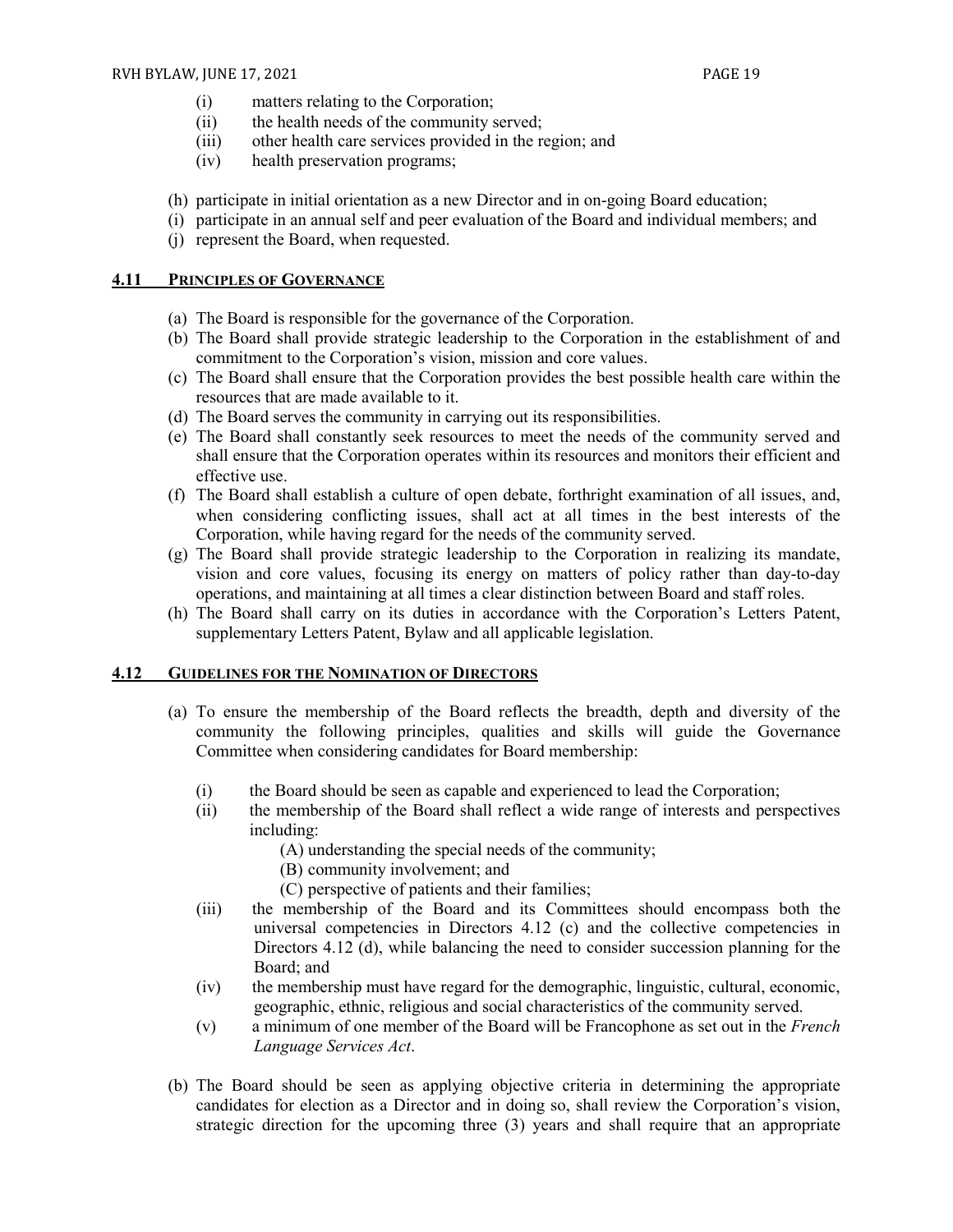application for each of the candidates be completed which application shall be objectively considered by the Board prior to developing its recommendations for the membership. In doing so, the Governance Committee shall consider identified universal, collective and specifically identified competencies that candidates should have.

- (c) The Governance Committee should ensure that all Board members have the following universal competencies:
	- (i) understanding of the distinction between the strategic and policy role of the Board and the day to day operational responsibilities of management;
	- (ii) capability to give leadership to the development of the Corporation;
	- (iii) commitment to the vision, mission and core values of the Corporation;
	- (iv) ability to work as a member of a team;
	- (v) willingness to participate in Board orientation and continuing education;
	- (vi) respect for the views of others;
	- (vii) objectivity;
	- (viii) recognition of the time commitment and the willingness to devote the time and energy necessary to perform the role of directors (considering commitments of the candidate to other organizations);
	- (ix) enthusiasm and capacity for resolving challenging issues;
	- (x) integrity and the absence of conflicts of interest;
	- (xi) independence;
	- (xii) an understanding of the range of obligations and constraints imposed upon directors of corporations; and
	- (xiii) an understanding of the unique cultural and support requirements of individuals and special communities.
- (d) The Governance Committee should strive to ensure that the following collective competencies are present in the Board as a whole:
	- (i) prior experience in governance;
	- (ii) strategic planning experience;
	- (iii) experience in the management and restructuring of complex organizations;
	- (iv) understanding of healthcare needs, issues and trends;
	- (v) understanding of the diverse needs of the county;
	- (vi) previous experience in the health field;
	- (vii) awareness of provincial healthcare trends;
	- (viii) demonstrated leadership on behalf of the needs of patients and families;
	- (ix) knowledge and experience in business and management;
	- (x) knowledge and experience in education;
	- (xi) understanding of fiscal, financial and legal matters;
	- (xii) knowledge and experience in health professional education;
	- (xiii) knowledge and experience in human resource management;
	- (xiv) knowledge and experience in communications and information technology;
	- (xv) knowledge and experience in government and public relations; and
	- (xvi) personality traits that are likely to improve Board performance.
- (e) The Governance Committee shall annually identify specific characteristics that should be sought in recruitment, given the Corporation's current strategic priorities and Board needs.
- (f) Current Board members whose terms are expiring are not entitled to automatically stand for re-election but must be considered in light of paragraphs 4.12 (b), (c), (d) and (f) and in addition, the Board member's performance during the Board member's term including consideration of the following factors: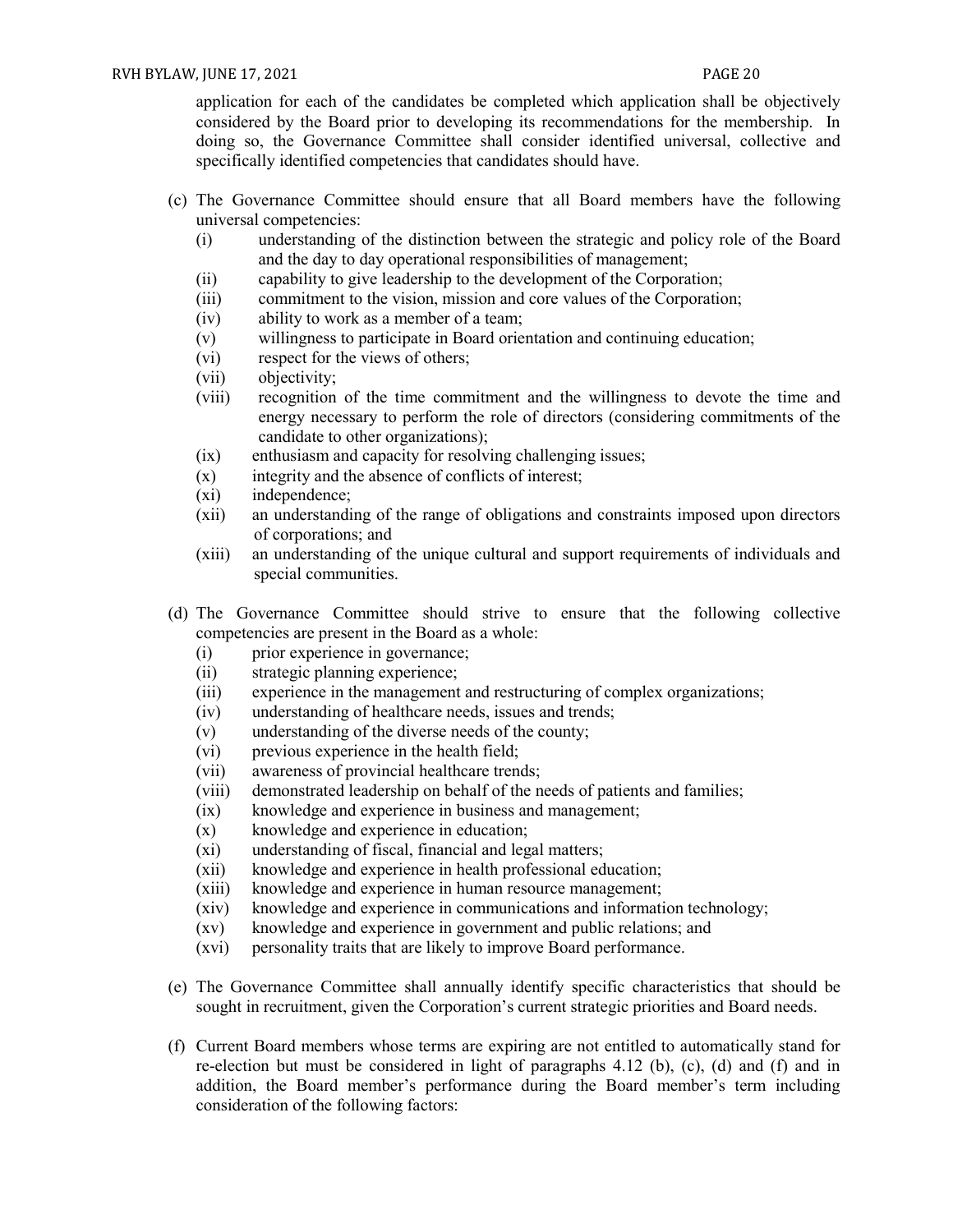- (i) an understanding of governance and the Director's fiduciary duty to act in the best interest of the Corporation;
- (ii) demonstration of high ethical standards and integrity;
- (iii) ability to commit the necessary time for Board and Committee meetings, retreats, events and meeting preparation;
- (iv) commitment to continuing education;
- (v) effective communication, including contributions at Board and Committee meetings and on behalf of the Board where requested;
- (vi) support of Board actions (regardless of how Director voted);
- (vii) ability to express a dissenting opinion in a constructive manner;
- (viii) ability to integrate continuing education into Board deliberations;
- (ix) compliance with the governing legislation, letters patent and Bylaw, including without limitation, the conflict of interest and confidentiality provisions of this Bylaw;
- (x) support of the Corporation's objects, mission, vision and values; and
- (xi) personality traits demonstrated by the Director.

The Governance Committee shall consider the above factors while balancing the need of ensuring ongoing expertise on the Board and the need to plan for the succession of the Board officer positions.

#### <span id="page-21-0"></span>**4.13 STANDARDS OF CARE**

Every Director and officer of the Corporation in exercising their powers and discharging their duties shall:

- (a) act honestly and in good faith with a view to the best interests of the Corporation; and
- (b) exercise the care, diligence and skill that a reasonably prudent person would exercise in comparable circumstances.

# <span id="page-21-1"></span>**ARTICLE 5. OFFICERS OF THE BOARD AND OF THE CORPORATION**

#### <span id="page-21-2"></span>**5.01OFFICERS**

- (a) The Board shall elect the following individual officers at the annual meeting of the Corporation:
	- (i) the Chair;
	- (ii) the Vice-Chair;
	- (iii) the Treasurer; and
	- (iv) the Secretary.

(b) The Treasurer will be the Chair of the Finance and Property Committee.

- (c) The President and Chief Executive Officer will be the Secretary of the Board.
- (d) Ex-officio Directors shall be ineligible for election as Chair or Vice-Chair.

#### <span id="page-21-3"></span>**5.02 DUTIES OF CHAIR**

The duties of the Chair of the Board shall include, without limitation, the following:

- (a) When present, preside at all meetings of the Board;
- (b) be Chair of the Governance Committee;
- (c) be an ex officio member of all Committees of the Board and may vote, debate and make motions;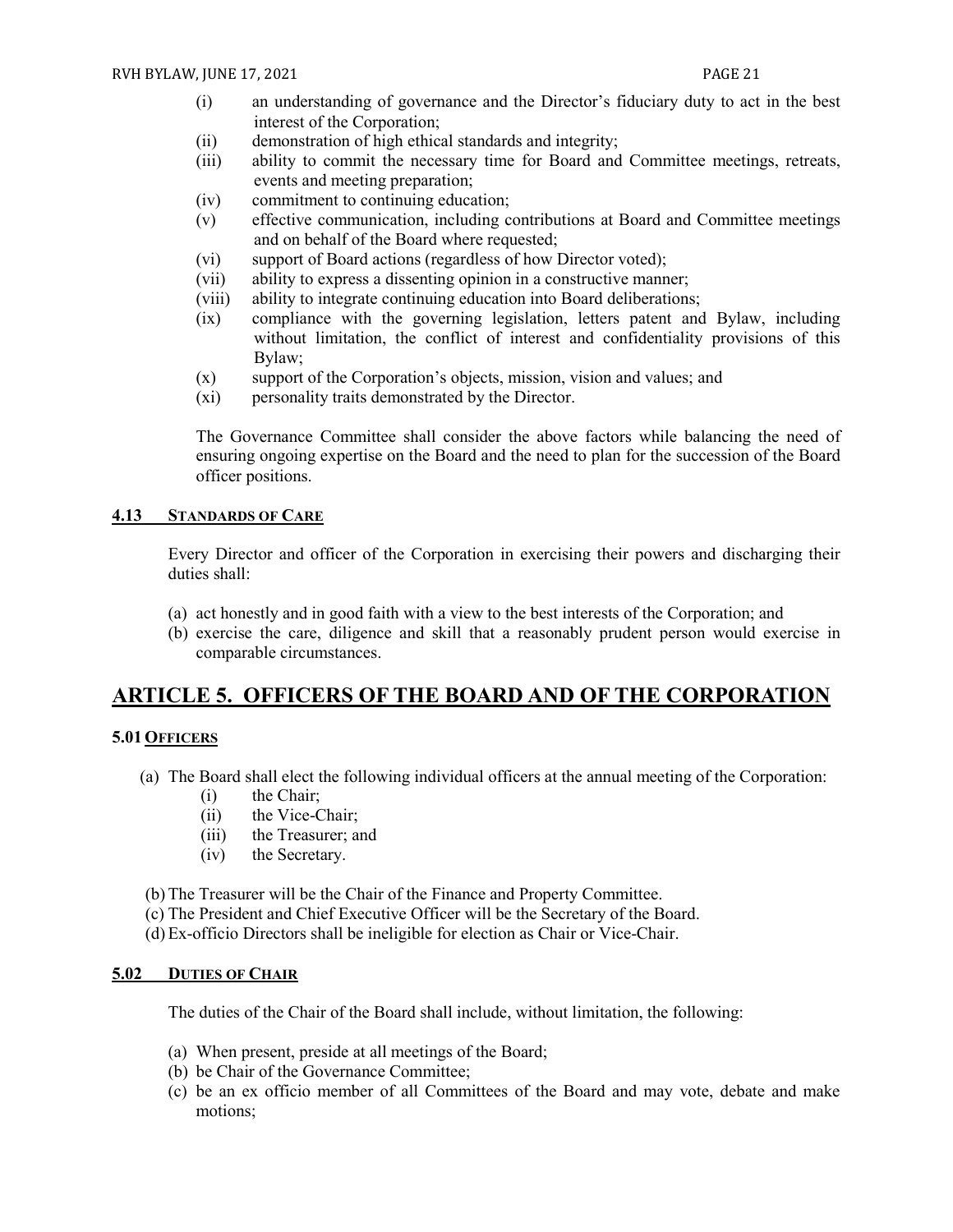- (d) in consultation with the President and Chief Executive Officer, develop the agenda for Board meetings;
- (e) Where possible, ensure that appropriate Board and Committee information and supporting materials are provided to Board and Committee members at least seven (7) business days prior to their meetings;
- (f) ensure that the actions of the Board are in accordance with the Hospital's goals and priorities and the Board's own goals;
- (g) report regularly and promptly to the Board on issues that are relevant to its governance responsibilities;
- (h) set a high standard for Board conduct by modelling, articulating and upholding rules of conduct set out in Bylaw and Policies;
- (i) intervene when necessary in instances involving conflict of interest, confidentiality and other Board Policies;
- (j) be responsible for addressing issues associated with under performance of Directors including, if applicable, their removal from the Board;
- (k) serve as the Board's central point of official communication with the President and Chief Executive Officer and, as such, develop a positive, collaborative relationship with the President and Chief Executive Officer, including acting as a sounding board for the President and Chief Executive Officer on emerging issues and alternative courses of action;
- (l) ensure that the annual review of the President and Chief Executive Officer's and Chief of Staff's performance and compensation is done in accordance with Board approved policy;
- (m) report to each annual meeting of Members of the Corporation concerning the operations of the Corporation;
- (n) represent the Corporation at public or official functions; and
- (o) perform such other duties as may from time to time be determined by the Board.

#### <span id="page-22-0"></span>**5.03 DUTIES OF VICE-CHAIR**

- (a) The Vice-Chair of the Board shall have all the powers and perform all the duties of the Chair in the absence or disability of the Chair and any other duties assigned by the Board.
- (b) The Vice-Chair does not automatically step into the role of the Chair should the Chair vacate his or her position permanently. However, the Vice Chair may act as interim Chair until elections are held.

#### <span id="page-22-1"></span>**5.04 DUTIES OF TREASURER**

The Treasurer of the Corporation shall:

- (a) chair the Finance and Property Committee;
- (b) be a member of the Audit Committee but may not act as Chair;
- (c) be the custodian of the books of account and accounting records of the Corporation required to be kept by the provisions of the Act;
- (d) at least quarterly submit financial statements to the Board indicating the financial position of the Corporation for the previous most recently completed financial statement. The financial statements shall not be earlier than three (3) months preceding the date of the Board meeting;
- (e) ensure that the investment policy as established by the Board is in place, and monitor compliance with the policy;
- (f) ensure that the financial statements are audited on an annual basis coinciding with the Corporation's fiscal year end.
- (g) perform such other duties as may be established by resolution of the Board.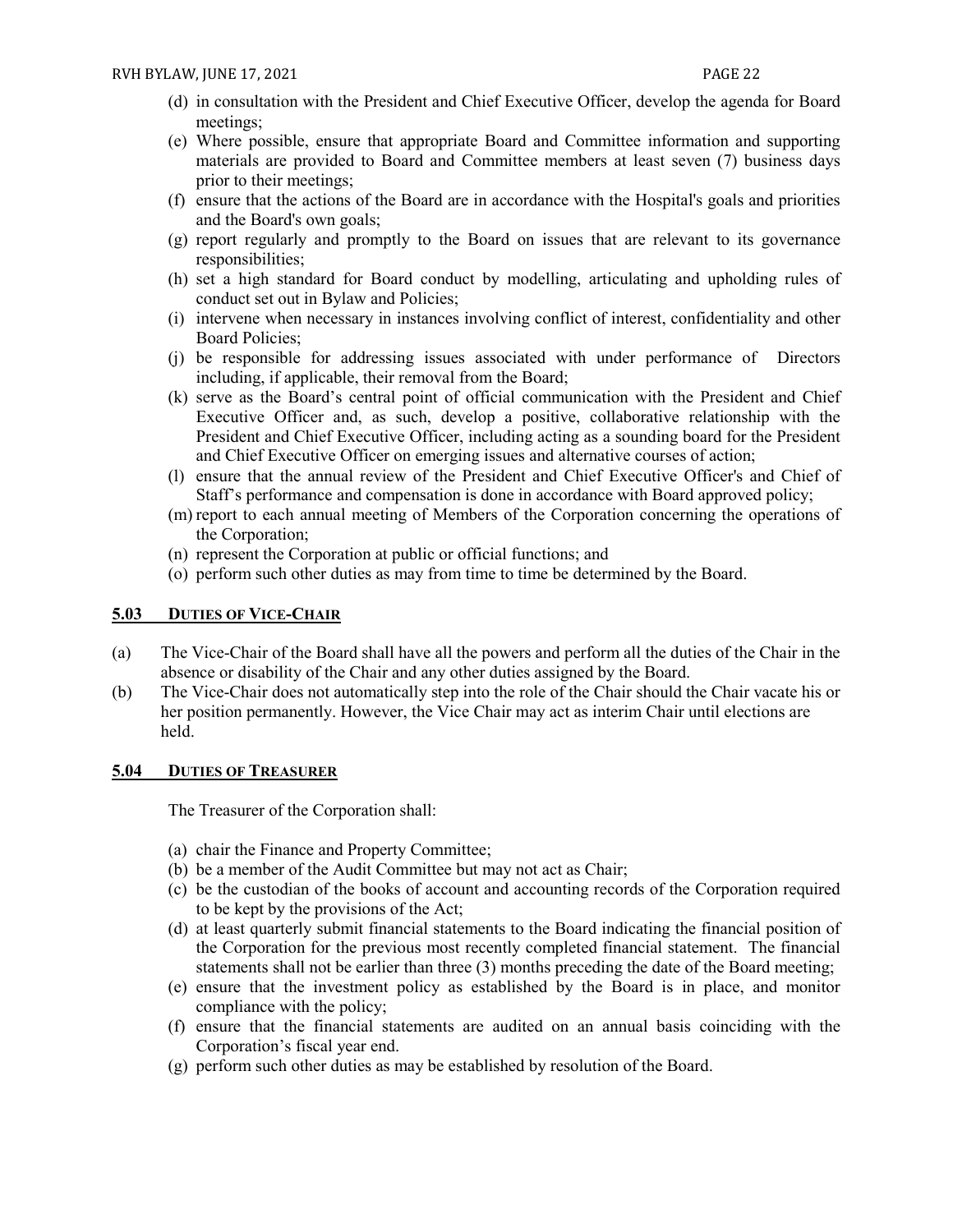#### <span id="page-23-0"></span>**5.05 DUTIES OF SECRETARY**

The Secretary shall:

- (a) attend meetings of the Board and meetings of such Committees of the Board as the Board may direct;
- (b) keep a record of the minutes of all meetings;
- (c) keep a roll of names and addresses of the members of the Board;
- (d) attend to correspondence of the Board;
- (e) prepare all reports required under any *Act* or regulation of the Province of Ontario;
- (f) be the custodian of all minute books, documents and registers of the Corporation required to be kept by the provisions of the Act;
- (g) be the custodian of the seal of the Corporation;
- (h) keep copies of all testamentary documents and trust instruments by which benefits are given to the use of the Corporation and provide the office of the Public Guardian and Trustee in accordance to the provisions of the *Charities Accounting Act* (Ontario);
- (i) ensure that appropriate notice of Board and Committee meetings is given to the Directors;
- (j) chair the first meeting of the Directors of the Corporation following the annual general meeting until such time as the Chair of the Board is elected by the Directors; and
- (k) perform such other duties as the Board may direct.

#### <span id="page-23-1"></span>**5.06 DUTIES OF PRESIDENT AND CHIEF EXECUTIVE OFFICER**

- (a) The President and Chief Executive Officer will be the Secretary of the Board.
- (b) The President and Chief Executive Officer shall:
	- (i) be responsible to the Board for the general administration, organization and management of the Corporation in accordance with Policies established by the Board and report to the Board on such matters;
	- (ii) attend meetings of the Board and of its Committees or his/her delegate.
	- (iii) be responsible to the Board, for taking such action as the President and Chief Executive Officer considers necessary to ensure compliance with the *Act*, the *Public Hospitals Act* and the Regulations thereunder and the Bylaw of the Corporation;
	- (iv) employ, control and direct all employees of the Corporation;
	- (v) notwithstanding the provisions of section 8.02, be responsible for payment of all amounts due from and owing by the Corporation which fall within the purview and scope of the approved annual budget, or otherwise as may be established from time to time by resolution of the Board;
	- (vi) report to the Board any matter about which it should have knowledge;
	- (vii) report to the Chief of Staff or President of Medical Staff:
		- (A) any oversight of clinical practice of the Professional Staff members in the Hospital;
		- (B) any failure of a member of the Professional Staff to act in accordance with statute law or regulations thereunder, or Corporation Bylaw and rules;
		- (C) any patient who does not appear to be making reasonable progress towards recovery or who is not being visited frequently enough by the attending member of the Professional Staff; and
		- (D) any other matter about which the President and Chief Executive Officer or they should have knowledge;
	- (viii) represent the Hospital externally to the community, government, media and other organizations and agencies;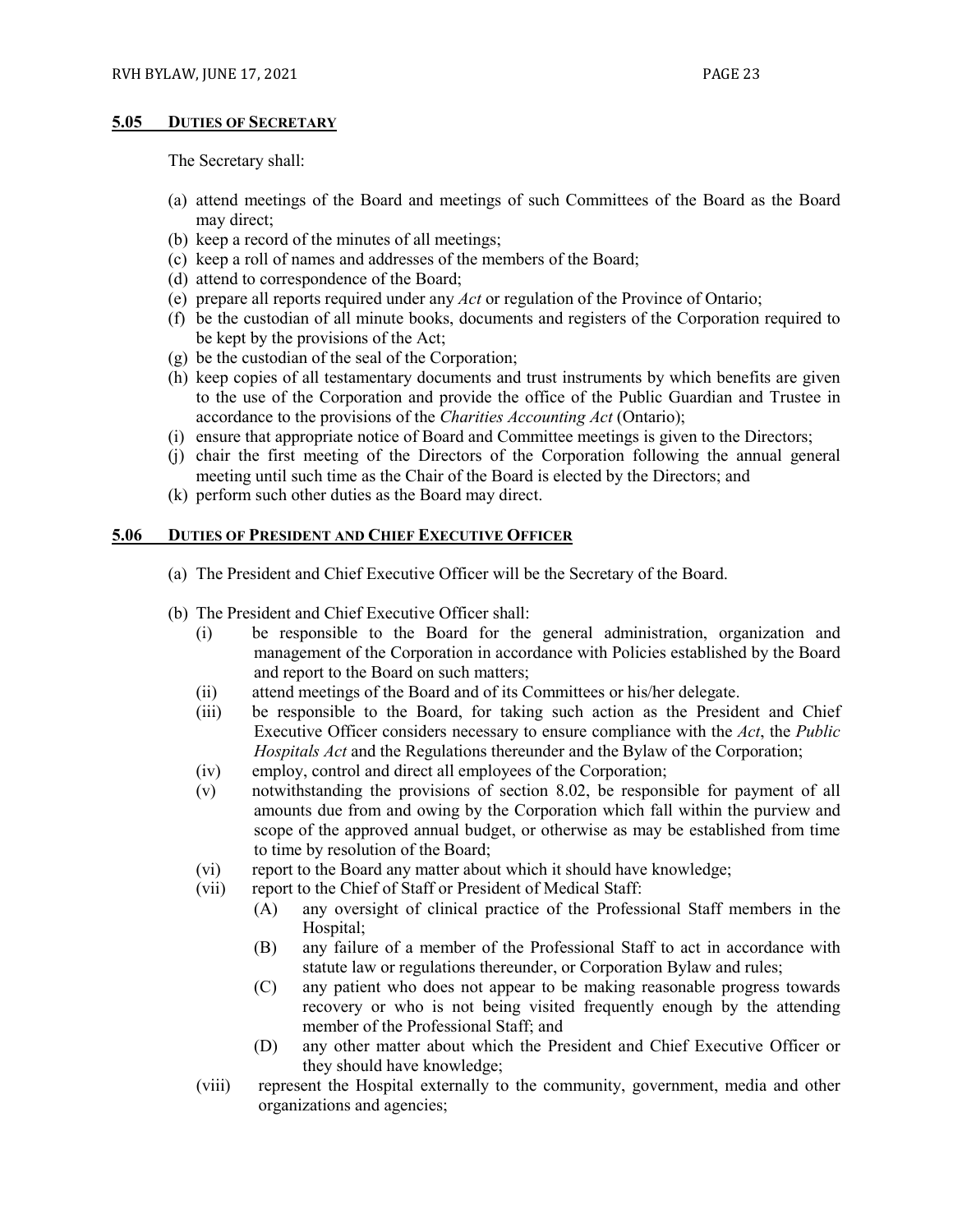- (ix) communicate with related healthcare agencies to promote co-ordination and/or planning of local healthcare services;
- (x) establish an organizational structure to ensure accountability of all programs, services and staff for fulfilling the mission, objectives and strategic plan of the Hospital; and
- (xi) be a non-voting member of the Medical Advisory Committee.
- (xii) be responsible for establishing procedures for monitoring and reporting annually to the Board on the status of the French Language Services within the designated regional programs.

#### <span id="page-24-0"></span>**5.07 PROTECTION OF DIRECTORS AND OFFICERS**

- (a) Except as otherwise provided in the *Act*, no Director, officer, or member of any Committee appointed or authorized by the Board shall be liable to the Corporation or to the Members for the acts, receipts, neglect or default of any other Director, officer, employee or Committee member, or for joining in any receipt or other act for conformity, or for any loss, damage or expense suffered or incurred by the Corporation through the insufficiency or deficiency of title to any property acquired by order of the Board for or on behalf of the Corporation or for the insufficiency or deficiency of any security or upon which any of the monies of the Corporation shall be invested, or for any loss or damage arising from the bankruptcy, insolvency or tortuous act of any person with whom any of the monies, securities or effects of the Corporation shall be deposited, or for any loss occasioned by any error of judgement or oversight on their part, or for any other loss, damage or misfortune whatever which shall occur in the execution of the duties of their office or in relation thereto unless the same is occasioned by their own wilful neglect or default or by their dishonest, fraudulent or criminal act.
- (b) Directors, officers and members of said Committees shall not be liable to the Corporation for any costs, charges, expenses, loss or liability which the Corporation or such Committee shall suffer or incur for, by reason of, arising out of, or in any way relating to any act, deed, matter or thing made, done or permitted to be done or omitted to be done by them in the performance of their duties and functions (or in the performance of what they honestly believed was in the proper performance of their duties and functions (as such Director, officer or Committee member)), provided they acted or made such omission honestly, in good faith and without fraud or fraudulent intent.

#### <span id="page-24-1"></span>**5.08 INDEMNIFICATION OF OFFICERS AND DIRECTORS**

Every Director, officer and member of a Committee appointed or authorized by the Board, their heirs, executors, administrators and estate and effects, respectively, shall from time to time and at all times, be indemnified and saved harmless out of the funds of the Corporation, from and against all costs, charges and expenses whatsoever which such Director, officer or Committee member sustains or incurs in or in relation to any claim, action, suit or proceeding which is brought, commenced or prosecuted against them for or in respect of any act, deed, matter or thing whatsoever made, done, permitted to be done or omitted to be done by them in or in relation to the execution of the duties of such office or in respect of any such liability and all other costs, charges and expenses which the Director, officer or Committee member sustains or incurs in or in relation to the affairs thereof, except such costs, charges or expenses as are occasioned by or are due to their own wilful neglect or default or by their dishonest, fraudulent or criminal act.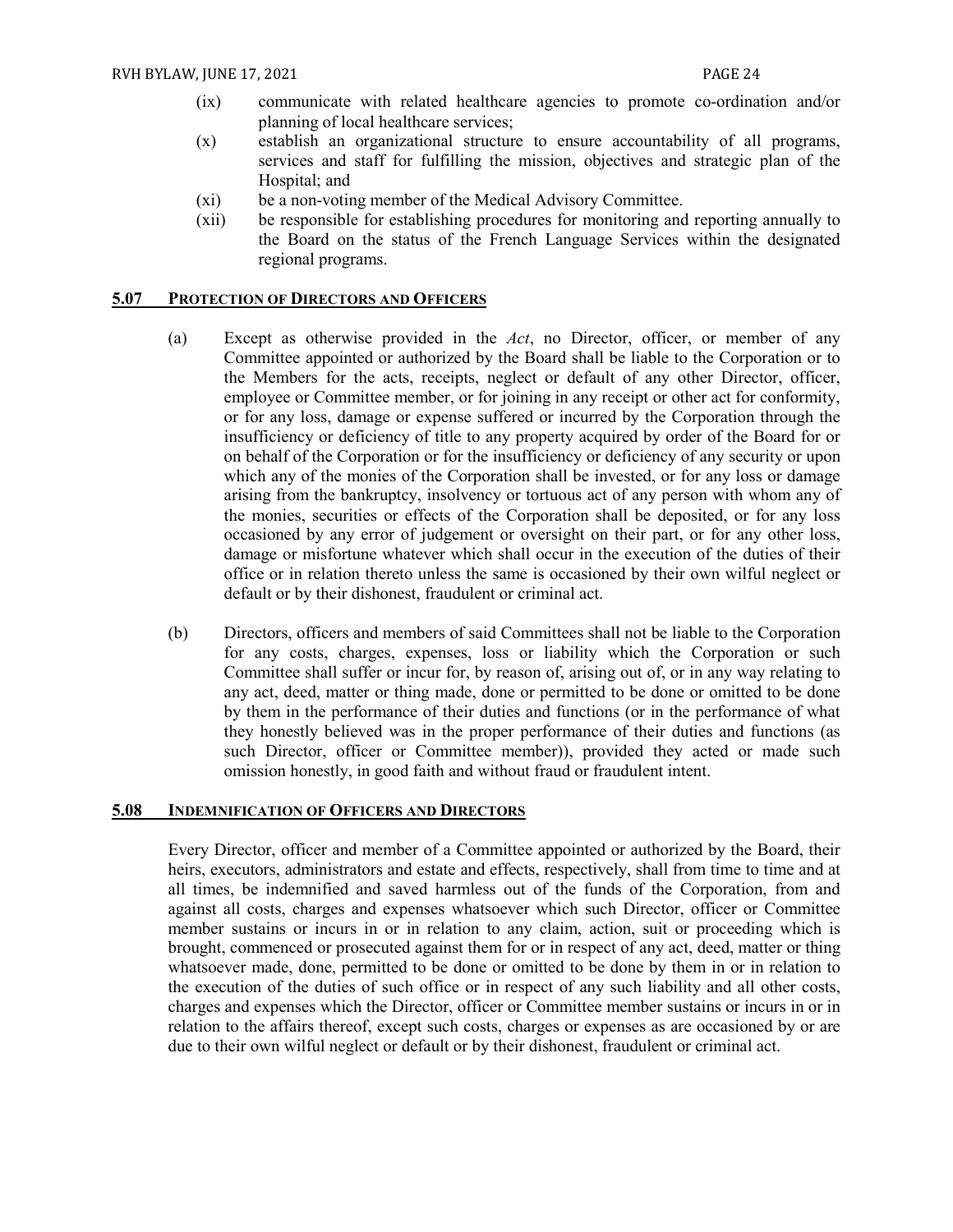#### <span id="page-25-0"></span>**5.09 INDEMNIFICATION OF EMPLOYEES**

The Corporation may indemnify an employee or former employee of the Corporation or independent contractor (hereinafter referred to as the "Indemnified Person") who acts or acted at the Corporation's request and the Indemnified Person's heirs and legal representatives, against all costs, charges and expenses, including an amount paid to settle an action or satisfy a judgment, reasonably incurred by the Indemnified Person in respect of any civil, criminal or administrative action or proceeding to which the Indemnified Person is made a party by reason of being or having been an employee of the Corporation, if,

- (c) the Indemnified Person acted honestly and in good faith with a view to the best interests of the Corporation; and
- (d) in the case of a criminal or administrative action or proceeding that is enforced by a monetary penalty, the Indemnified Person had reasonable grounds for believing that the Indemnified Person's conduct was lawful.

#### <span id="page-25-1"></span>**5.10 INSURANCE**

The Board will cause to be purchased and maintained as it considers advisable and necessary to ensure that Directors, officers and members of Committees will be indemnified and saved harmless in accordance with this Bylaw. The premiums for such insurance coverage shall be paid from the funds of the Corporation.

## <span id="page-25-2"></span>**ARTICLE 6. REGULAR AND SPECIAL MEETINGS OF THE BOARD**

#### <span id="page-25-3"></span>**6.01 REGULAR MEETINGS**

- (e) The Board shall meet at the Head Office of the Corporation at such time, day and place as the Board may from time to time determine. The Secretary of the Board shall give notice of the meeting to the Directors if the meeting is to be held at another time or day or at a place other than the Head Office.
- (f) There shall be at least five (5) regular meetings per annum.
- (g) A regular or special meeting of the Board or any committee meeting may be held by telephone, electronic or other communication facilities that permit all persons participating in the meeting to communicate with each other simultaneously and instantaneously, and persons participating in the meeting by those means are deemed to be present at the meeting.

#### <span id="page-25-4"></span>**6.02 SPECIAL MEETINGS**

- (a) The Chair or Vice-Chair of the Board may call special meetings of the Board.
- (b) The Secretary of the Board shall call a meeting of the Board if three (3) Directors so request in writing.
- (c) Notice of a special meeting of the Board shall specify the purpose of the meeting, and shall be given at least forty-eight (48) hours in advance of the meeting.

#### <span id="page-25-5"></span>**6.03 PROCEDURES FOR BOARD MEETINGS**

(a) The declaration of the Secretary or Chair that notice has been given pursuant to this Bylaw, shall be sufficient and conclusive evidence of the giving of such notice.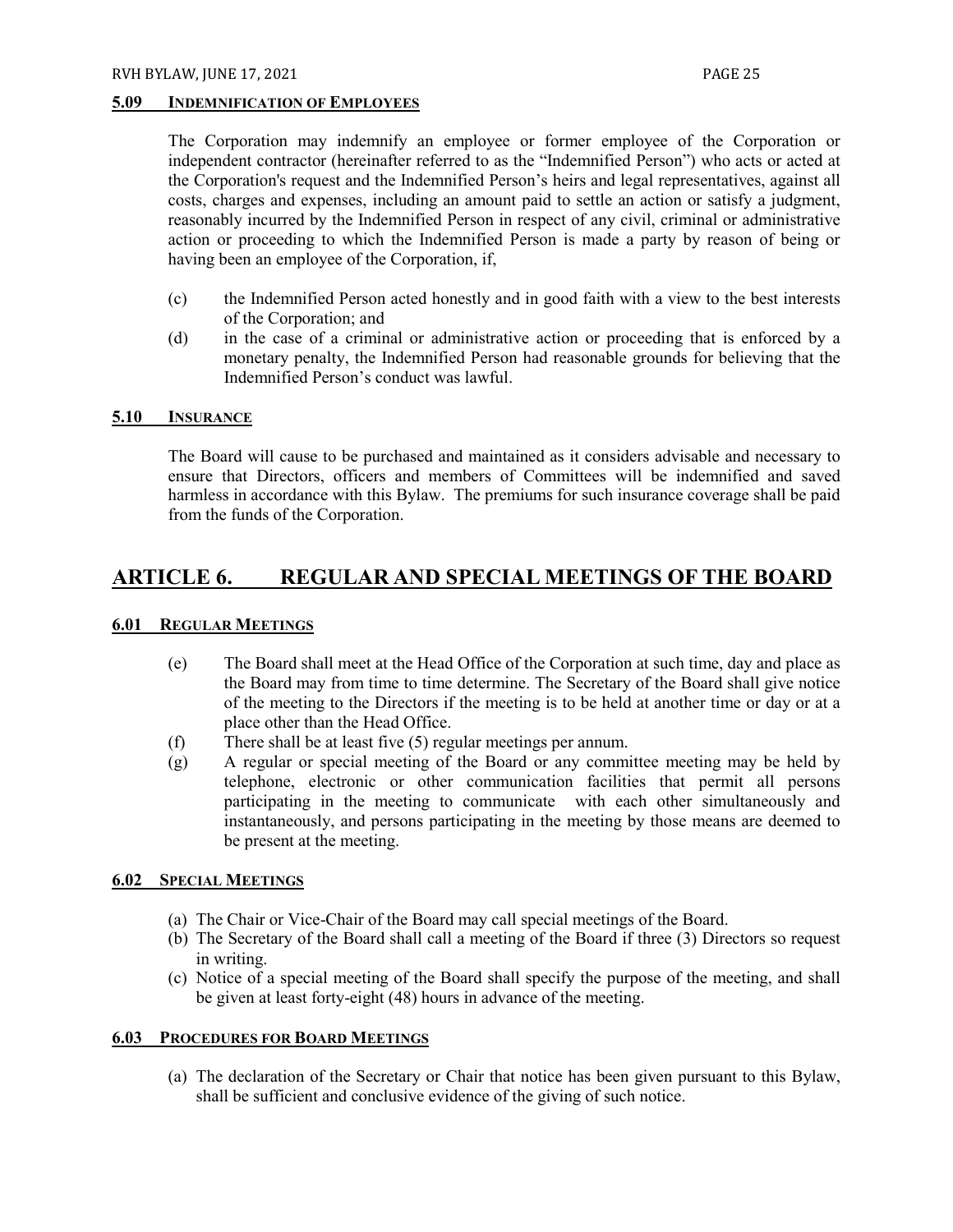- (b) No error or omission in giving notice for a meeting of Directors shall invalidate such meeting or invalidate any proceedings at such meeting and any Director may at any time waive notice of any such meeting and may ratify and approve any or all proceedings.
- (c) Guests may attend in-camera meetings of the Board only upon:
	- (i) invitation by the chair of the meeting;
	- (ii) invitation by the President and Chief Executive Officer with the approval of the Chair of the meeting; or
	- (iii) resolution of the Board.
- (d) Minutes shall be kept for all meetings of the Board.
- (e) Despite any other provisions of this Bylaw, any Director may at any time require that a vote be recorded. The request for a recorded vote does not require a motion and is not debatable or amendable.

#### <span id="page-26-0"></span>**6.04 QUORUM**

A quorum for any meeting of the Board shall be a majority of the Directors.

#### <span id="page-26-1"></span>**6.05 RULES OF ORDER**

Any questions of procedure at or for any meetings of the Corporation, of the Board, of the Medical or Professional Staff, or of any Committee, which have not been provided for in this Bylaw or by the *Act* or by the *Public Hospitals Act* or Regulations thereunder, or the Medical Staff Rules, shall be determined by the Chair in accordance with the rules of procedure adopted by resolution of the Board.

#### <span id="page-26-2"></span>**6.06 RULES**

The Board may, from time to time, make such rules as it may deem necessary or desirable for the better management, operation, and maintenance of the Hospital, provided however that any such rule shall conform with the provision of this Bylaw, and the requirement of the *Federal and Provincial Acts* governing hospitals.

# <span id="page-26-3"></span>**ARTICLE 7. COMMITTEES OF THE BOARD**

#### <span id="page-26-4"></span>**7.01 ESTABLISHMENT OF COMMITTEES**

- (a) The Governance Committee shall make recommendations at the first regular meeting of the Board following the annual meeting, appointing members to the following standing committees, and name the Chair of each Committee where necessary:
	- (i) Audit Committee;
	- (ii) Ethics Committee;
	- (iii) Finance and Property Committee;
	- (iv) Fiscal Advisory Committee;
	- (v) Joint Conference Committee;
	- (vi) Personnel Committee;
	- (vii) Continuous Quality Improvement Committee; and
	- (viii) Such other standing and ad hoc Committees as it deems appropriate or as are required by the *Public Hospitals Act.*
- (b) The Board may at any meeting appoint and prescribe the duties of any special Committee and name the Chair of each special Committee.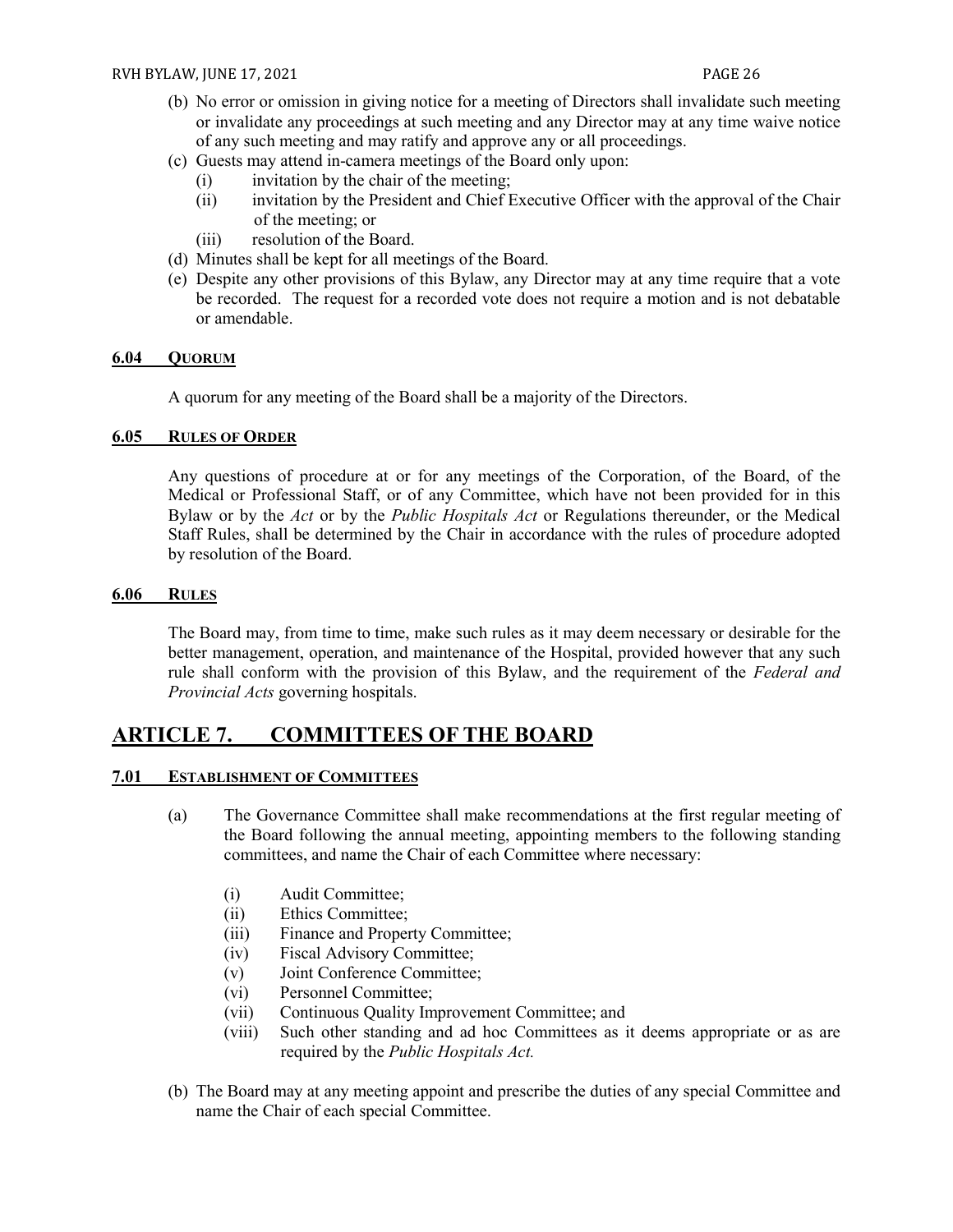- (c) The Board may by resolution dissolve any special Committee at any time.
- (d) Meetings of the respective Committees may also be held at the call of the respective Committee's chair.
- (e) On an annual basis, the standing and special Committees of the Board shall establish goals and objectives that are aligned with the Corporation's strategic plan and key corporate priorities.
- (f) The terms of reference and performance of the standing and special Committees of the Board shall be evaluated on a yearly basis.
- (g) The Board may appoint, for a term not to exceed one (1) year additional members to Board Committees who are not Directors but who have the right to vote provided a majority of the Committee members are Directors.
- (h) No decision of a Committee shall be binding on the Board until approved or ratified by the Board, or in urgent circumstances, by the Governance Committee;
- (i) All committees are accountable to the Board.

#### <span id="page-27-0"></span>**7.02 GOVERNANCE COMMITTEE**

The Governance Committee may also act as the Bylaw Committee and Nominations Committee or may strike sub-committees to act as the Bylaw Committee and Nominations Committee.

#### **(a) Committee Membership**

- (i) Chair of the Board, whom shall be chair;
- (ii) Vice-Chair of the Board;
- (iii) President and Chief Executive Officer;
- (iv) Chief of Staff;
- (v) Chair, Finance and Property Committee;
- (vi) Maximum of 1 additional Director

#### **(b) Support**

- (i) Vice- President, Financial Services;
- (ii) Vice-President, Corporate Services;
- (iii) Vice-President, Patient Care Services.

#### **(c) Responsibilities of the Governance Committee**

- (i) Create a Renfrew Victoria Hospital governance model;
- (ii) Set criteria for board recruitment/selection;
- (iii) Board structure;
- (iv) Committee structure;
- (v) Governance principles;
- (vi) Board development and orientation;
- (vii) Board evaluation and accountability;
- (viii) Succession planning for Directors' and Chief Executive Officer's positions;
- (ix) Bylaw/policy support to governance;
- (x) Annual general meeting of the Corporation;
- (xi) Stakeholder relationship management and structure;
- (xii) Monitor/assess governance model as required;
- (xiii) Recommend governance improvements;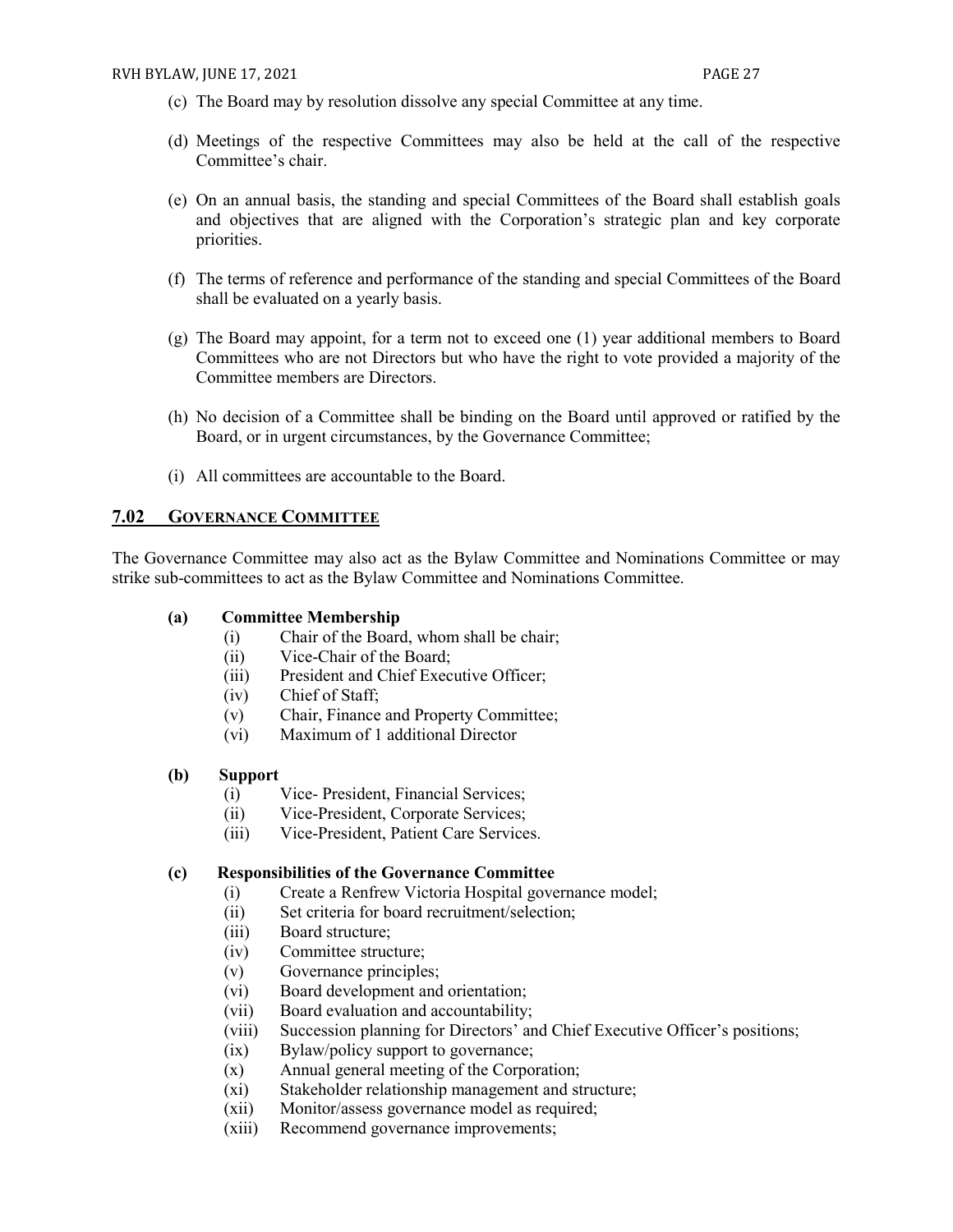- (xiv) Serve as an information resource to the President and Chief Executive Officer at his/her request;
- (xv) Perform such other tasks as requested by the Board and with the ability to make decisions on behalf of the Board in urgent circumstances, between Board meetings;
- (xvi) Report on the actions of any such circumstances to the Board;
- (xvii) Perform other activities as directed by the Board;
- (xviii) Strategic planning.

#### **d) Meetings**

The Committee shall meet at the call of the Chair.

#### <span id="page-28-0"></span>**7.03 AUDIT COMMITTEE**

#### **(a) Committee Membership**

- (i) Treasurer of the Board (whom shall NOT be chair);
- (ii) 2 Directors, one whom shall be chair;
- (iii) Additional voting directors as appropriate, not to exceed two.

The majority of the members of the Audit Committee shall be independent of the Finance and Property Committee.

#### **(b) Support**

(i) Vice-President, Financial Services.

#### **(c) Responsibilities of the Audit Committee**

- (i) Annually review and recommend appointment of auditors;
- (ii) Review auditors' scope of examination;
- (iii) Review with the auditors the annual financial statements and auditors' report prior to submission to the Board;
- (iv) Inquire into financial controls, accounting policies and procedures and internal financial systems adjustments recommended by auditors' and/or statutory or regulatory requirements;
- (v) Recommend for Board approval improvements in financial accounting and procedural systems as required;
- (vi) Review state of information technology in use as it relates to the finances of the organization to ensure appropriate recovery plans and other risk related issues;
- (vii) Respond to all expressed concerns relating to any financial management irregularity.

#### **(d) Meetings**

The Committee shall meet at the call of the Chair.

#### <span id="page-28-1"></span>**7.04 ETHICS COMMITTEE**

#### **(a) Ethics Committee Membership**

- (i) 2 Directors, one of whom shall be named chair;
- (ii) 2 Medical Staff representatives;
- (iii) 2 Ministerial Association Representatives;
- (iv) President and Chief Executive Officer;
- (v) Up to 3 members from the public who have a special interest in ethical issues.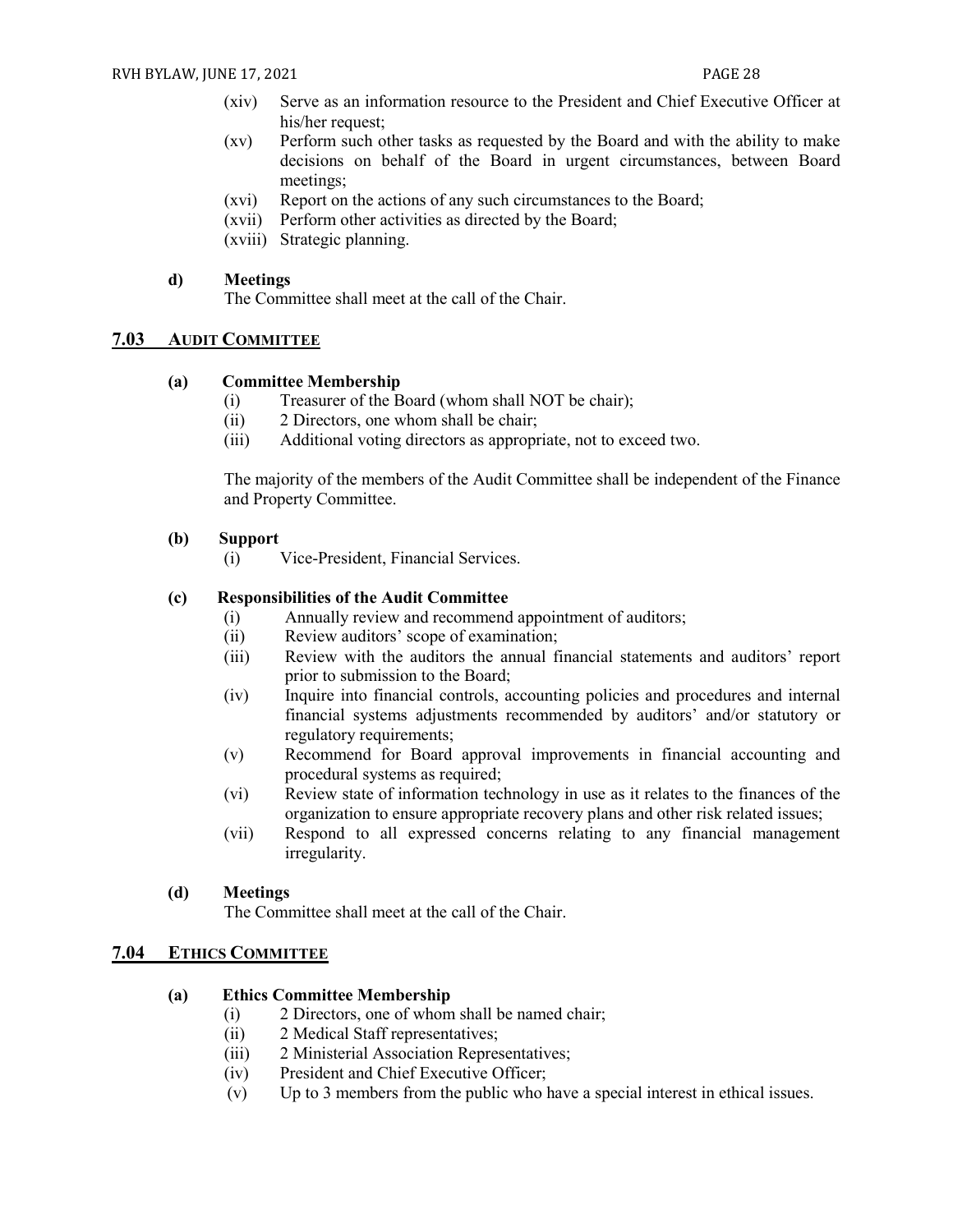#### **(b) Support**

- (i) Vice-President, Patient Care Services
- (ii) Nurse Manager
- (iii) Palliative Care Nurse Manager
- (iv) Other Staff as required

#### **(c) Responsibilities of the Ethics Committee**

- (i) Act in an advisory capacity only;
- (ii) Educate the committee, staff, patients and patients' families on ethics, rights and how to do ethical thinking;
- (iii) Input into the establishment of policies related to confidentiality, anonymity, and release of information to the local news media. The Committee may also assist in developing policies for the use of new technology;
- (iv) Function as a patient centered committee and raise the consciousness of patient rights;
- (v) Develop framework for moral discourse that will support good ethical decision making and make contributions towards the quality of care given to patients;
- (vi) Develop protocols for presenting issues to and communicating the Committee's recommendations back to family members and hospital staff;
- (vii) Assist with the naming of surrogates for incapacitated patients;
- (viii) Seek judicial review when a decision is beyond a reasonable range;
- (ix) Support patient autonomy and act as a resource for staff, patients and patients' families in issues related to ethics;
- (x) Support and promote organ donation in a compassionate manner.

#### **(d) Meetings**

The Committee shall meet at the call of the Chair.

#### <span id="page-29-0"></span>**7.05 FINANCE AND PROPERTY COMMITTEE**

#### **(a) Committee Membership**

- (i) Treasurer whom shall be chair;
- (ii) 3 Directors;
- (iii) Additional voting directors as appropriate, not to exceed two;
- (iv) President and Chief Executive Officer.

#### **(b) Support**

(i) Vice-President, Financial Services.

#### **(c) Responsibilities of the Finance and Property Committee**

- (i) Oversee and ensure the integrity of the corporation's financial affairs;
- (ii) Oversee and monitor the corporation's assets and risk management;
- (iii) Establish priorities for future capital expenditures and resources required to implement the strategic plan;
- (iv) Review, provide guidance and/or recommend to the Board, on issues relating to:
	- (A) Financial policies,
	- (B) Corporation's Operating and Capital budgets,
	- (C) Annual budget for capital and operating revenue and expenditures,
	- (D) Performance of investments,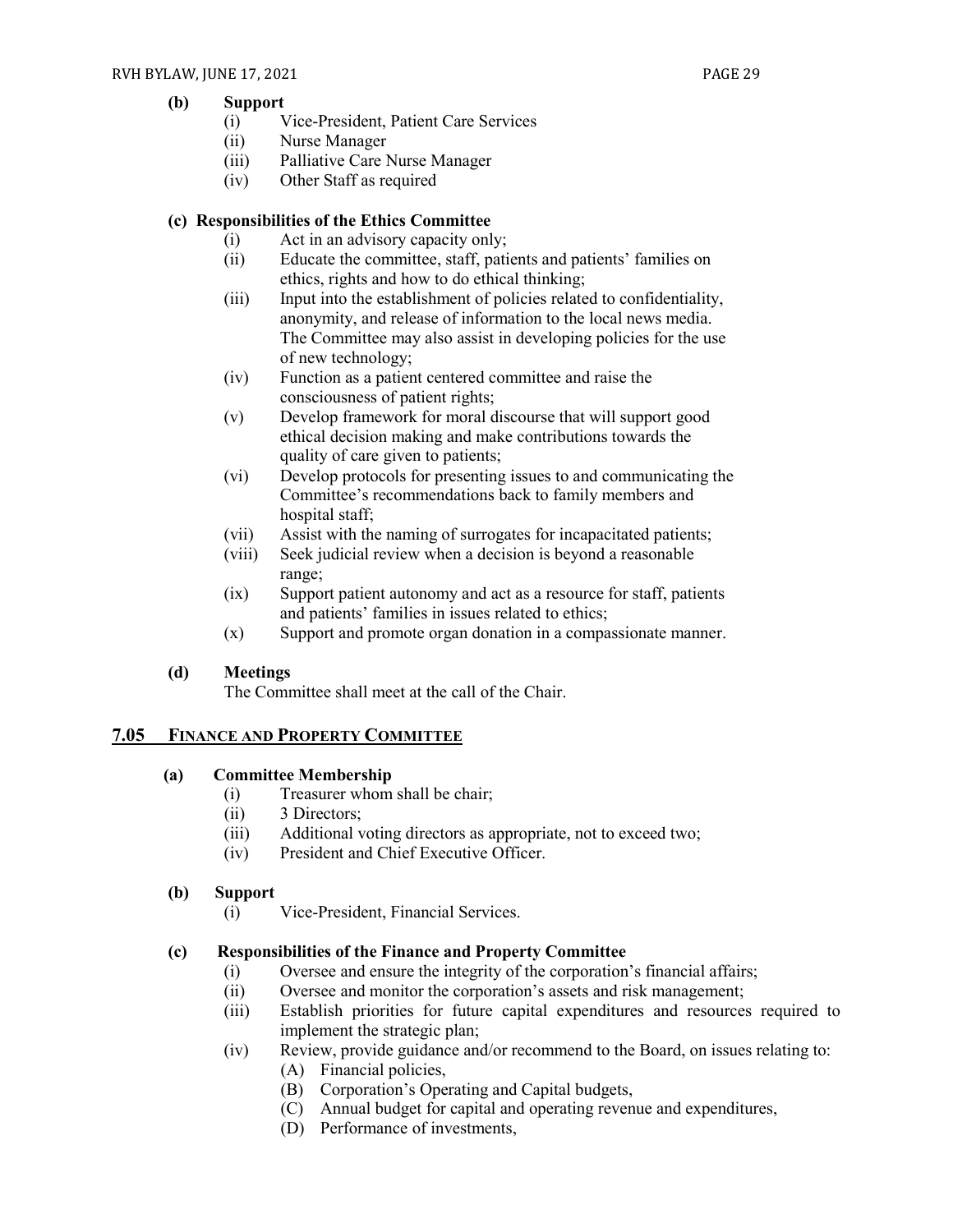- (E) Corporation's insurance,
- (F) Financial Statements,
- (G) Pension and other liabilities (compensation),
- (v) Inform and advise the Board on all property matters.

#### **(d) Meetings**

The Committee shall meet at the call of the Chair.

#### <span id="page-30-0"></span>**7.06 FISCAL ADVISORY COMMITTEE**

#### **(a) Committee Membership**

- (i) President and Chief Executive Officer, whom shall be chair;
- (ii) Member of Medical Staff, appointed or elected;
- (iii) Nurse Manager, appointed or elected;
- (iv) Staff Nurse who is a member of the local Ontario Nurses Association;
- (v) Staff member who is a member of the local Canadian Union of Public Employees Association;
- (vi) In addition, the President and Chief Executive Officer of the Corporation may appoint other persons to the Fiscal Advisory Committee.

#### **(b) Support**

- (i) Vice- President, Financial Services;
- (ii) Vice-President, Corporate Services;
- (iii) Vice-President, Patient Care Services.

#### **(c) Responsibilities of Fiscal Advisory Committee**

(i) The Fiscal Advisory Committee shall make recommendations to the Board with respect to the operation, use and staffing of the Hospital.

#### **(d) Meetings**

The Committee shall meet at the call of the Chair.

#### <span id="page-30-1"></span>**7.07 JOINT CONFERENCE COMMITTEE**

#### **(a) Committee Membership**

- (i) Board Chair, whom shall be chair;
- (ii) Vice-Chair of the Board;
- (iii) 1 Director;
- (iv) Chief of Staff;
- (iv) 2 members of Active Medical Staff, one of whom shall be the President of the Medical Staff;
- (v) President and Chief Executive Officer.

#### **(b) Support**

(i) President and Chief Executive Officer.

#### **(c) Responsibilities of the Joint Conference Committee**

- (i) Provide liaison among the Board, the Hospital Management and the Medical Staff;
- (ii) Discuss sensitive issues which are not appropriate to be dealt with by any other existing committee of the Board, and if possible, provide understanding on points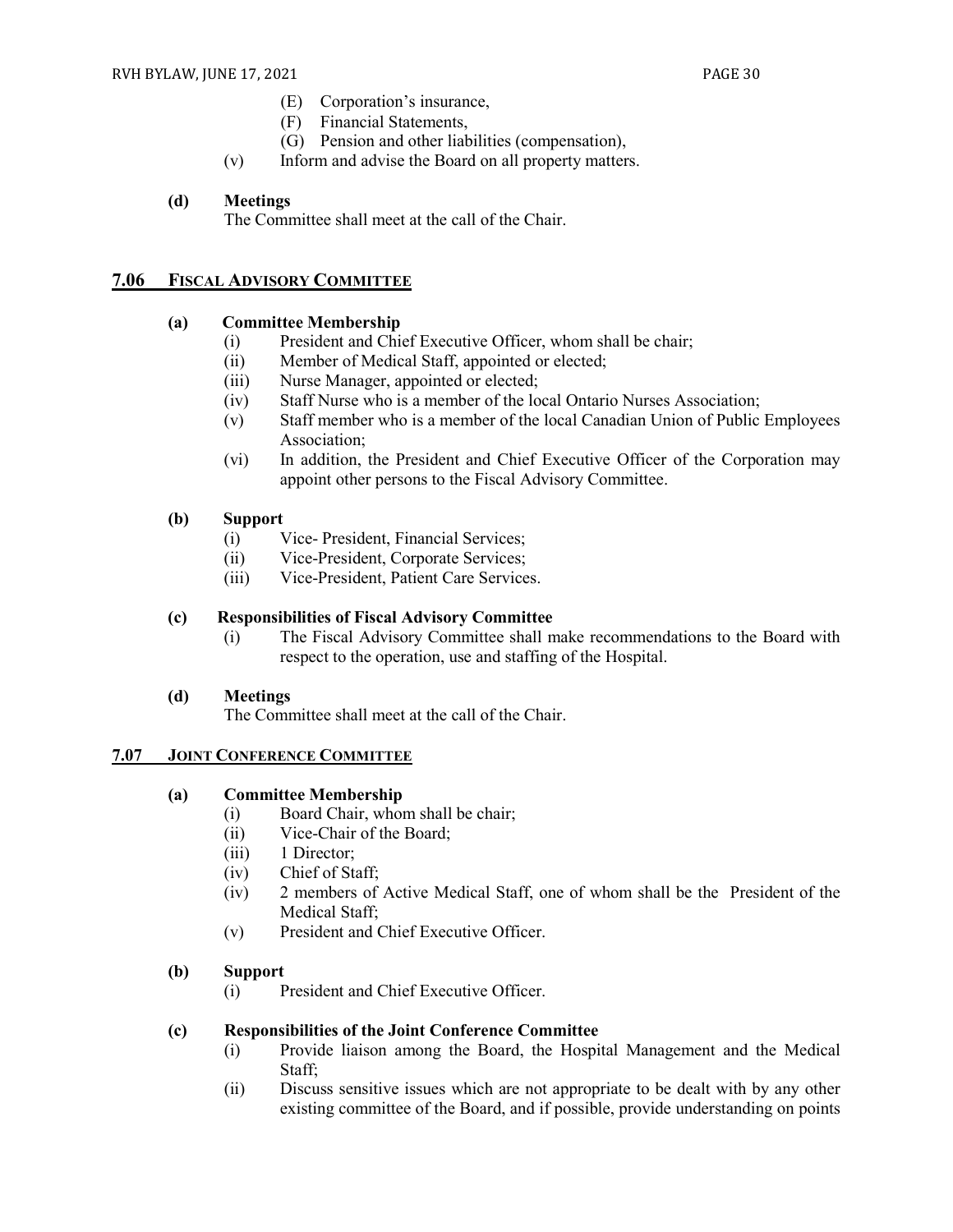of mutual interest to the Board, the Hospital management and the Medical Staff and report back to the Board and to the Medical Advisory Committee;

(iii) Advise the Board on matters pertaining to Medical Staff discipline.

#### (d) **Meetings**

The Committee shall meet at the call of the Chair.

#### <span id="page-31-0"></span>**7.08 PERSONNEL COMMITTEE**

#### (a) **Personnel Committee Membership**

- (i) Maximum of 3 Directors, one of whom shall be named chair;
- (ii) President and Chief Executive Officer.

#### (b) **Support**

(i) Vice President, Corporate Services.

#### (c) **Responsibilities of the Personnel Committee**

Shall advise the Board on personnel matters, i.e. collective bargaining agreements, policies and procedures, working conditions, compensation, employee benefits, staff development programs, leaves, vacation, payroll information, professional growth, and standards.

In accordance with the *French Language Services Act*, receive annually a report on the quality measurements and indicators as prepared by the Human Resources Committee responsible for French Language Services.

#### (d) **Meetings**

The Committee shall meet at the call of the Chair.

#### <span id="page-31-1"></span>**7.09 CONTINUOUS QUALITY IMPROVEMENT COMMITTEE**

#### (a) **Quality Improvement Committee Membership**

- (i) Maximum of 3 Directors one of whom shall be named chair and one Director shall be Francophone;
- (ii) One Director shall be a member of the Patient and Family Advisory Committee
- (ii) Chief of Staff or President of Medical Staff;
- (iii) President and Chief Executive Officer (or delegate);
- (iv) Vice President, Patient Care Services
- (iii) A staff member who is not a member of College of Nurses or College of Physicians
- (iv) Nurse Manager

#### **Support**

(i) Accreditation Coordinator (may be staff member)

#### (c) **Reporting**

The Quality Committee shall report to the Board at each meeting. Annually prepare an overview of activities.

#### (a) **Duties and Responsibilities**

Perform the functions of the Quality Committee under the Excellent Care for All Act (ECFAA) and the Quality of Care Committee under the Quality of Care Information Protection Act (QCIPA 2004).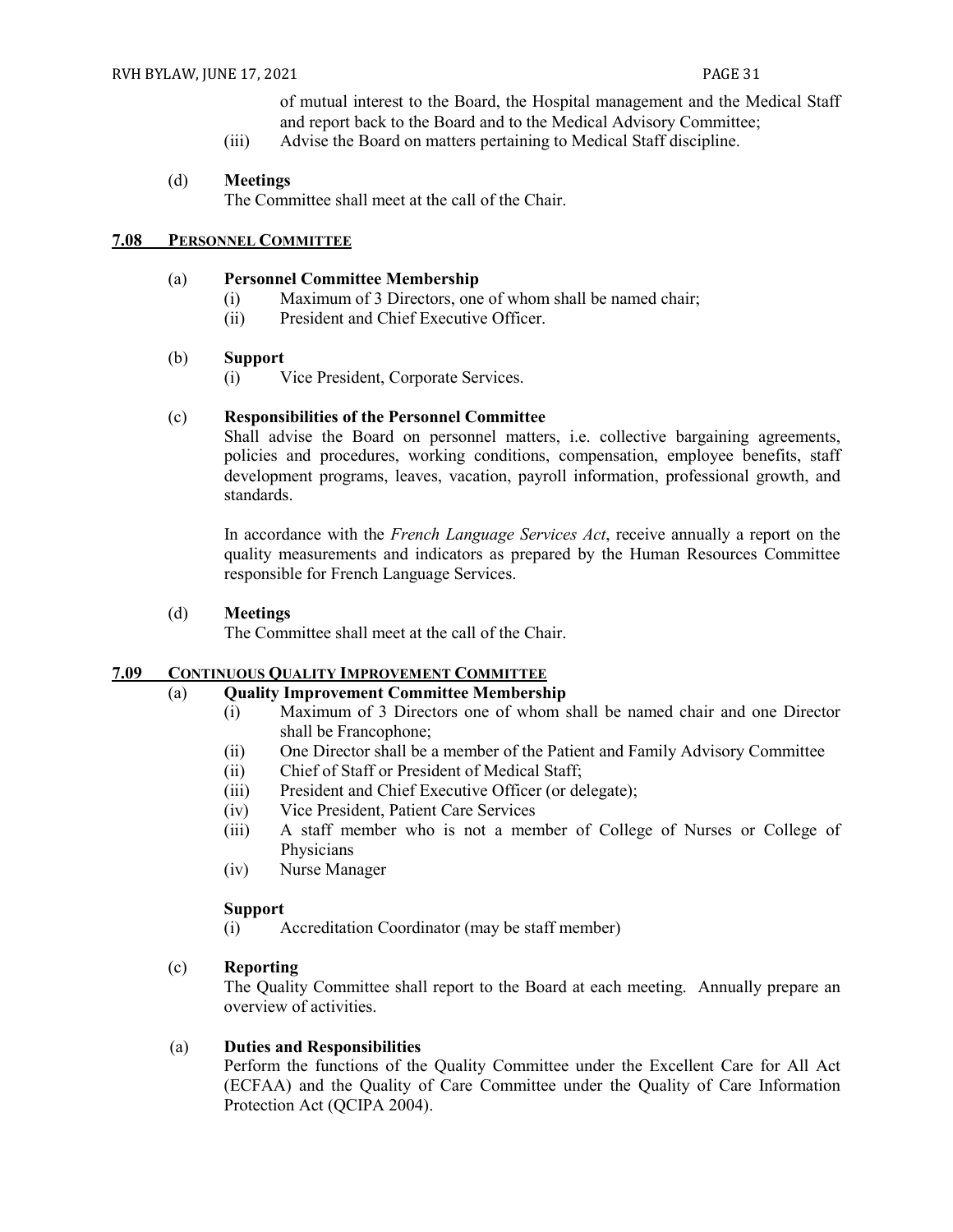- (i) Review and recommend to the board, policies, standards and initiatives relating to major areas of clinical quality, patient safety, and other aspects of organizational performance;
- (ii) Oversee and review the hospital's annual quality improvement plan, major plans for performance improvement, patient safety and any other major improvement initiatives. Recommend these plans to the board and report annually to the Board on the outcome of these plans and key improvements and issues;
- (iii) Approve a set of performance indicators for measuring quality of care services, and patient safety to be included in the Corporate Balanced Scorecard. Review and approve the Corporate Balanced Scorecard and Patient Satisfaction Survey results and report in a summary fashion to the Board;
- (iv) Monitor timely, summary reports of Hospital and Medical Staff quality assessment, clinical risk management, patient relations and improvement activities, and assess alignment to accreditation standards and the organization's quality policies, standards and goals. Advise the Board on material issues and opportunities for improvement;
- (v) Review the reports of accreditation agencies and other external quality review bodies, oversee hospital's plan to prepare for accreditation and plans required to correct deficiencies. Report in a summary fashion to the Board;
- (vi) Receive notification and support participation in educational opportunities on important trends in quality of care measurement, performance improvement, customer service and patient safety. Receive reports from members and staff on key industry trends and initiatives;
- (vii) Monitor the implementation of the organization's strategic plan and report to the Board as appropriate;
- (viii) Review and make recommendations to the Board on any other matter pertaining to the quality of care, patient safety or customer service in the organization.
- (ix) In accordance with Regulation 965 under the Public Hospital's Act, receive at least twice per year, aggregate critical incident data related to critical incidents and annually report to the Board on hospital's system for ensuring disclosure of a critical incident and systemic steps taken by the hospital to avoid risk of further similar critical incidents. Review reports with respect to sentinel events and oversee any plans developed.

#### (d) **Meetings**

The Committee shall meet at the call of the Chair.

# <span id="page-32-0"></span>**ARTICLE 8. FINANCIAL**

#### <span id="page-32-1"></span>**8.01 BONDING-FIDELITY INSURANCE**

- (a) Directors, officers and employees, as the Board may designate, shall secure from a guarantee company a bond of fidelity of an amount approved by the Board.
- (b) The requirements of paragraph 8.01 (a) above may be met by an alternative form of employee fidelity insurance such as, but not limited to, a blanket position bond, a commercial blanket bond, or a comprehensive dishonesty, disappearance and destruction policy, at the discretion of the Board.
- (c) The Corporation shall pay the expense of any fidelity bond or policy secured under paragraphs 8.01 (a) or (b) above.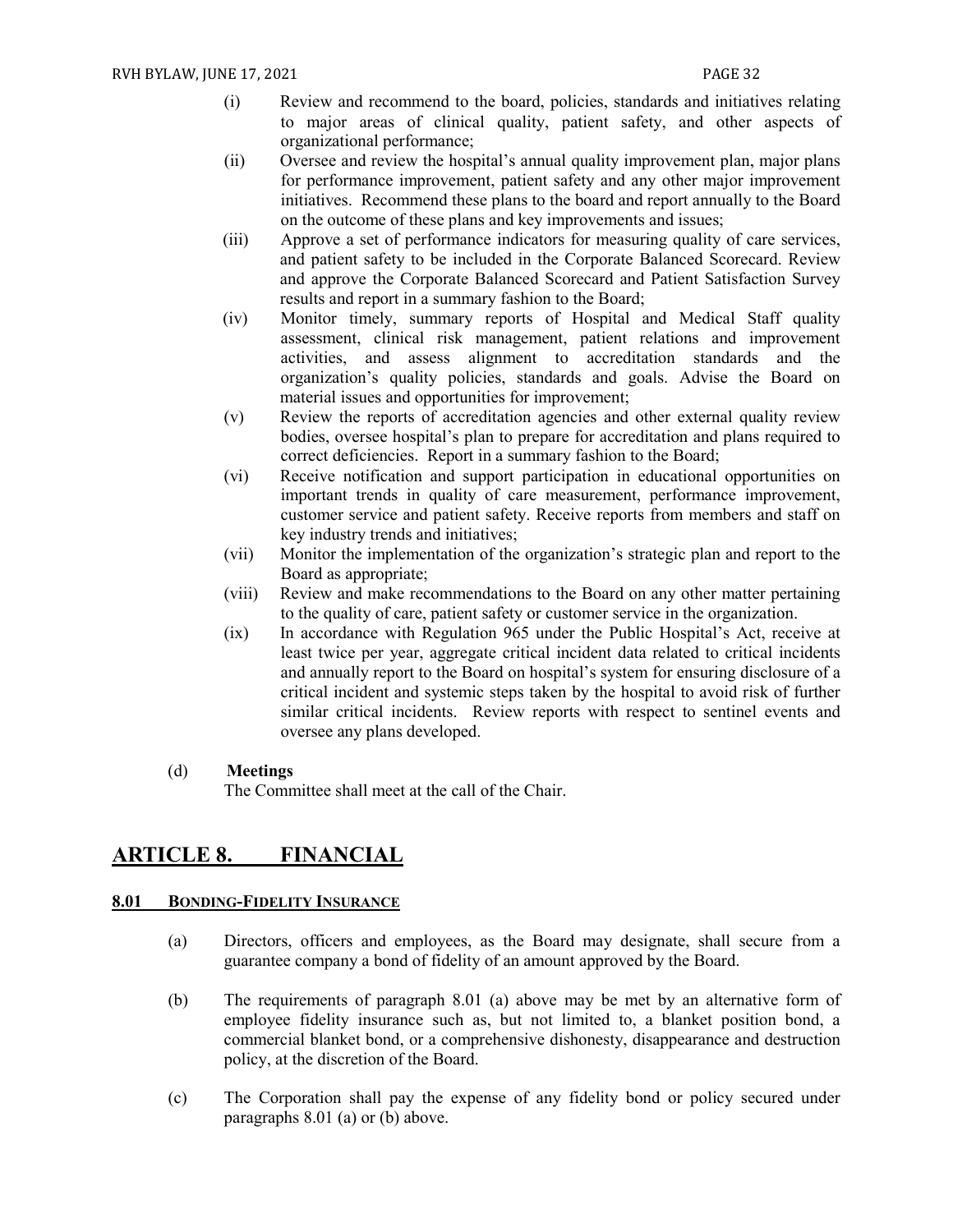#### <span id="page-33-0"></span>**8.02 BANKING AND BORROWING**

- (a) The Board shall by resolution, from time to time, designate the bank in which the bonds or other securities of the Corporation shall be placed for safekeeping.
- (b) The Board shall by resolution, from time to time, designate the signing officers of the Corporation, and they are hereby authorized for and in the name of the Corporation:
	- (i) to draw, accept, sign and make all or any bills of exchange, promissory notes, cheques, and orders for payment of money;
	- (ii) to receive and deposit all Corporation monies in the bank designated under paragraph 8.02 (a) above, and give receipts for same;
	- (iii) to assign and transfer to the bank all or any stocks, bonds, or other securities;
	- (iv) from time to time, to borrow money from the bank;
	- (v) to transact with the said bank any business which they may think fit;
	- (vi) to negotiate with, deposit with, endorse or transfer to the bank, but for the credit of the Corporation only, all or any bills of exchange, promissory notes, cheques, or orders for the payment of money and other negotiable paper;
	- (vii) from time to time, to arrange, settle, balance, and certify all books and accounts between the Corporation and the bank designated by the Board under paragraph 8.02 (a) above.
	- (viii) to receive all paid cheques and vouchers; and
	- (ix) to sign the bank's form of settlement of balance and release.

#### <span id="page-33-1"></span>**8.03 SIGNING OFFICERS**

Either the Chair or Vice-Chair of the Board, together with either the President and Chief Executive Officer or the Treasurer shall sign on behalf of the Corporation and affix the corporate seal to all contracts, agreements, conveyances, mortgages and other documents, for which Board approval is required.

The Board may authorize signing officers on behalf of the Corporation, additional to or other than as provided in paragraph 8.03 (a), and will institute and effect such internal audit procedures as it shall determine in consultation with the Auditor of the Corporation.

#### <span id="page-33-2"></span>**8.04 SEAL**

The seal of the Corporation shall be in the form impressed hereon.

#### <span id="page-33-3"></span>**8.05 INVESTMENTS**

The Board may invest in any investments which are authorized by the Corporation's investment policy.

#### <span id="page-33-4"></span>**8.06 ENDOWMENT BENEFITS**

- (a) No benefit given in trust to or to the use of the Corporation for endowment purposes shall be hypothecated, transferred or assigned to obtain credit or to receive funds except as allowed by paragraph 8.02.
- (b) The Secretary shall keep copies of all testamentary documents and trust instruments by which benefits are given, bequeathed or devised to, or to the use of, the Corporation.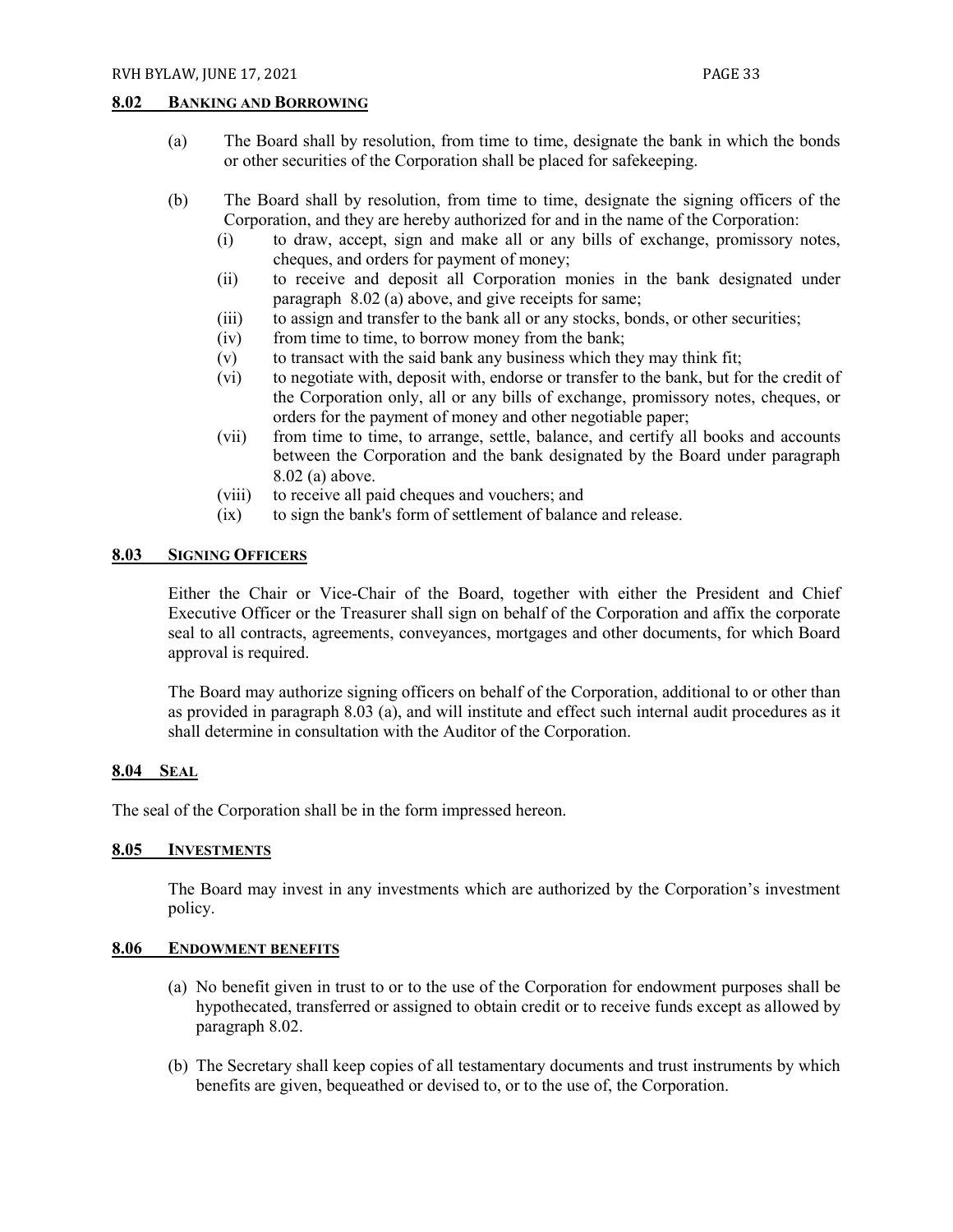- (c) The Secretary shall by registered mail, give notice to the Public Guardian and Trustee, in accordance with the terms of the *Charities Accounting Act* (Ontario), of the benefits referred to in paragraph 8.06 (b) which come into the control or possession of the Corporation.
- (d) The Corporation shall apply any trust funds of the Corporation only to the designated purpose(s) for which such funds were intended. Under no circumstances shall the Corporation transfer any funds held in trust by the Corporation to any other individual or entity, unless such transfer complies with all applicable law, including without limitation, the *Charities Accounting Act* (Ontario) and the *Trustee Act* (Ontario).
- (e) The Secretary shall at least semi-annually provide an accounting to the Board with respect to all funds held in trust by the Corporation.

#### <span id="page-34-0"></span>**8.07 AUDITOR**

- (a) The Corporation shall at its Annual Meeting appoint an auditor who shall not be a member of the Board or an officer or employee of the Corporation or a partner or employee of any such person, and who is duly licensed under the provisions of The *Public Accountancy Act*  (Ontario), to hold office until the next Annual Meeting of the Corporation.
- (b) The Auditor shall have all the rights and privileges as set out in the *Act* and shall perform the audit function as prescribed therein.
- (c) In addition to making the report at the Annual Meeting of the Corporation, the Auditor shall from time to time report through the Audit Committee to the Board on the audit work with any necessary recommendations.

### <span id="page-34-1"></span>**ARTICLE 9. PROGRAMS**

#### <span id="page-34-2"></span>**9.01 OCCUPATIONAL HEALTH AND SAFETY PROGRAM**

- (a) There shall be an Occupational Health and Safety Program for the Hospital.
- (b) The program referred to in paragraph 10.01 (a) above shall include procedures with respect to:
	- (i) a safe and healthy work environment in the Hospital;
	- (ii) the safe use of substances, equipment and medical devices in the Hospital;
	- (iii) safe and healthy work practices in the Hospital;
	- (iv) the prevention of accidents to persons on the premises of the Hospital; and
	- (v) the elimination of undue risks and the minimizing of hazards inherent in the Hospital environment.
- (c) The person designated by the President and Chief Executive Officer to be in charge of occupational health and safety in the Hospital shall be responsible to the President and Chief Executive Officer for the implementation of the Occupational Health and Safety Program.
- (d) The President and Chief Executive Officer shall report to the Board as necessary on matters in respect to the Occupational Health and Safety Program.
- (e) Medical Staff representation as per the Public Hospitals Act, Hospital Management Regulation 965.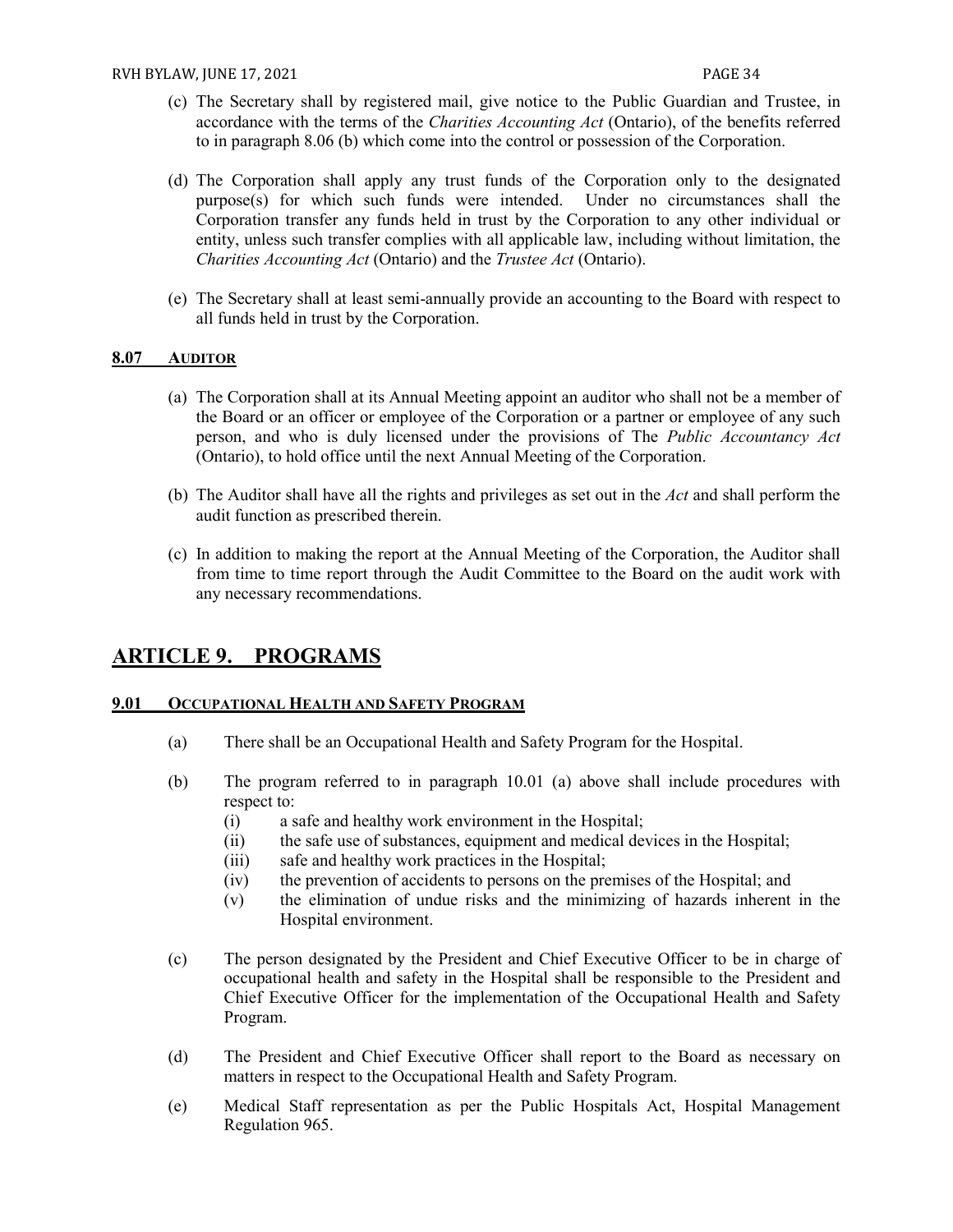#### <span id="page-35-0"></span>**9.02 HEALTH SURVEILLANCE PROGRAM**

- (a) There shall be a Health Surveillance Program for the Hospital.
- (b) The program referred to in paragraph 10.02 (a) above shall:
	- (i) be in respect of all persons carrying on activities in the Hospital; and
	- (ii) include a Communicable Disease Surveillance Program.
- (c) The person designated by the President and Chief Executive Officer to be in charge of health surveillance in the Hospital shall be responsible to the President and Chief Executive Officer for the implementation of the Health Surveillance Program.
- (d) The President and Chief Executive Officer shall report to the Board as necessary on matters in respect of the Health Surveillance Program.

#### <span id="page-35-1"></span>**9.03 ORGAN DONATION PROGRAM**

The Board shall approve procedures to encourage the donation of organs and tissues including:

- (a) procedures to identify potential donors;
- (b) procedures to make potential donors and their families aware of the options of organ and tissue donation; and
- (c) ensure that such procedures are implemented in the Hospital.

# <span id="page-35-2"></span>**ARTICLE 10. VOLUNTARY ASSOCIATIONS**

#### <span id="page-35-3"></span>**10.01 AUTHORIZATION**

The Board may sponsor the formation of a voluntary association(s) as it deems advisable.

#### <span id="page-35-4"></span>**10.02 PURPOSE**

Such associations shall be conducted with the advice of the Board for the general welfare and benefit of the Corporation and the patients treated in the Hospital.

#### <span id="page-35-5"></span>**10.03 CONTROL**

Each such association shall elect its own officers and formulate its own Bylaw, but at all times the Bylaw, objects and activities of each such association shall be subject to review and approval by the Board.

#### <span id="page-35-6"></span>**10.04 REPRESENTATION ON BOARD**

The Board may determine a mechanism to provide for representation by the voluntary association(s) on the Board.

#### <span id="page-35-7"></span>**10.05 AUDITOR**

(a) Each unincorporated voluntary association shall have its financial affairs reviewed for the purposes of assuring reasonable internal control. Subject to Board approval, a review engagement is acceptable for this purpose.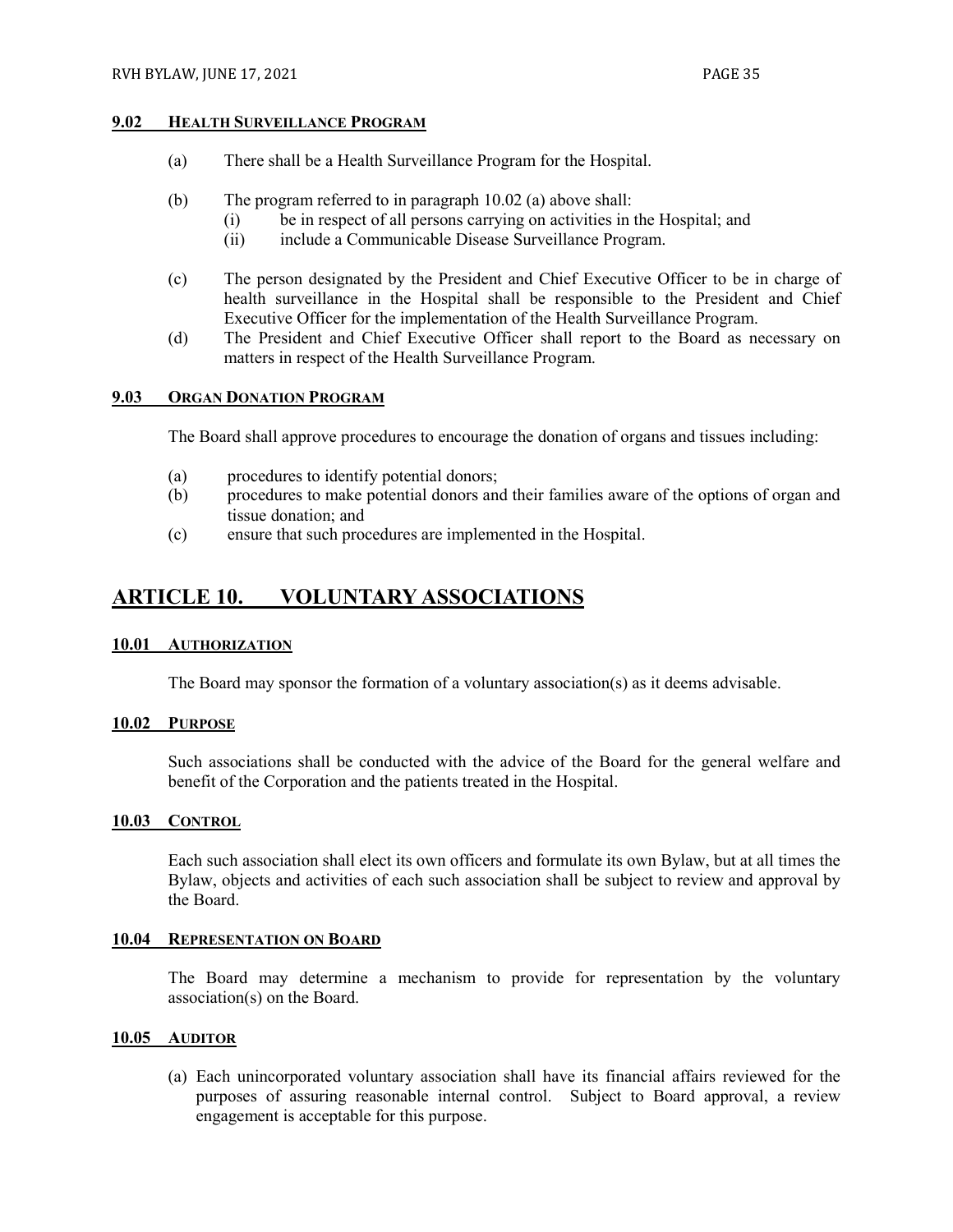(b) The Auditor for the Hospital shall be the auditor for the voluntary association(s) under this section.

# <span id="page-36-0"></span>**ARTICLE 11. MEDICAL STAFF SECTION**

#### <span id="page-36-1"></span>**11.01 PURPOSE OF THE MEDICAL STAFF ORGANIZATION**

The purposes of the Medical Staff organization, in addition to fulfilling the responsibilities established by the laws of Ontario and this Bylaw, are:

- 1) to provide a structure whereby the members of the Medical Staff participate in the Hospital's planning, policy setting, and decision making, and
- 2) to serve as a quality assurance system for medical care rendered to patients by the Medical Staff and to ensure the continuing improvement of the quality of medical care.

#### <span id="page-36-2"></span>**11.02 APPOINTMENT**

The Board shall appoint annually the Medical Staff for the Hospital and the Medical Staff Officers.

#### <span id="page-36-3"></span>**11.03 APPLICATION FOR APPOINTMENT TO THE MEDICAL STAFF**

- 1) An application for appointment to the Medical Staff shall be processed in accordance with the provisions of the Public Hospitals Act.
- 2) The RVH bylaw and Public Hospitals Act are available on the Hospital website. The President and Chief Executive Officer shall make available a copy of the applicable policies and procedures of the Hospital to each physician upon request with the intention to apply for appointment to the Medical Staff.
- 3) The application for appointment to the Medical Staff shall be submitted to the President and Chief Executive Officer with notification to the Chair of Medical Advisory Committee.
- 4) Each application shall contain:
	- a) a statement by the applicant that he/she has read the Public Hospitals Act, RVH Bylaw and will abide by the Policies and Guidelines of the Hospital and Medical Staff;
	- b) an undertaking that, if he/she is appointed to the Medical Staff of the Hospital, he/she will govern themselves in accordance with the requirements set out in the Bylaw, Policies and Procedures of the Hospital and Medical Staff;
	- c) evidence of medical malpractice protection coverage satisfactory to the Board;
	- d) a list of the privileges which are requested;
	- e) an up-to-date curriculum vitae;
	- f) a list of three appropriate referees;
	- g) Vulnerable Sector Check
	- h) emergency contact information
	- i) information of any previous disciplinary proceeding where there was an adverse finding;
	- j) a signed consent authorizing any medical licensing authority to provide a report on:
		- (i) any action taken by its disciplinary committee; and
		- (ii) whether his/her privileges have been curtailed or cancelled by any medical licensing authority or by another hospital because of incompetence, negligence or any act of professional misconduct.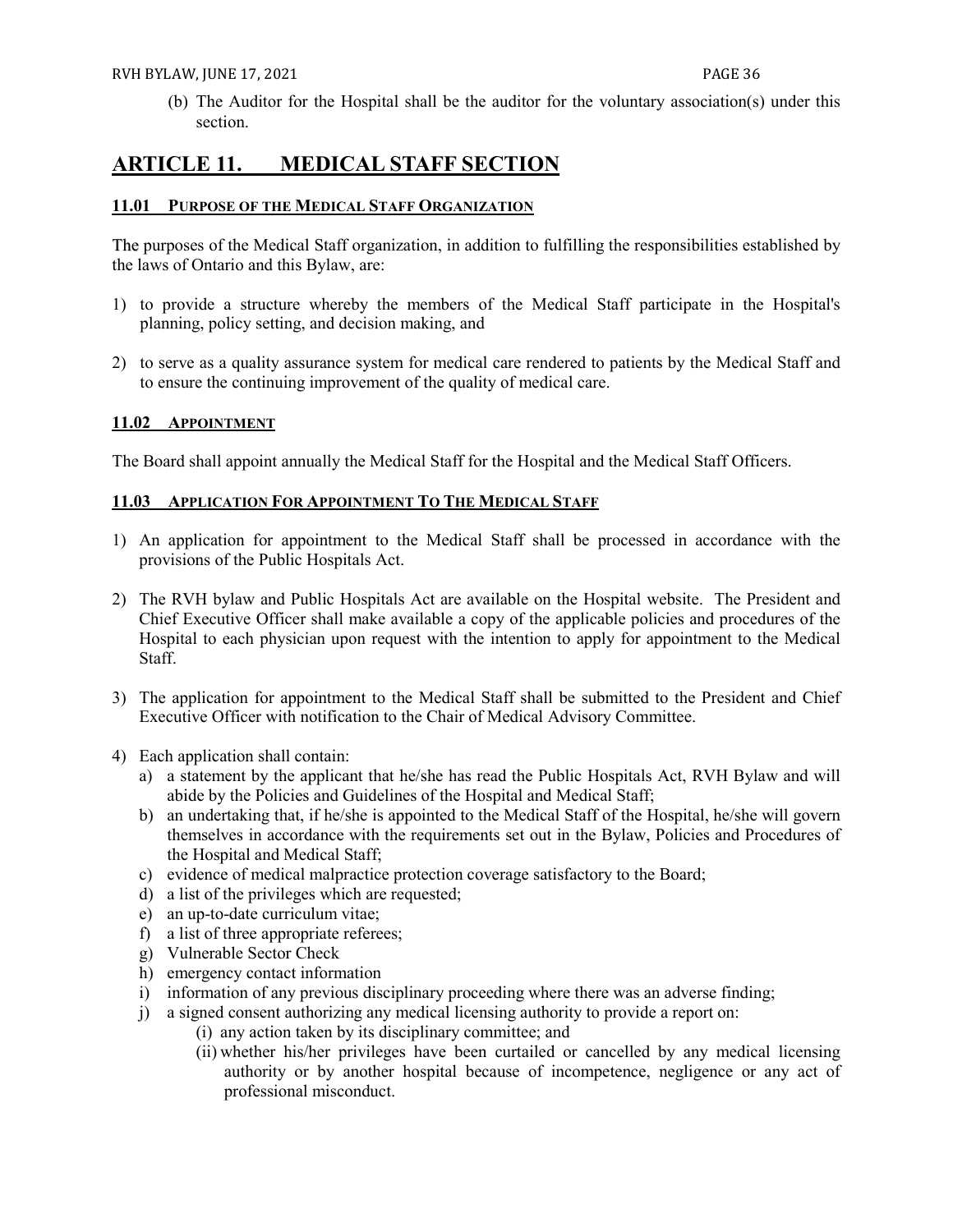#### RVH BYLAW, JUNE 17, 2021 **PAGE 37**

- 5) Prior to the consideration of an applicant for appointment, each applicant shall visit the Hospital for an interview with appropriate members of the Medical Staff and the President and Chief Executive Officer or his/her delegate.
- 6) The President and Chief Executive Officer shall keep the original application on file.

#### <span id="page-37-0"></span>**11.04 CRITERIA FOR APPOINTMENT OF MEMBERS OF THE MEDICAL STAFF**

- 1) Only an applicant qualified to practise medicine and licensed pursuant to the laws of Ontario is eligible to be a member of and appointed to the Medical Staff of the Hospital.
- 2) The applicant will:
	- a) have a certificate of professional conduct in good standing from the College of Physicians and Surgeons of Ontario;
	- b) be Canadian board certified in his/her field, where applicable.
	- c) have a willingness to participate in the discharge of staff obligations appropriate to membership group;
	- d) have a report on, among other things, the experience, competence and reputation of the applicant from the Chief of Staff or Chief of Department in the last hospital in which the applicant trained or held an appointment;
	- e) in the case of a certified specialist, a letter of good standing from their primary hospital.
	- f) have evidence of medical malpractice protection coverage satisfactory to the Board;
	- g) have adequate training and experience for the privileges requested;
- 3) The applicant must agree to govern himself/herself in accordance with the requirements set out in this Bylaw, the Medical Staff procedures and the Hospital policies and procedures.
- 4) The applicant must indicate to the Credentials Committee adequate control of any significant physical or behavioural impairment that affects skill, attitude or judgment. At the discretion of the Credentials Committee exceptions may be granted.

#### <span id="page-37-1"></span>**11.05 TERM**

Each appointment to the Medical Staff shall be for one year, but shall continue in effect until the Board has made appointments for the ensuing year.

#### <span id="page-37-2"></span>**11.06 SUSPENSION, RESTRICTION OR REVOCATION OF PHYSICIAN PRIVILEGES**

- 1) Where,
	- a) a member of the Medical Staff fails to comply with the Bylaw or Rules of the Hospital; or
	- b) there is a question of the competence or conduct of a member of the Medical Staff creating a risk of harm to patient, health care provider, employee or any other persons at the hospital, any or all of the privileges of a member of the Medical Staff may be immediately altered or suspended by the Chief of Staff.
- 2) Notwithstanding Article 11.06 the Chief of Staff or the President of Medical Staff may seek an undertaking from a member of the Medical Staff not to exercise any or all of his/her privileges where,
	- a) a member of the Medical Staff fails to comply with the Bylaw and rules of the Hospital; or
	- b) there is a question of the competence or conduct of a member of the Medical Staff creating a risk of harm to patient, health care provider, employee or any other persons at the hospital,
- 3) Where any or all of the privileges of a member of the Medical Staff is altered or suspended pursuant to Article 11.06, the Chief of Staff shall give written notice to the member of the Medical Staff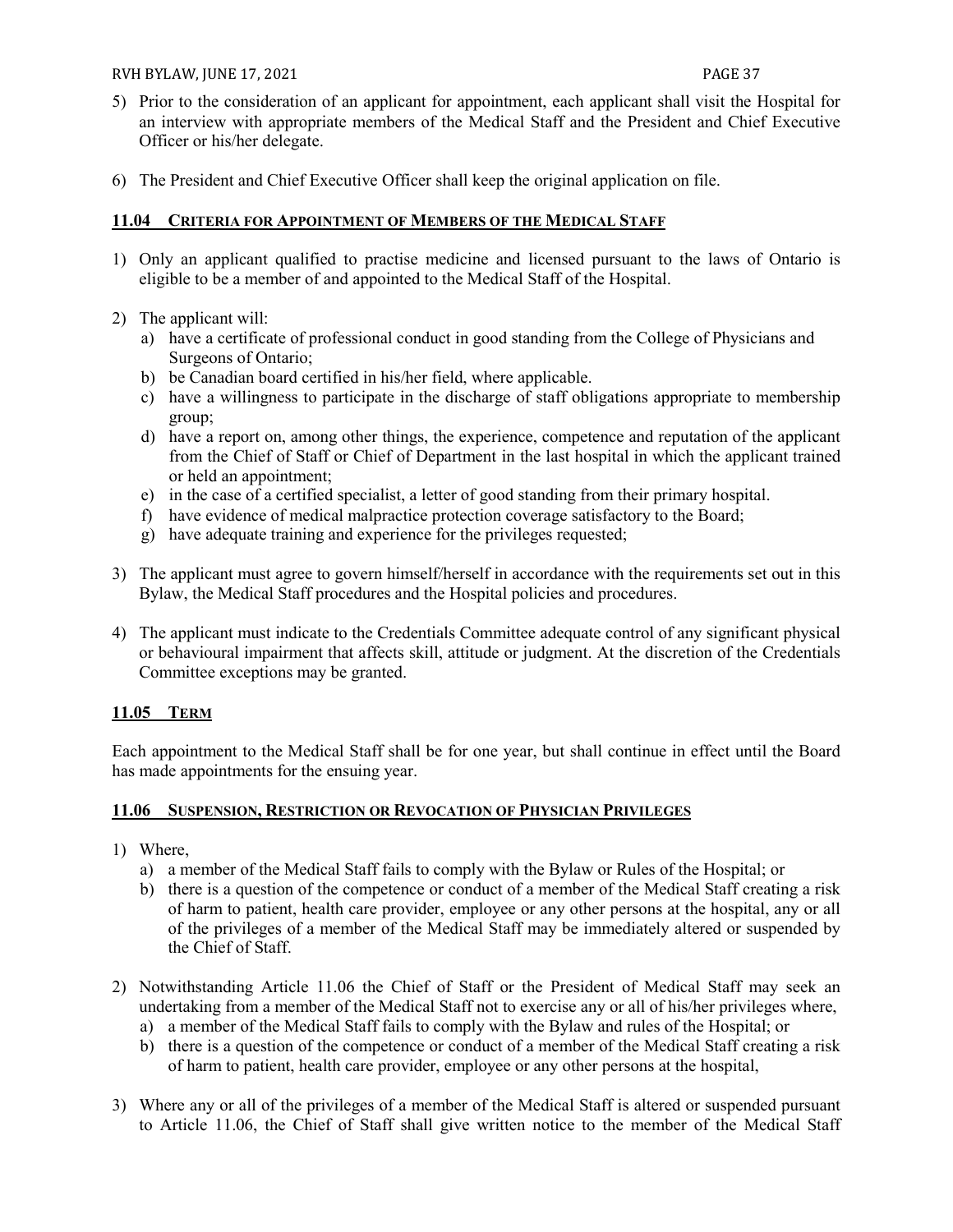confirming the alteration or suspension and the notice shall inform the member of the Medical Staff that he/she is entitled to:

- a) written reasons for the alteration or suspension if a request is received by the Chief of Staff or the President of Medical Staff within 7 days of the receipt by the member of the Medical Staff of the notice; and
- b) a hearing before the Board if a written request is received by the Board within 7 days of the receipt by the applicant of the written reasons under clause (a) and the member of the Medical Staff may so require such reasons and hearing.
- 4) Where the member of the Medical Staff does not require a hearing by the Board in accordance with Article 11.06 3) (b), the Board shall review the decision taken by the Chief of Staff or the President of Medical Staff and may make any decision it deems appropriate in the exercise of its powers under clause 33 (c) of The Public Hospitals Act.
- 5) a) Prior to its review or the holding of a hearing pursuant to Article 11.06 3) (b) the Board may refer the matter to the Medical Advisory Committee to receive and consider the reasons for the alteration or suspension by the Chief of Staff or the President of Medical Staff for its recommendation.
	- b) If the matter is referred to the Medical Advisory Committee by the Board, the Medical Advisory committee shall afford the member of the Medical Staff an opportunity to be heard in a manner consistent with the Public Hospitals Act but the Medical Advisory Committee is not obliged to hold a hearing pursuant to the provisions of the Statutory Powers Procedure Act.
	- c) If the Board refers the matter to the Medical Advisory Committee, the Medical Advisory Committee shall:
		- (i) notify the member of the staff that he/she is entitled to be heard and if a request is received by the Medical Advisory Committee within 7 days of the receipt by the member of the Medical Staff of the notice, and;
		- (ii) if requested, afford the member of the Medical Staff an opportunity to be heard in a manner to be decided upon in the discretion of the Medical Advisory Committee, it being understood that the Medical Advisory Committee need not provide the member of the Medical Staff with a hearing pursuant to the provisions of the Statutory Powers Procedures Act, and
		- iii) notify the member of the Medical Staff of the recommendation.
- 6) Where the privileges of a member of the Medical Staff are altered or suspended pursuant to Article 11.06, the alteration or suspension shall continue notwithstanding any request for a hearing by the member of the Medical Staff until a decision is taken by the board or where there is an appeal to the Hospital Appeal Board or the Divisional Court, a decision has been taken by the Hospital Appeal board or the Divisional Court.

#### <span id="page-38-0"></span>**11.07 APPEAL PROCESS**

Any appeal of this decision will be dealt with according to the Public Hospitals Act.

#### **11.08 PRIVILEGES**

A Medical Staff member shall not perform within the Hospital any procedure which is not within his/her approved list of procedures except in emergency circumstances, and then only until a Medical Staff member who is privileged to perform the procedures being done becomes available. It shall then be the duty of such qualified person to take full control of the operation and post-operative management. Where the aforementioned circumstances exist. The clinical responsibility shall be clearly explained to the patient or the patient's guardian by the involved physicians.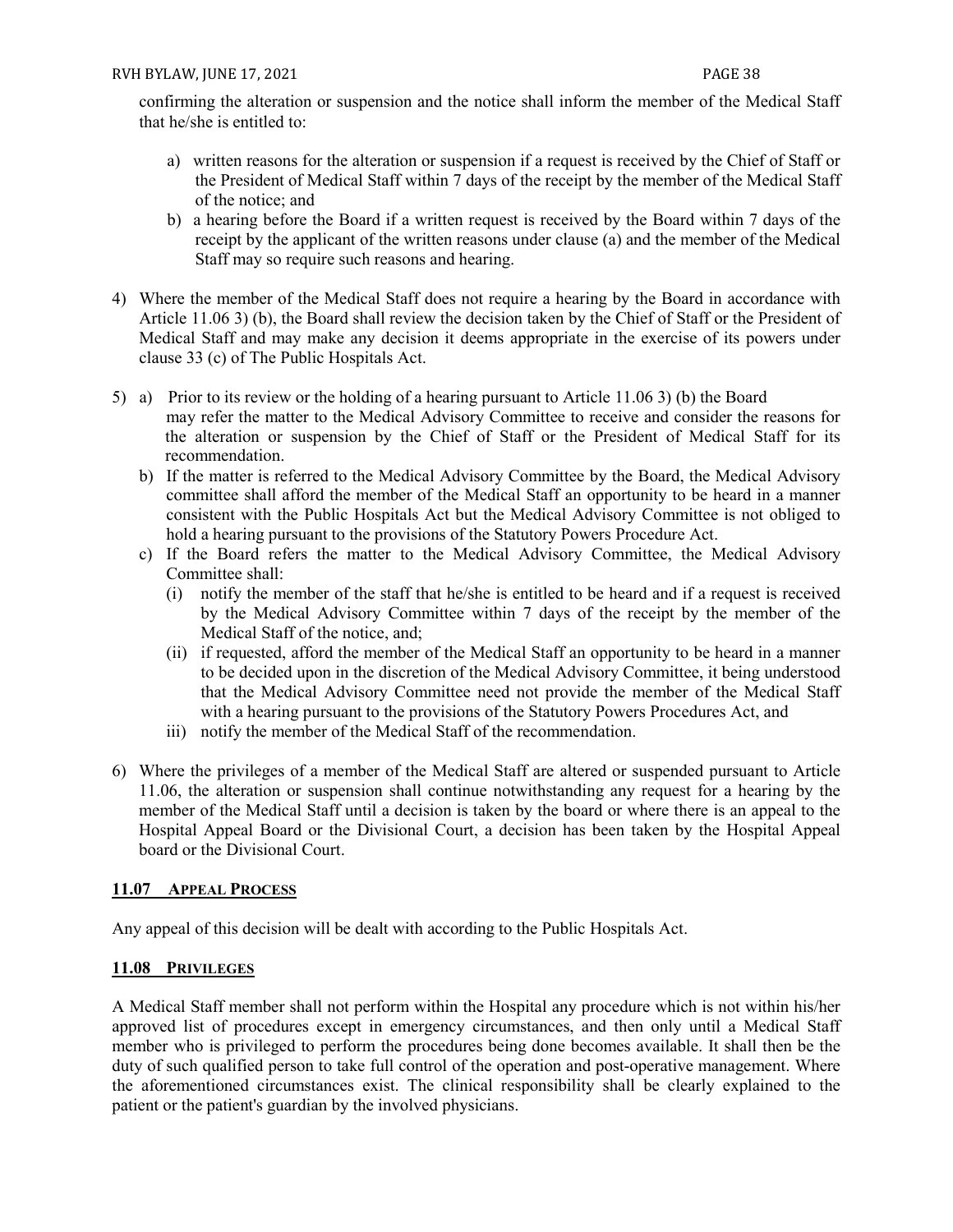#### <span id="page-39-0"></span>**11.09 DISCIPLINARY PROVISION**

- 1) The Chief of Staff or the Board with cause may suspend or vary the privileges of any member of the Medical Staff at any time and shall advise the Medical Advisory Committee and Medical Staff member concerned within 24 hours of such action.
- 2) A member of Medical Staff may be disciplined when:
	- a) he/she exceeds the limits of his/her privileges except in cases of emergency as outlined in Article 11.08.
	- b) he/she fails to complete a patient's record within 14 days after discharge of the patient; or
	- c) he/she fails within jurisdiction of the Medical Advisory Committee to attend required number of meetings in the calendar year.
	- d) not providing services that he/she has agreed to provide. The first offence will be verbal, 2nd offence written and 3rd offence may include suspension of privileges.
- 3) A reasonable and appropriate disciplinary action against a delinquent member may include:
	- a) removal from the Medical Staff of the Hospital; or
	- b) suspension from the Medical Staff of the Hospital for a specified period of time; or
	- c) certain restrictions upon his/her Hospital privileges for a specified period of time and may include suspension of Hospital admitting privileges.
- 4) Any member of Medical Staff who considers himself/herself aggrieved by any decision revoking or suspending his/her appointment to the Medical Staff or suspending or substantially altering his/her Hospital privileges is entitled to the grievance and appeal process as outlined in the Public Hospitals Act of Ontario.

#### **11.10 MEDICAL STAFF EVALUATION**

All members of the medical staff are subject to an in-depth review after their first year of appointment to the Active Medical Staff and Casualty Officer Categories and every five (5) years thereafter. The process will be coordinated and delegated as appropriate by the Chief of Staff and/or Medical Director of the Department and may include review of any or all of, but not be limited to, the following:

- a) recurring or significant complaints from patients or other physicians;
- b) compliance with hospital rules, regulations, policies, procedures and bylaws i.e. compliance with behavioural, procedural, document standards and meeting attendance requirements
- c) meet all certification requirements i.e. certifications to work Emergency, continuing medical education
- d) appropriate professional manner with colleagues and hospital staff
- e) consistently adhere to ethical and clinical practice standards of care
- f) adhere to the hospital's mission, vision and values quality of care, safety and wellbeing, respect and teamwork

The Medical Director of the Department and/or Chief of Staff will discuss the results and recommendations of the in-depth review with the medical staff member. This evaluation will be part of their personnel file kept in Administration.

#### <span id="page-39-1"></span>**11.11 RE-APPOINTMENT**

- 1) Each year the Board shall require each member of the Medical Staff to make written application for reappointment to the Medical Staff on the prescribed form by December 31.
- 2) The applications for re-appointment to the Medical Staff shall be processed as set out in Article 11.04.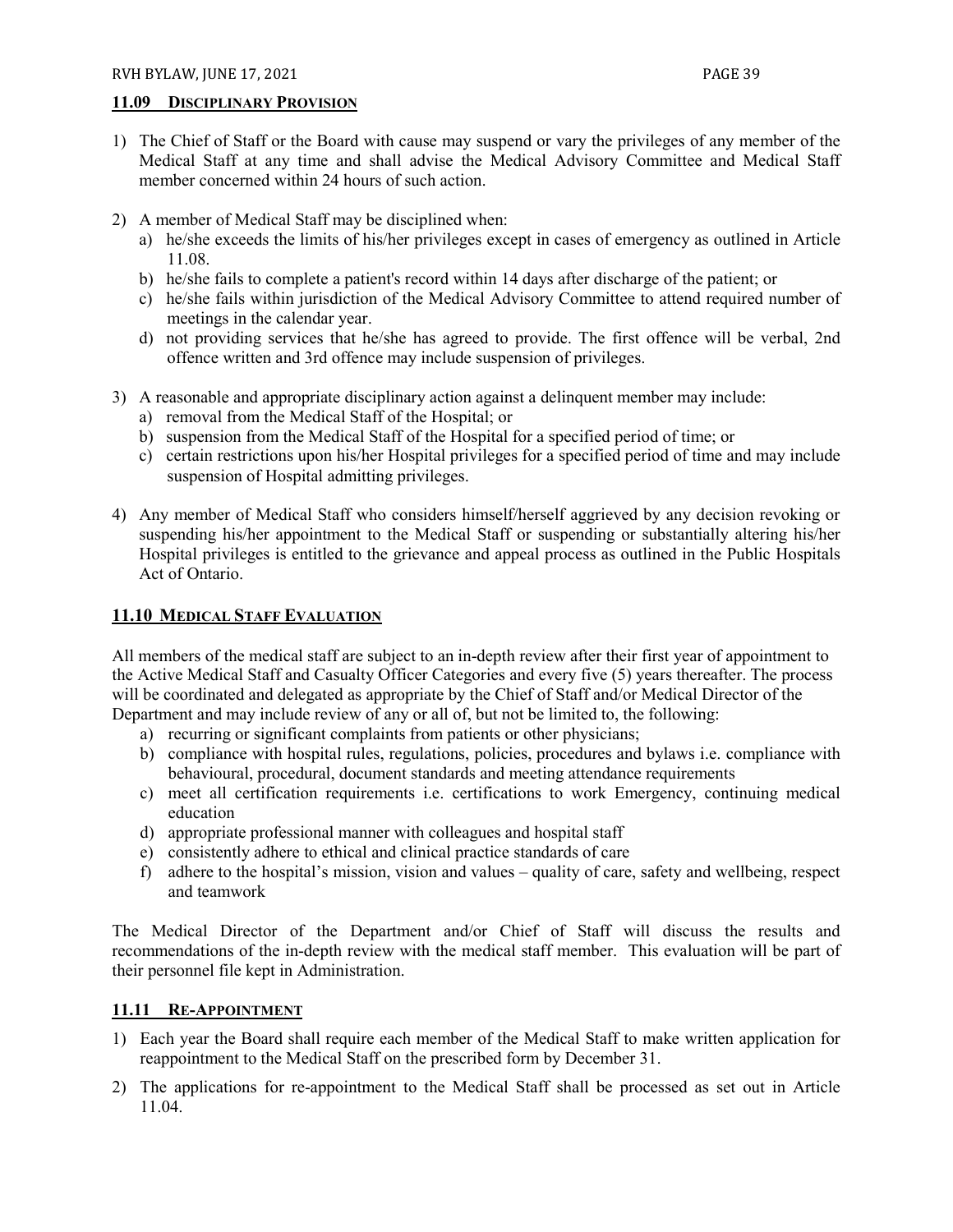#### RVH BYLAW, JUNE 17, 2021 2012 19:30 PAGE 40

3) Applications for re-appointment must be received before the Credentialing Committee's January meeting for review and recommendation to the January Board of Directors meeting. If an application for re-appointment has not been received by the date of the January Credentialing Committee meeting, it will be assumed that the physician is not reapplying for privileges for that year. If such physician is unable to submit the paperwork in a timely manner they must advise the Chief of Staff of their reason and intention i.e. sick leave, vacation, etc. and privileges may be held in abeyance for a period not to exceed three months. If paperwork or contact with the Chief of Staff is NOT made by the time of the January Credentialing Committee meeting regarding the status of their re-application, the physician will not be reappointed to the Medical Staff and will therefore have no privileges at RVH.

#### <span id="page-40-0"></span>**11.12 CRITERIA FOR RE-APPOINTMENT TO THE MEDICAL STAFF**

1) The applicant continues to meet the criteria set out at Article 11.04.

#### <span id="page-40-1"></span>**11.13 REFUSAL TO RE-APPOINT**

Pursuant to the Public Hospitals Act, the Board may refuse to re-appoint a member of the Medical Staff.

#### <span id="page-40-2"></span>**11.14 APPLICATION FOR CHANGE OF PRIVILEGES**

- 1) Where a physician wishes to change his/her privileges, an application shall be submitted listing the change of privileges which is requested and evidence of appropriate training and competence.
- 2) The application shall be processed in accordance with the provisions of the Public Hospitals Act.
- 3) An applicant shall submit the original written application to the President and Chief Executive Officer.
- 4) The President and Chief Executive Officer shall refer the application to the Medical Advisory Committee/Credentials Committee for review.

#### <span id="page-40-3"></span>**11.15 MONITORING ABERRANT PRACTICES**

Where any member of the Medical Staff, or Hospital Staff believes that a member of the Medical Staff is attempting to exceed his/her privileges or is temporarily incapable of providing a service that he/she is about to undertake, the belief may be communicated to the Chief of Staff and to the President and Chief Executive Officer.

#### <span id="page-40-4"></span>**11.16 VIEWING OPERATIONS OR PROCEDURES**

Any operation or procedure performed in the Hospital may be viewed without the permission of the physician by the Chief of Staff or delegate.

#### <span id="page-40-5"></span>**11.17 LEAVE**

#### **1) ILLNESS AND/OR DISABILITY**

- a) A Medical Staff Member or someone authorized to act on behalf of the member, must, as soon as practicable, notify the Chief of Staff when an illness or disability adversely impacts the Medical Staff Member's ability to perform their duties.
- b) Such notification should, where possible, disclose only information that is reasonably necessary in the circumstances and to an extent that is commensurate with the duration of the medical leave, the anticipated medical leave and/or the level of absenteeism sought.
- c) The Chief of Staff may periodically make inquiries of the Member or of the Member's attending physician(s), for updates regarding the Member's health and anticipated return to duty date. Such inquiries shall pertain only to details reasonably necessary. The Member shall provide to their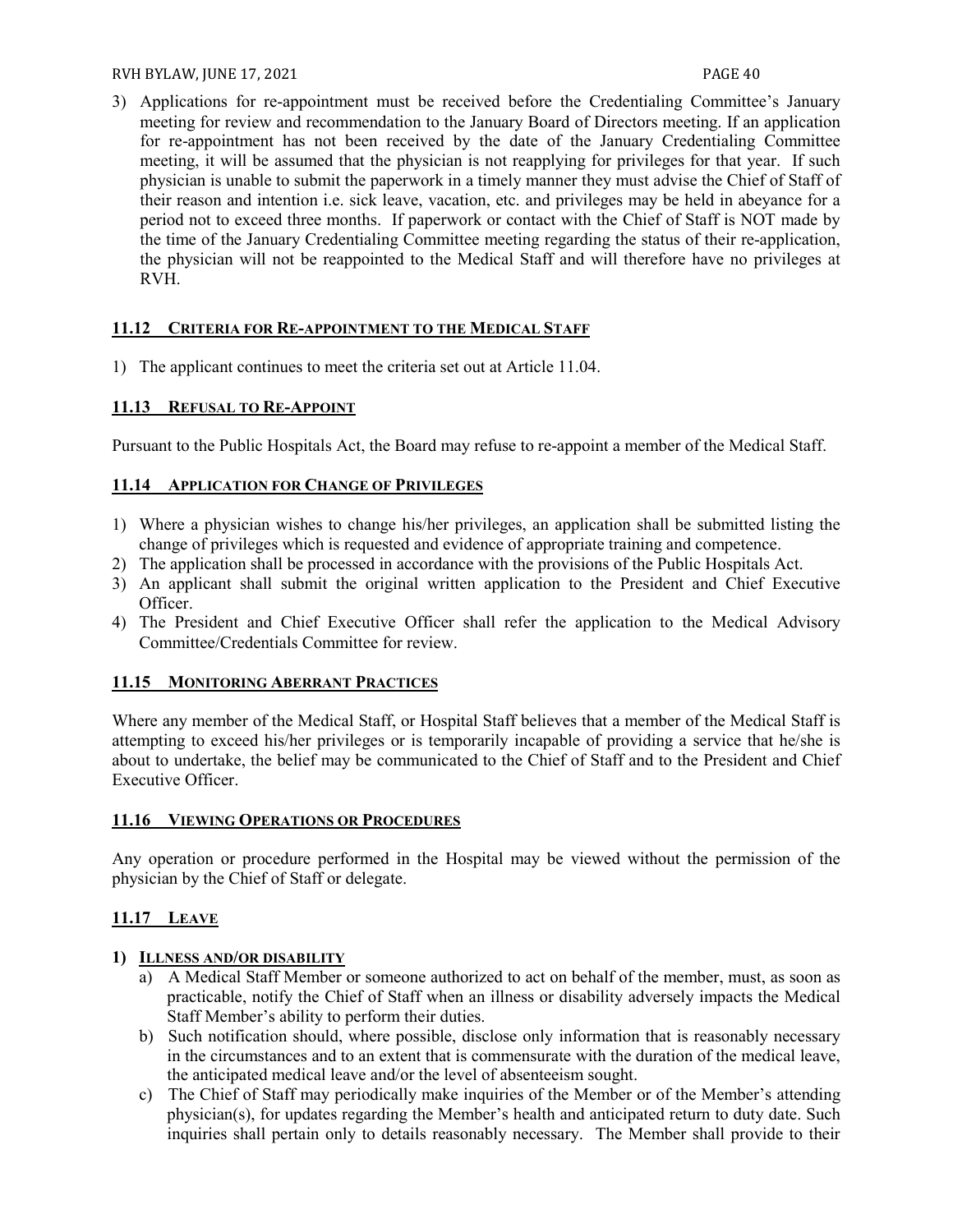attending physician(s), the requisite consents to release such information if the Member is unable to obtain and provide the information required.

d) Upon being able to resume their duties, the Member shall provide to the Chief of Staff a written opinion from their attending physician(s) indicating that the Medical Staff Member is medically fit to resume their duties, and detailing any limitations that the attending physician(s) has placed on the Medical Staff Member.

#### **2) LEAVE OF ABSENCE/EDUCATIONAL LEAVE**

- a) A written application for a leave of absence or educational leave must be submitted to the Chief of Staff with a minimum of three months advance notice, if possible.
- b) A written plan of coverage is to be provided to the Chief of Staff.
- c) A member may apply to the Chief of Staff for an extended leave of absence.

#### **3) PARENTAL/MATERNITY LEAVE**

When parental/maternity leaves are taken, a written notice is to be given to the Chief of Staff with a plan for coverage.

#### **4) LEAVE DENIED**

Where the Chief of Staff does not grant a Member the requested leave, the Chief of Staff shall provide a Member with written notice within fourteen (14) days of receipt of the request. Upon receipt of this notice, the Member may, upon giving notice to the Chief of Staff of their intention to do so, appeal the application denial to the Joint Conference Committee for consideration at its next meeting. Both the Member and the Chief of Staff shall be afforded the opportunity to make representation regarding the leave application, unless a party waives their right to be present. The Joint Conference Committee shall provide written reasons for its decision to the Chief of Staff and the Member within fourteen (14 days) of the meeting at which the decision was rendered.

#### **5) REQUIREMENTS RETURNING FROM LEAVE**

- a) If a Member's reappointment comes due during the period of the Member's leave of absence, the Member shall apply for reappointment as if they were not on a leave of absence.
- b) While on an approved leave of absence, the Member shall maintain their Medical Staff appointment but:
	- (i) Is exempt from Medical Staff duties, including the requirement to attend meetings; and
	- (ii) Does not have any admitting, discharge, prescribing or procedural privileges.
- c) While on approved leave of absence, Members are required to maintain licensure with their applicable licensing body and to maintain applicable professional liability insurance satisfactory to Renfrew Victoria Hospital.
- d) Prior to returning from a leave of absence, the Member must satisfy the Chief of Staff of their ability to return to the staff category and privileges held prior to the leave of absence. Once satisfied, the Member shall be afforded all the rights, privileges, responsibilities and resources they enjoyed prior to commencing the leave, subject to any resource changes initiated by the Medical Advisory Committee or Chief of Staff in their absence.

# <span id="page-41-0"></span>**ARTICLE 12. CATEGORIES OF MEDICAL STAFF**

The Medical Staff shall be divided into the followings:

- a) Active
- b) Associate
- c) Consulting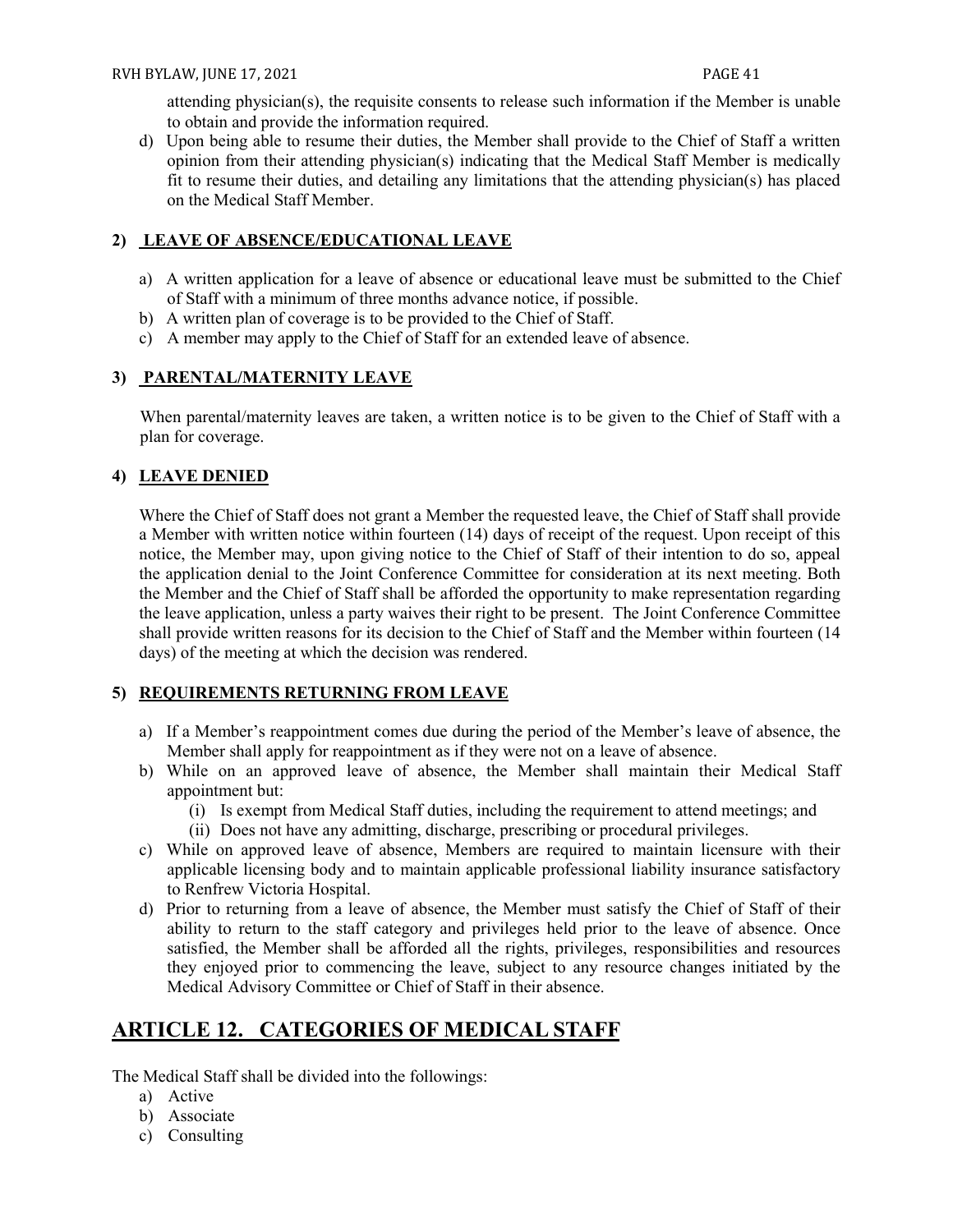- d) Locum tenens
- e) Temporary
- f) Honorary
- g) Casualty officer

#### <span id="page-42-0"></span>**12.01 ACTIVE STAFF**

- 1) The active staff shall consist of those physicians who have been appointed by the Board.
- 2) Except where approved by the Board, no physician with an active staff appointment at another hospital shall be appointed to the active staff.
- 3) Every physician applying for appointment to the active Medical Staff will be assigned to the associate staff for a one year probationary period.
- 4) All active staff members are responsible for assuring that medical care is provided to all patients in the Hospital.
- 5) All active staff members shall have admitting privileges unless otherwise specified in their appointment to the Medical Staff.
- 6) Active staff members shall be eligible to vote at Medical Staff meetings, to hold office and to sit on any committee of the Medical Staff.
- 7) Each member of the active staff shall:
	- a) undertake such duties in respect of those patients classed as emergency cases as may be specified by the Chief of Staff to which the physician has been assigned;
	- b) attend patients, and undertake treatment and operative procedures only in accordance with the kind and degree of privileges granted by the Board;
	- c) may participate on the 24 hour rotational call schedule to cover the emergency department;
	- d) be scheduled for mandatory hospital back up responsibilities/shifts. After 25 years of service physicians may be excused upon request. These responsibilities may also be excused due to health related issues. All requests are submitted to the Chief of Staff/Medical Advisory Committee.
	- e) All Hospitalists (active and associate) must have and provide current certification in Advanced Cardiac Life Support (ACLS). Internet certifications not acceptable.
	- f) act as a supervisor when requested by the Chief of Staff; and
	- g) sit and participate on Medical Staff Committees as appointed by the Medical Advisory Committee.

#### <span id="page-42-1"></span>**12.02 ASSOCIATE STAFF**

- 1) Each associate staff member shall have admitting privileges unless otherwise specified in the appointment.
- 2) New physicians/hospitalists shall be appointed to this category for a probationary period of one year before applying to the Active Staff.
- 3) After one year the appointment of a physician to the associate staff shall be reviewed by the Credentials Committee who shall report to the Medical Advisory Committee.
- 4) The Medical Advisory Committee may recommend that the physician be appointed to the active staff or may require the physician to be subject to a further probationary period not longer than six months.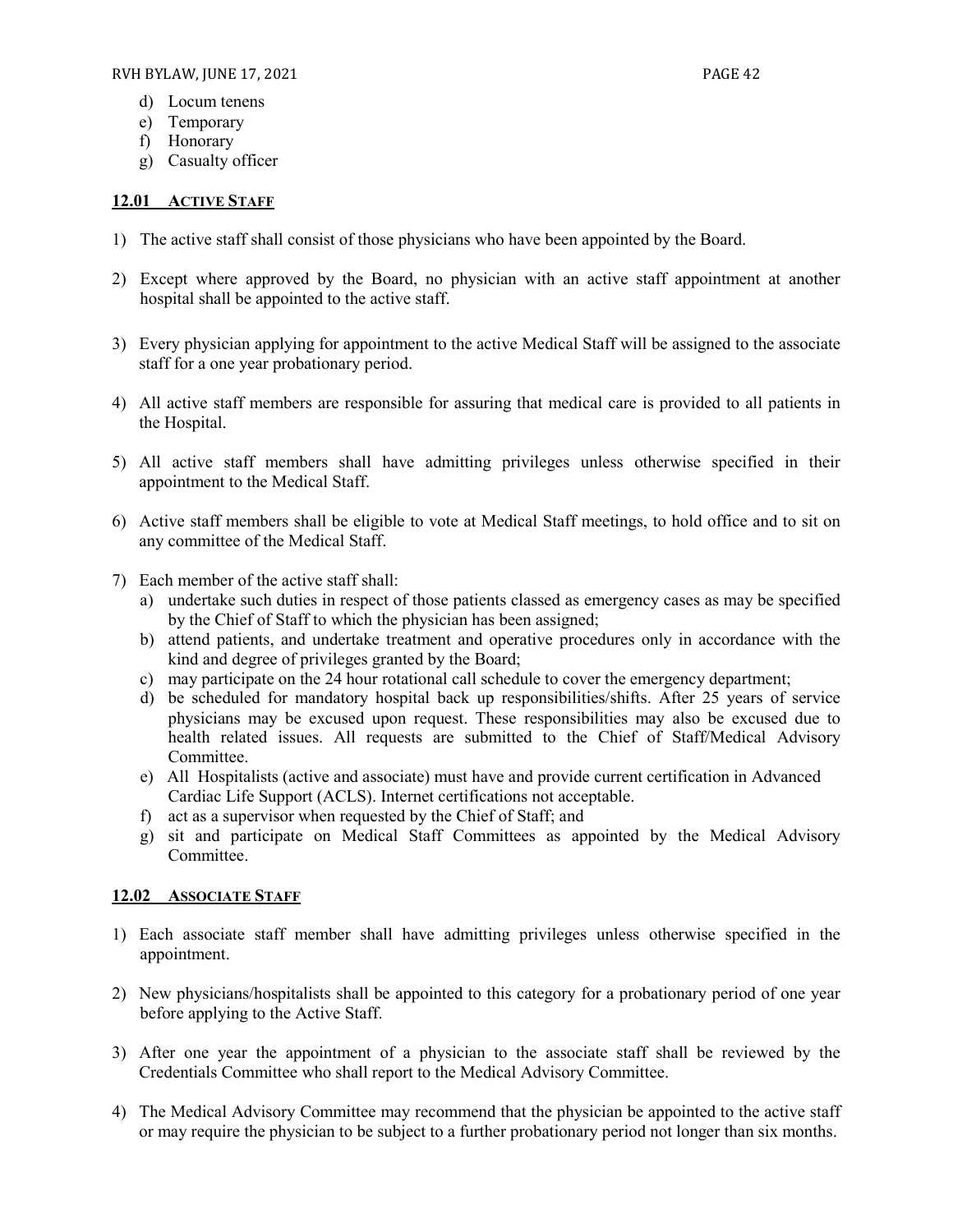- 5) At any time an unfavourable report may cause the Medical Advisory Committee to consider making a recommendation to the Board that the appointment of the associate staff member be terminated.
- 6) No member of the Medical Staff shall be appointed to the associate staff for more than 18 consecutive months.
- 7) An associate staff member shall,
	- a) attend patients, and undertake treatment and operative procedures under supervision in accordance with the kind and degree of privileges granted by the Board on the recommendation of the Medical Advisory Committee, and
	- b) undertake such duties in respect of those patients classed as emergency cases as may be specified by the Chief of Staff to which the physician has been assigned.
- 8) A member of the associate staff shall be bound by the attendance requirements for Medical Staff meetings (Section 1.06) but shall not vote at Medical Staff meetings nor be elected as a Medical Staff officer. Associate staff members may be appointed to a committee of the Medical Staff.

#### <span id="page-43-0"></span>**12.03 CONSULTING STAFF**

- 1) The Consulting Staff shall consist of:
	- a) Specialists with a fellowship in their speciality;
	- b) Specialists with certification in their speciality; or
	- c) Telehealth physicians.
- 2) In this section:
	- a) "Certification" means the holding of a certificate in a medical or surgical speciality issued by a professional body recognized by the Board after consultation with the Medical Advisory Committee;
	- b) "Fellowship" means a fellowship in a professional medical college recognized by the Board after consultation with the Medical Advisory Committee.
- 3) The Board may grant a physician an appointment to the Consulting Staff in one or more of the following circumstances:
	- a) the applicant has an active staff commitment at another hospital, or
	- b) the applicant lives at such a remote distance from the Hospital that it limits full participation in active staff duties, but he/she wishes to maintain an affiliation with the Hospital, or
	- c) the applicant has a primary commitment to, or contractual relationship with, another community or organization, or
	- d) the applicant requests access to limited Hospital resources or out-patient programs or facilities, or
	- e) where the Board deems it otherwise advisable.
- 4) a) The Board may grant a physician an appointment to the consulting staff with such privileges as the Board deems advisable.
	- b) Consulting staff **MAY NOT** admit patients to Hospital.
	- c) The circumstances leading to an appointment under this section shall be specified by the physician on each application for re-appointment.
- 5) Each physician on the consulting staff may attend Medical Staff meetings but shall not be subject to the attendance requirements and penalties as provided by this Bylaw and the Medical Staff rules.
- 6) Members of the Consulting Staff shall NOT have the right to vote at Medical Staff meetings.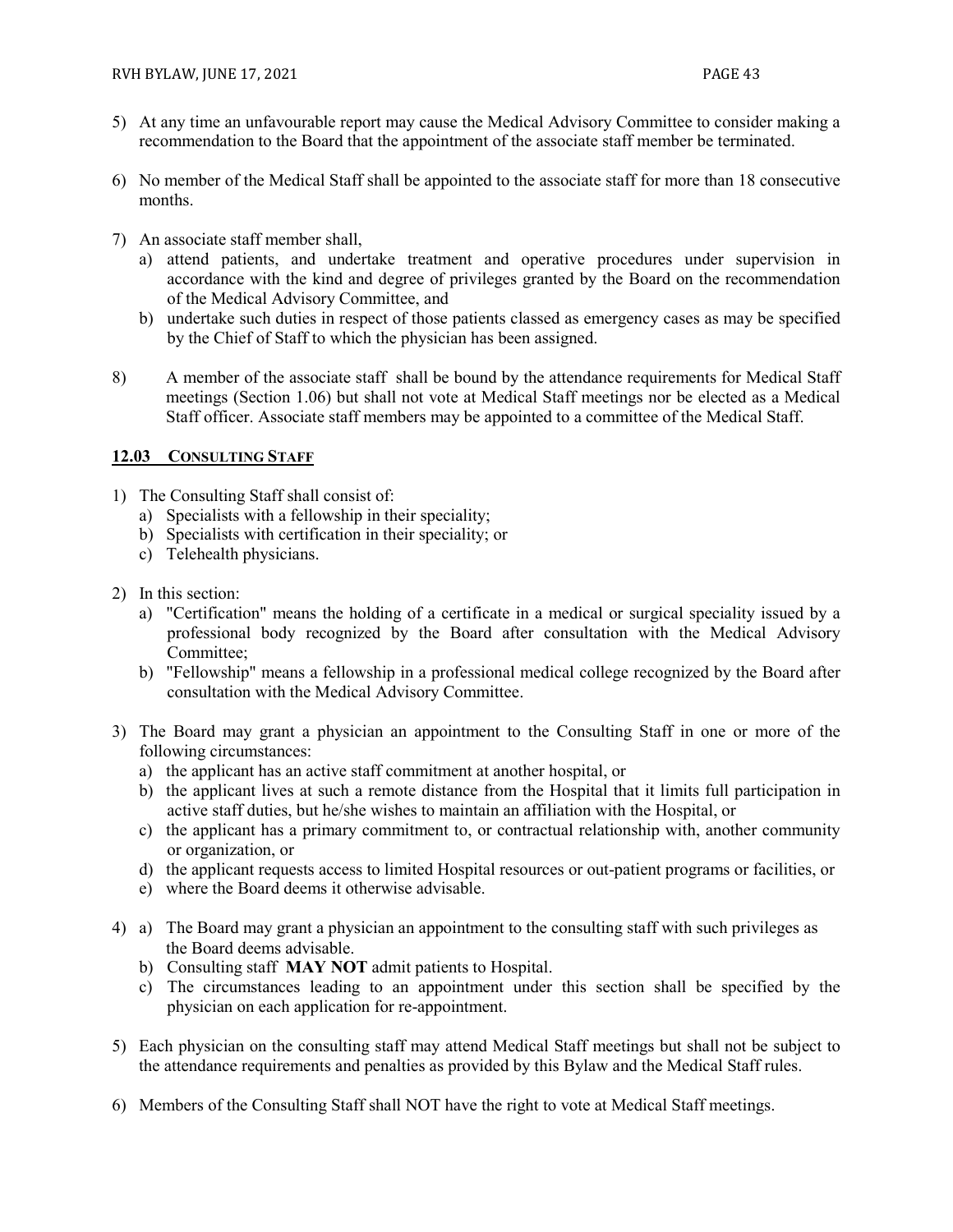#### RVH BYLAW, JUNE 17, 2021 **PAGE 44**

- 7) Members of the Consulting Staff shall NOT hold office and shall NOT be eligible for appointment to a committee of the Medical Staff.
- 8) A member of the Consulting Staff may give service in any case in which a consultation is required by the Medical rules of the Hospital.

#### <span id="page-44-0"></span>**12.04 LOCUM TENENS**

- 1) The Medical Advisory Committee upon the request of a member of the Medical Staff may recommend the appointment of a locum tenens as a planned replacement for that physician for a specified period of time not exceeding twelve (12) months.
- 2) A locum tenens shall:
	- a) have admitting privileges unless otherwise specified;
	- b) work under the counsel and supervision of a member of the active Medical Staff who has been assigned this responsibility by the Chief of Staff or his delegate;
	- c) attend patients assigned to his/her care by the active staff member by whom he/she is supervised, and shall treat them within the professional privileges granted by the Board on the recommendation of the Medical Advisory Committee; and
	- d) undertake such duties in respect of those patients classed as emergency cases as may be specified by the Chief of Staff.

#### <span id="page-44-1"></span>**12.05 TEMPORARY STAFF**

- 1) A temporary appointment may be made only for one of the following reasons:
	- a) to meet a specific singular requirement by providing a consultation and/or operative procedure; or
	- b) to meet an urgent unexpected need for a medical service.
- 2) Notwithstanding any other provision in this Bylaw, the President and Chief Executive Officer, after consultation with the Chief of Staff or his/her delegate, may:
	- a) grant a temporary appointment to a physician who is not a member of the medical staff provided that such appointment shall not extend beyond six (6) months;
	- b) continue the appointment on the recommendation of the Medical Advisory Committee with Board approval.
- 3) A temporary appointment shall NOT have privileges to admit patients unless special approval is given by the Medical Advisory Committee.

#### <span id="page-44-2"></span>**12.06 HONORARY STAFF**

- 1) A physician may be honoured by the Board with a position on the Honorary Staff of the Hospital because he/she:
	- a) is a former member of the medical staff who has retired from active practice; or
	- b) has an outstanding reputation or made an extraordinary accomplishment, although not necessarily a resident in the community.
- 2) Each member of the honorary staff shall be appointed by the Board on the recommendation of the Medical Advisory Committee.
- 3) Membership on the honorary staff is restricted to physicians.
- 4) Members of the honorary staff shall NOT:
	- a) have regularly assigned duties or responsibilities;
	- b) be eligible to vote at medical staff meetings or to hold office;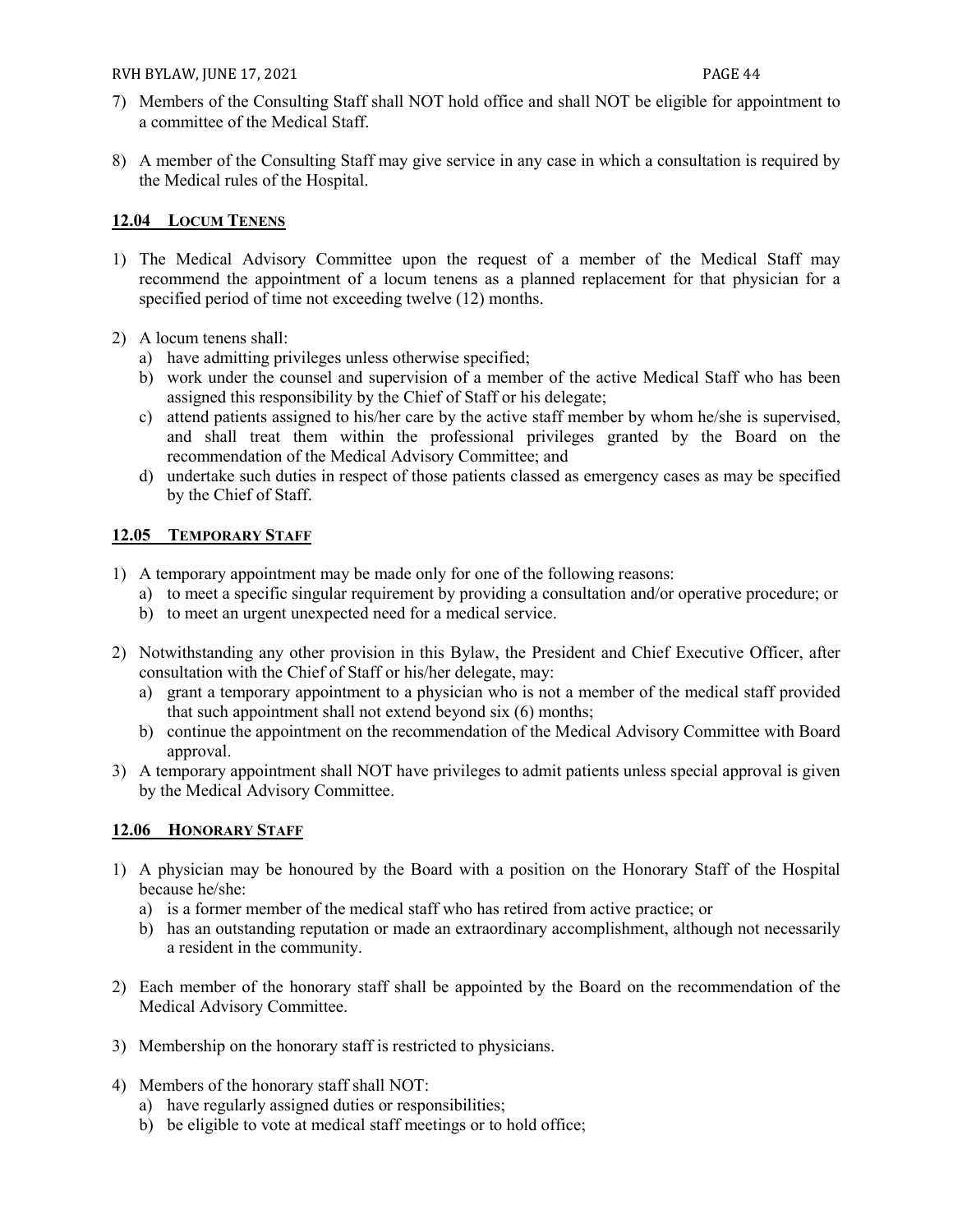- c) be bound by the attendance requirements for medical staff meetings; or
- d) have admitting privileges.

#### <span id="page-45-0"></span>**12.07 CASUALTY OFFICER**

1) Physicians, whose practice is confined to Emergency services, shall be designated and appointed as Casualty Officer. The privileges accorded to these physicians shall be approved by the Medical Director of Emergency Services, the Medical Advisory Committee and the Board of Directors, and shall include inpatient treatment privileges but not ongoing inpatient care.

A Casualty Officer who desires to increase his/her scope of practice in the area, may not transfer directly to the Active Staff, but must make formal application for staff membership in the normal manner, and will be subject to any manpower or other restrictions in force at the time of application.

- 2) All Casualty Officers must have and provide current certification in the following:
	- a) Advanced Cardiac Life Support (ACLS) (date issued and expiry)
	- b) Advanced Trauma Life Support (ATLS) (date issued and expiry)
	- c) Paediatric Advanced Life Support (PALS) or equivalent (date issued and expiry)

Current certification for the above must be on the physician's file and be provided prior to working or continuing to provide services in Emergency. Internet certifications are NOT acceptable.

- 3) Every physician applying for appointment as Casualty Officer shall be under the direction of the Medical Director of Emergency Services for a probationary period of 10 shifts. Full Casualty Officer privileges will be granted upon successful assessment after the probationary period.
- 4) Casualty Officers are responsible for ensuring that medical care is provided to all patients presenting in the Emergency Department.
- 5) Casualty Officers may admit patients and are responsible for their history and phyicals. Admitted patients become the responsibility of the Hospitalist.
- 6) Casuality Officers shall:
	- a) undertake such duties in respect of those patients classed as emergency cases as may be specified by the Medical Director of Emergency Services and/or Chief of Staff ;
	- b) attend patients, and undertake treatment and operative procedures only in accordance with the kind and degree of privileges granted by the Board of Directors;
	- c) participate on the call schedule to cover the Emergency Department.

# <span id="page-45-1"></span>**ARTICLE 13. MEDICAL STAFF DUTIES**

- 1) Each member of the medical staff is accountable to and shall recognize the authority of the Board through the Chief of Staff and the President and Chief Executive Officer.
- 2) Each member of the medical staff shall:
	- a) attend and treat patients within the limits of the privileges granted by the Board, unless the privileges are otherwise restricted;
	- b) notify the President and Chief Executive Officer any change in the licence to practise medicine made by the College of Physicians and Surgeons of Ontario;
	- c) give such instruction as is required for the education of other members of the medical and Hospital staff;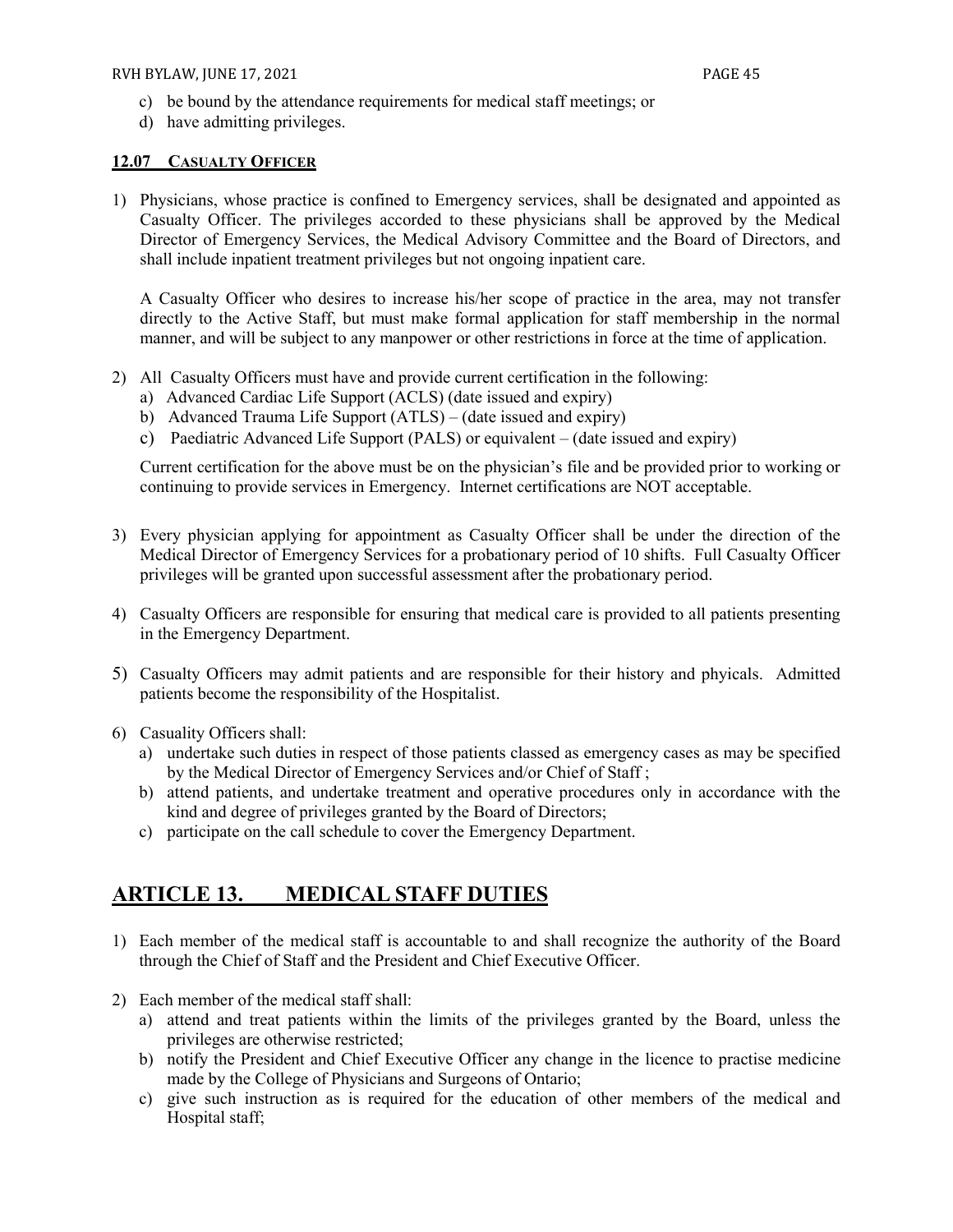- d) abide by the rules of the medical staff, this Bylaw, the Public Hospitals Act and all other legislated requirements; and
- e) abide by the Policies and Guidelines of the Hospital and Medical Staff.
- f) perform such other duties as may be prescribed from time to time by, or under the authority of the Board, the Medical Advisory Committee or the Chief of Staff.
- g) obtain a consultation in writing on any patient under his care on whom a consultation is indicated or is required by the regulations under the Public Hospitals Act, or by this Bylaw;
- h) endeavour to secure the written consent of the spouse or next of kin of a deceased patient or other appropriate persons authority for the performance of a post mortem examination on the body of the deceased person where appropriate; and
- i) for every patient under his care, make a written progress note on the patient's case record at least once every seven days.

#### <span id="page-46-0"></span>**13.01 TRANSFER OF RESPONSIBILITY**

- 1) Whenever the responsibility for the care of a patient is transferred to another member of the medical staff, a written notation by the medical staff member who is transferring the care over to another shall be made and signed on the patient's medical record and the name of the medical staff member assuming the responsibility shall be noted in the patient's medical record and the medical staff member shall be notified immediately.
- 2) Pursuant to the Public Hospitals Act, where the Chief of Staff has cause to take over the care of a patient, the President and Chief Executive Officer, the attending physician and if possible the patient shall be notified immediately.

#### <span id="page-46-1"></span>**13.02 CHIEF OF STAFF**

- 1) The Board shall appoint a member of the active medical staff to be the Chief of Staff after giving consideration to the recommendation of the Medical Staff.
- 2) Subject to annual confirmation by the Board, an appointment made under subsection (1) shall be for a term of two years, but the Chief of Staff shall hold office until a successor is appointed.
- 3) The Board may at any time revoke or suspend the appointment of the Chief of Staff.

#### <span id="page-46-2"></span>**13.03 DUTIES OF THE CHIEF OF STAFF**

The Chief of Staff shall:

- a) be a non-voting member of the Board of Directors;
- b) be accountable to the Board of Directors;
- c) organize the medical staff to ensure that the quality of the medical care given to all patients of the hospital is in accordance with policies established by the Board;
- d) chair the Medical Advisory Committee;
- e) advise the Medical Advisory Committee and the Board with respect to the quality of medical diagnosis, care and treatment provided to the patients of the Hospital;
- f) assign, or delegate the assignment of, a member of the medical staff:
- g) to supervise the practice of medicine of any other member of the medical staff for any period of time; and
- h) assign, or delegate the assignment of, a member of the medical staff to discuss in detail with any other member of the medical staff any matter which is of concern to the Chief of Staff;
- i) in consultation with the President and Chief Executive Officer, designate an alternate to act during an absence;
- j) supervise the professional care provided by all members of the medical staff;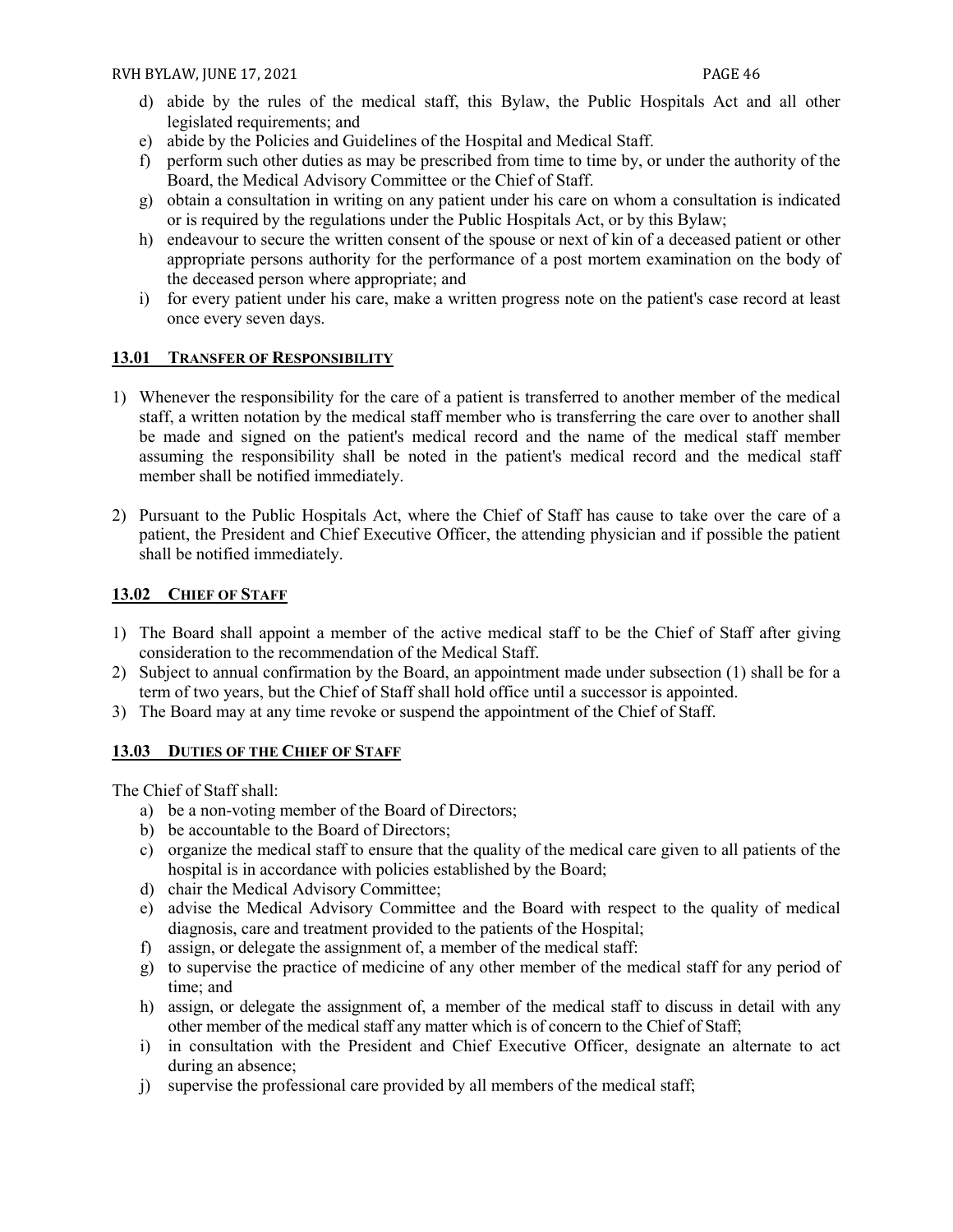- k) report regularly to the Board and the Medical Staff about the activities, recommendations and actions of the Medical Advisory Committee and any other matters about which they should have knowledge;
- l) report to the Medical Advisory Committee on activities of the Hospital including the utilization of resources and quality assurance;
- m) participate in the development of the Hospital's mission, objectives, and strategic plan;
- n) work with the Medical Advisory Committee to plan medical manpower needs of the Hospital in accordance with the Hospital's strategic plan;
- (o) participate in Hospital resource allocation decisions;
- (p) be an ex officio member of all committees that report to the Medical Advisory Committee;
- (q) assure there is a process for participation in continuing medical education;
- (r) advise the medical staff on current Hospital policies, objectives and rules;
- (s) delegate appropriate responsibility to the Medical Directors of Departments.

# <span id="page-47-0"></span>**ARTICLE 14. MEDICAL DIRECTOR**

#### <span id="page-47-1"></span>**14.01 MEDICAL DIRECTOR OF DEPARTMENT**

- 1. The Board shall appoint the Medical Director of the Department, a physician from the clinical area who is on staff, after giving consideration to the recommendation of the Medical Advisory Committee.
- 2. The Board may at any time revoke or suspend the appointment of a Medical Director of a Department.

#### <span id="page-47-2"></span>**14.02 DUTIES OF MEDICAL DIRECTOR**

The Medical Director of a Department shall:

- a) through and with the Chief of Staff supervise the professional care provided.
- b) be responsible for the organization and implementation of a quality assurance program in the department;
- c) advise the Medical Advisory Committee through and with the Chief of Staff with respect to the quality of medical, and where appropriate diagnosis, care and treatment provided to the patients and out-patients of the department;
- d) advise the Chief of Staff and the President and Chief Executive Officer of any patient who is not receiving appropriate treatment and care;
- e) be responsible to the Chief of Staff through and with the President and Chief Executive Officer for the appropriate utilization of the resources allocated to the department;
- f) report to the Medical Advisory Committee on activities of the department including utilization of resources and quality assurance;
- g) participate in the development of the department's mission, objectives and strategic plan;
- h) participate in department resource allocation decisions;
- i) notify the Chief of Staff and the President and Chief Executive Officer of his/her absence, and designate an alternate.

# <span id="page-47-3"></span>**ARTICLE 15. MEETINGS - MEDICAL STAFF**

#### <span id="page-47-4"></span>**15.01 NOTICE OF ANNUAL MEETING**

Unless otherwise decided by the Medical Staff, the annual general meeting of the Medical Staff shall be held in the Hospital on the third Monday of December. Written notice of each annual meeting shall be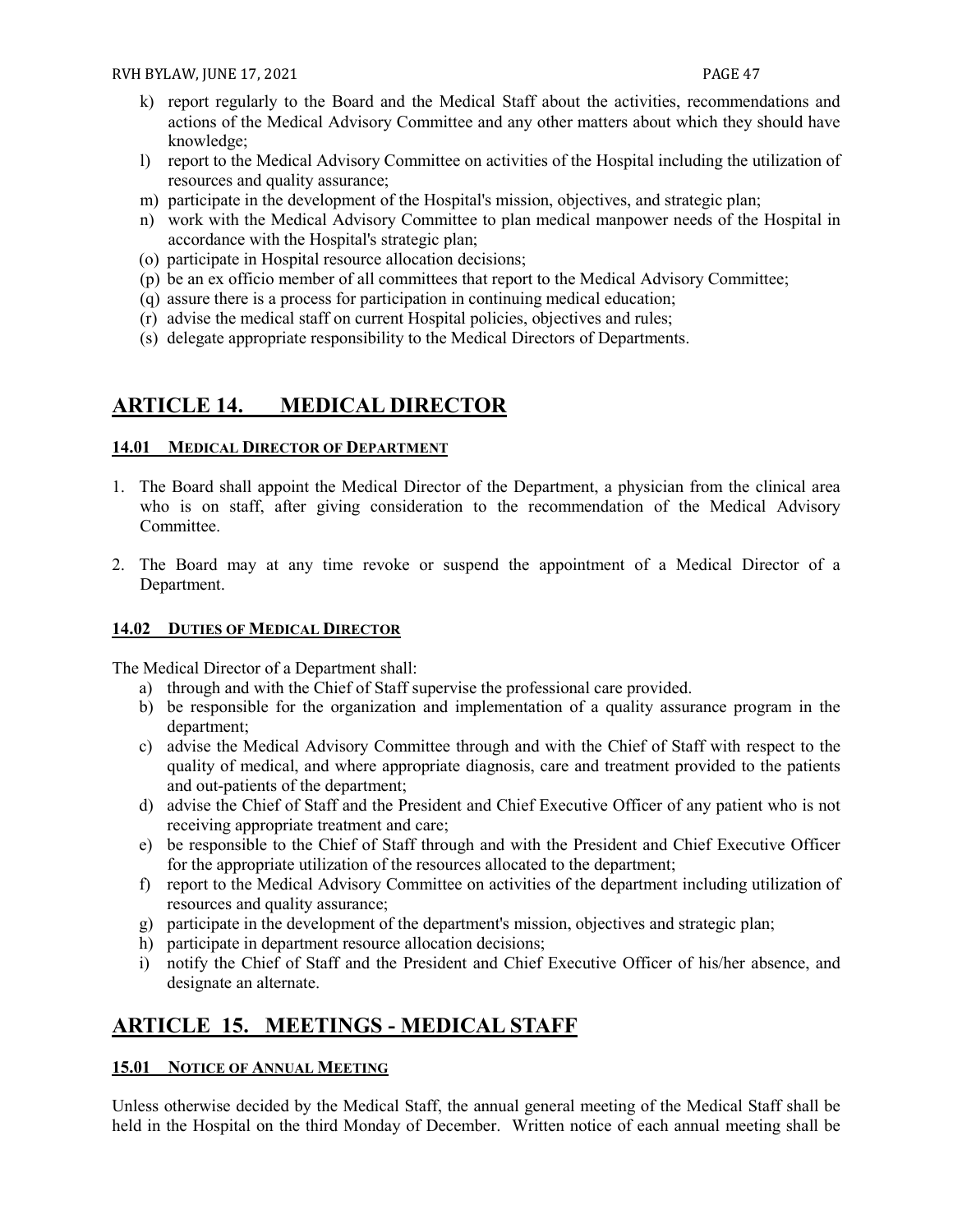circulated or may be notified by email by the President of Medical Staff at least two weeks before the meeting.

#### <span id="page-48-0"></span>**15.02 NOTICE OF REGULAR MEETINGS**

A calendar of meeting dates are posted on the Intranet and emailed to active and associate medical staff when dates set.

#### <span id="page-48-1"></span>**15.03 SPECIAL MEETINGS**

- 1) In cases of emergency, the President of the medical staff may call a special meeting.
- 2) Special meetings shall be called by the President of the medical staff or shall be called when requested in writing by any three members of the Medical Staff entitled to vote.
- 3) Notice of such special meetings shall be as required for a regular meeting, except in cases of emergency, and shall state the nature of the business for which the special meeting is called. E-mail notification is acceptable.
- 4) The usual period of time required for giving notice of any special meeting shall be waived in cases of emergency, subject to ratification of this action by the majority of those members present and voting at the special meeting, as the first item of business at the meeting.

#### <span id="page-48-2"></span>**15.04 QUORUM**

- 1) A majority of the medical staff members entitled to vote shall constitute a quorum at any annual, general or special meeting of the medical staff.
- 2) In any case where a quorum of the Medical Staff has not arrived at the placed named for the meeting within thirty (30) minutes after the time named for the start of the meeting, the meeting shall stand adjourned until the same day in the following week at the same hour and place. Those members of the Medical Staff who have presented themselves shall be given credit for their attendance at the meeting for the purpose of satisfying the attendance requirements of this Bylaw.

#### <span id="page-48-3"></span>**15.05 ORDER OF BUSINESS**

#### **Annual Meeting**

- 1) The order of business at the annual general meeting of the Medical Staff shall be:
	- a) reading and adoption of the minutes of the previous meeting;
	- b) business arising from the minutes and unfinished business;
	- c) reports from standing committees on medical administrative matters;
	- d) reports from special committees on medical administrative matters;
	- e) report of the Medical Advisory Committee, with recommendations for improvement of the professional work of the hospital based on the work done and results obtained during the past year;
	- f) reports of the elected officers of the Medical Staff;
	- g) election of officers for the following year.

#### **Special Meeting**

- 2) The order of business at a special meeting of the Medical Staff shall be:
	- a) reading of the notice calling the meeting;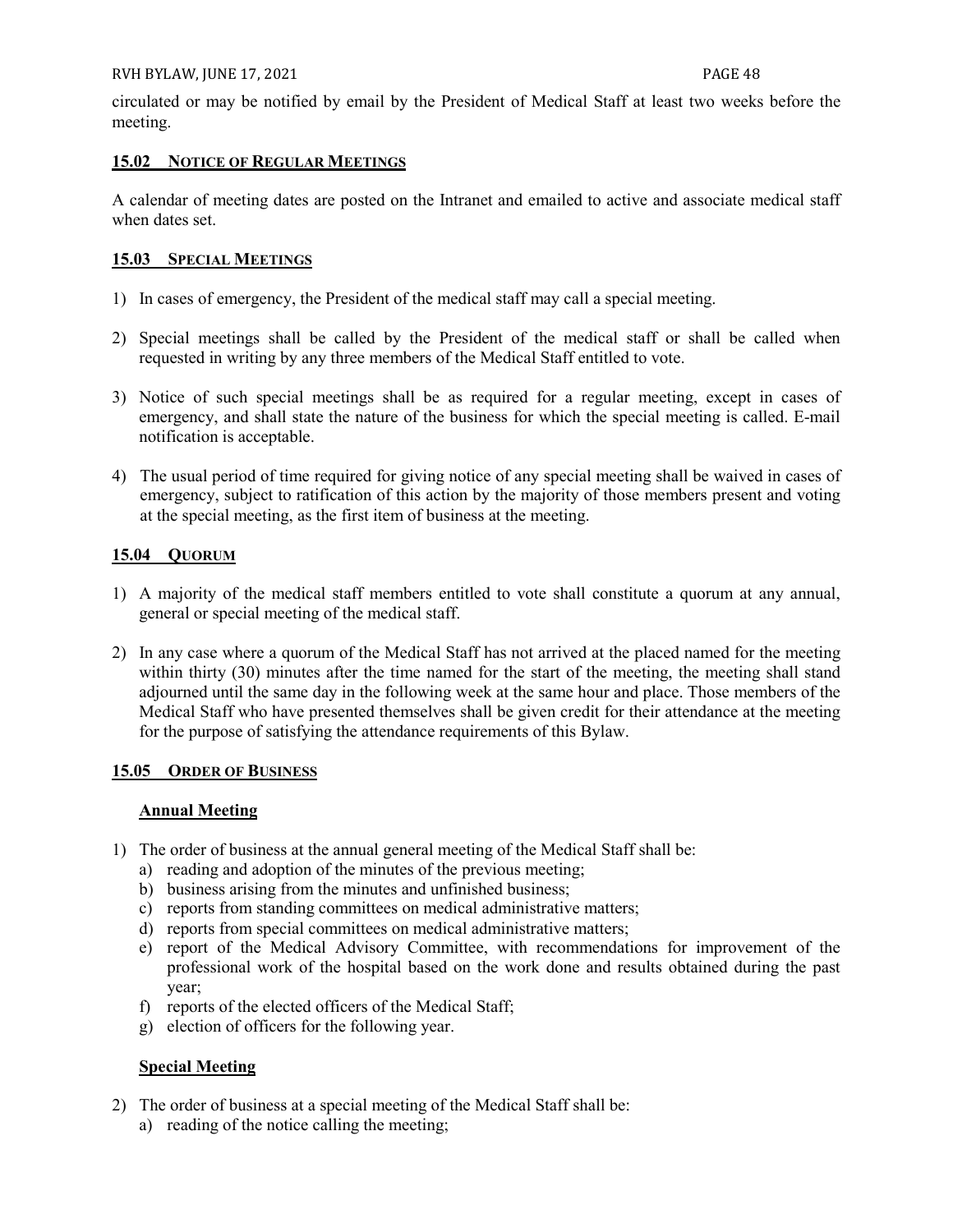#### RVH BYLAW, JUNE 17, 2021 **PAGE 49**

- b) the business for which the meeting was called;
- c) adjournment.

#### **Regular Meeting**

- 3) The order of business at a regular monthly Medical Staff meeting shall be:
	- a) Business matters:
		- (i) reading and adoption of the minutes of the last regular meeting and of any special meeting since the last regular meeting;
		- (ii) business arising from the minutes and unfinished business;
		- (iii) report of the Secretary and Communications and e Treasurer;
		- (v) report of the President and Chief Executive Officer;
		- (vi) reports from standing committees on medical administrative matters;
		- (vii) reports from special committees on medical administrative matters;
		- (viii) new business;
	- b) Clinical Matters:
		- (i) reports to the Medical Advisory Committee on clinical and professional matters to include: an analysis of the deaths in hospital since the previous meeting of the Medical Staff with special consideration of selected deaths; a discussion of the report of the Tissue, Audit and Infection Committee; and a discussion of infections, unimproved cases, errors in diagnosis, delayed recovery, results of therapy and similar matters;
		- (ii) presentation of clinical material;
		- (iii) discussion of clinical and professional matters including quality of medical records and recommendations for the improvement of the professional work of the hospital;
		- (iv) adjournment.

#### <span id="page-49-0"></span>**15.06 ATTENDANCE AT REGULAR STAFF MEETINGS**

- 1) The secretary of the Medical Staff shall arrange to have a record of attendance made and kept for each meeting of the Medical Staff. These records are for review by the Medical Advisory Committee.
- 2) Each member of the Medical Staff shall attend at least seven (7) of the regular monthly Medical Staff meetings in the calendar year.
- 3) a) When the case of a patient who has been examined by, operated on by, or has received treatment from a member of the Medical Staff, is to be presented at a general meeting or at a meeting of the Medical Advisory Committee, the physician who examined, operated on or treated the patient shall be given at least forty-eight hours notice by a Medical Staff Officer and shall attend such meeting prepared to present and discuss the case.
	- b) Failure of a member to comply with this may result in disciplinary action being taken against him/her as provided in Article 12.12.

# <span id="page-49-1"></span>**ARTICLE 16. MEDICAL STAFF ELECTED OFFICERS**

#### <span id="page-49-2"></span>**16.01 ELIGIBILITY FOR OFFICE**

Only members of the active medical staff may be elected or appointed to any position or office.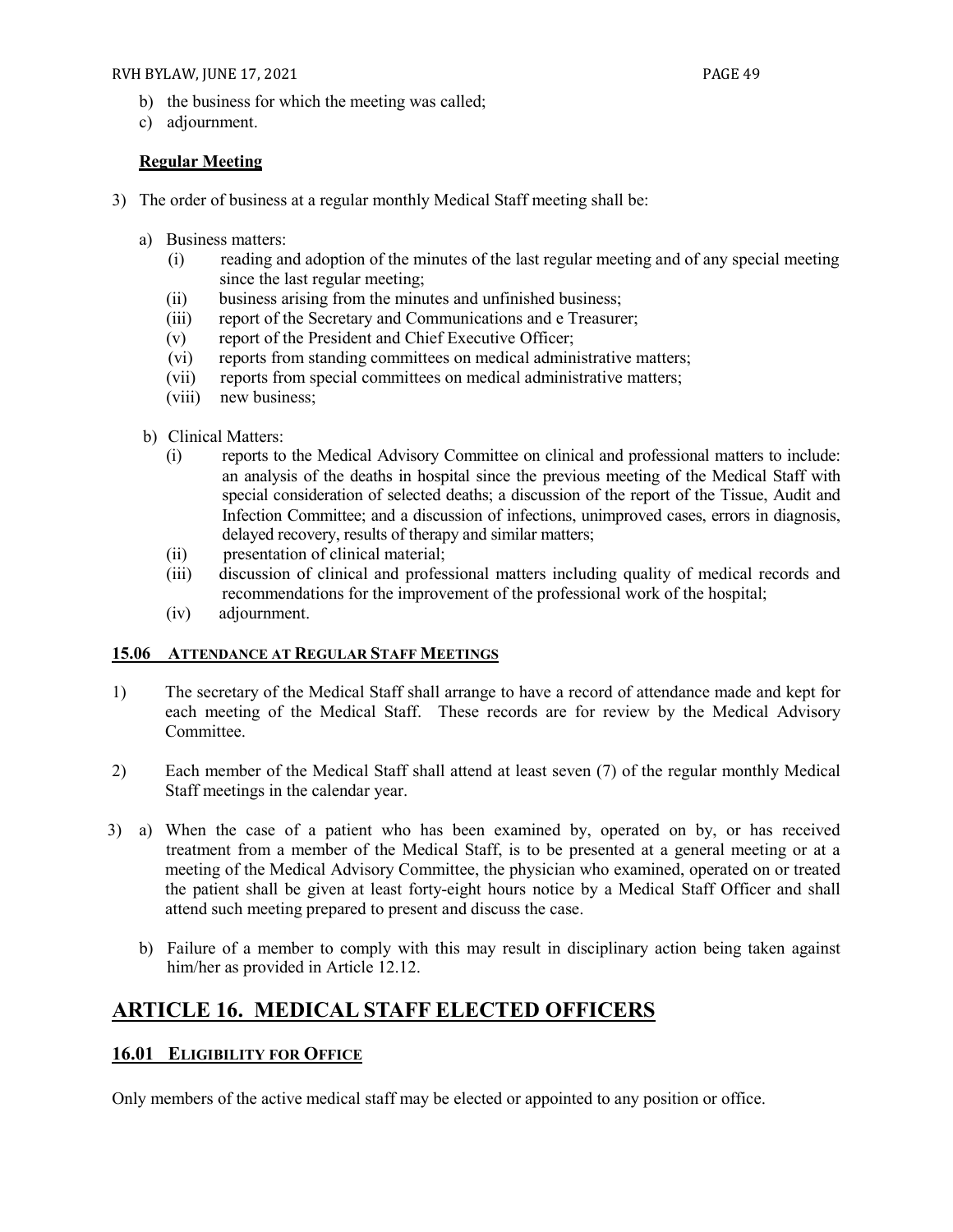#### <span id="page-50-0"></span>**16.02 ELECTED OFFICERS**

- 1) a) Members of the Active Medical Staff shall hold elections on an annual basis to fill the following offices:
	- (i) President
	- (ii) Vice-President, Secretary-Treasurer
	- (iii) Two Members at Large for the Medical Advisory Committee, as required.
	- b) No person may serve as President, for more than two consecutive annual terms in the once office except upon special resolution of the Active Medical Staff (at least two-thirds (2/3) of the votes cast). Active Medical Staff, may however, after following a break in continuous service in that office of at least one annual term, may be re-elected to that office.
	- c) Any officer of the Active Medical Staff who was elected to that office by the Active Medical Staff shall cease to hold that office upon resolution of the Active Medical Staff.

#### <span id="page-50-1"></span>**16.03 ELECTION PROCEDURES OF OFFICERS**

- a) Election of the officers of the Medical Staff will be submitted to the Secretary of Medical Staff before the annual meeting.
- b) At least thirty (30 days) before the annual meeting of the Medical Staff, the Secretary shall call for nominations of the Active Staff members to stand for the offices of the Medical Staff, which are to be filled annually by election of officers. Nomination forms will be sent by email.
- c) In order for a nomination to be valid, each nomination must be signed by the nominee accepting the nomination and two nominators.
- d) Ballots must be received by the Secretary seven (7) days prior to the annual meeting.
- e) The nominated officers of the Medical Staff shall be elected at the annual general meeting of the Medical Staff and shall hold office for one year, assuming continuous membership to the active staff.
- f) All members of the Active Staff are eligible to vote, stand for election, and hold office. Elections will be by acclamation or by a simple majority vote by all Active Medical Staff present at the Annual Meeting and eligible to vote.
- g) New Medical Staff officer positions take effect January 1st.

#### <span id="page-50-2"></span>**16.04 VACANCIES**

- a) When vacancies occur during the term of office, they will be filled for the balance of the term through an election process.
- b) This election process will be by ballot and may be done by email.
- c) Within 30 days of a vacancy, the Medical Advisory Committee will by email, call for nominations from Active Staff members, for the vacant position.
- d) In order for a nomination to be valid, each nomination must be signed by the nominee accepting the nomination and two nominators.
- e) Nominations must be received by the Secretary of Medical Staff on the  $10<sup>th</sup>$  business day following the ballot emailing.
- f) Election results will be announced by email within two business days of the close of the balloting period and will be announced at the next meeting of the Medical Staff.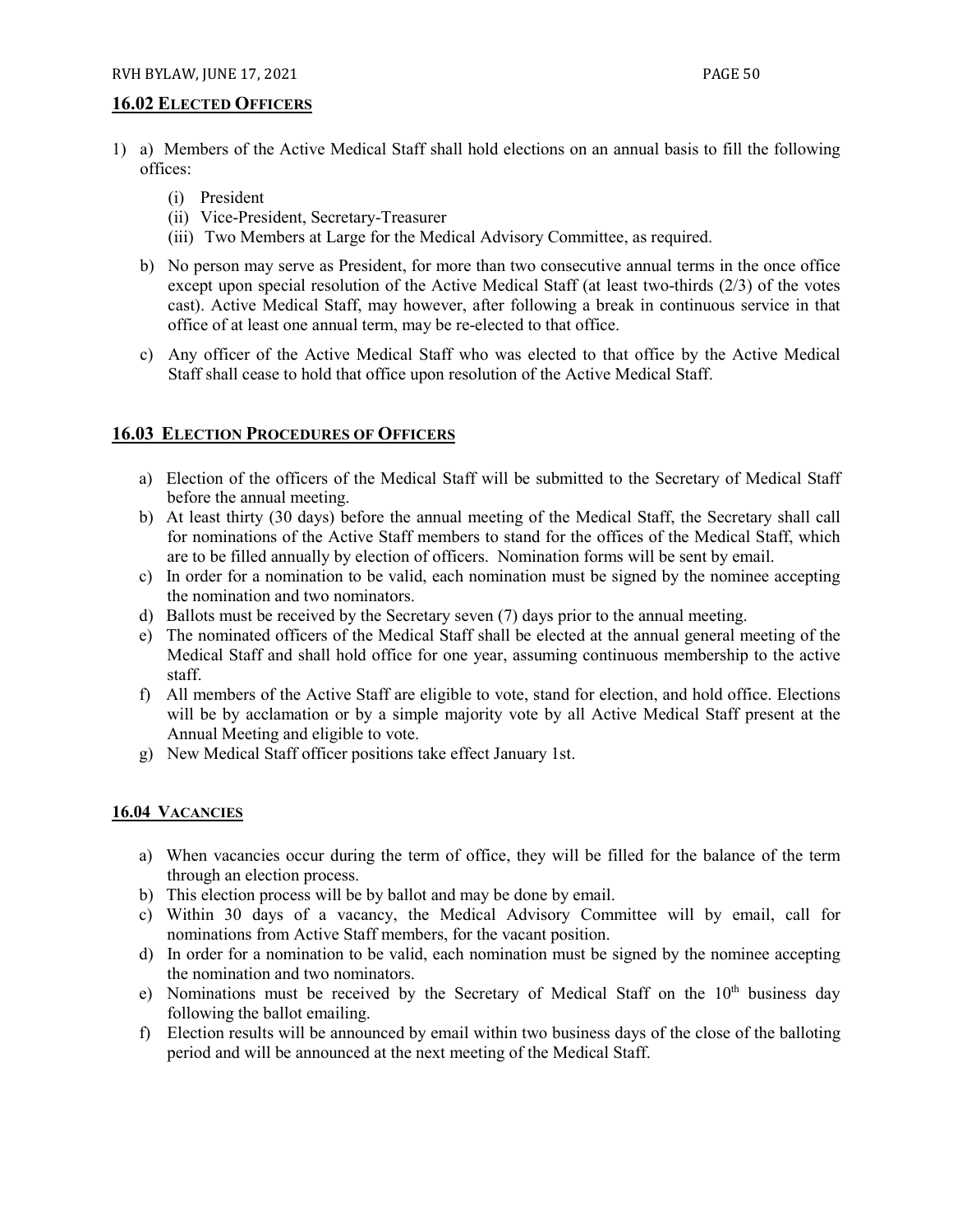#### <span id="page-51-0"></span>**16.05 DUTIES OF THE PRESIDENT OF THE MEDICAL STAFF**

The President of the medical staff shall:

- a) be a non-voting member of the Board and as a Director, fulfill his/her fiduciary duties to the Hospital by making decisions in the best interest of the Hospital;
- b) be a member of the Medical Advisory Committee;
- c) report to the Medical Advisory Committee and the Board on any issues raised by the medical staff;
- d) be accountable to the medical staff and advocate fair process in the treatment of individual members of the medical staff;
- e) preside at all meetings of the medical staff;
- f) call special meetings of the medical staff; and
- g) be an ex-officio member of the Joint Conference Committee.

#### <span id="page-51-1"></span>**16.06 DUTIES OF THE VICE-PRESIDENT AND SECRETARY-TREASURER OF MEDICAL STAFF**

The Vice-President, Secretary-Treasurer of the medical staff shall:

- a) act in the place of the President of the Medical Staff, perform his/her duties and possess his /her powers, in the absence or disability of the President;
- b) perform such duties as the President of the medical staff may delegate; and
- c) be a member of the Medical Advisory Committee
- a) attend to the correspondence of the Medical Staff;
- b) give notice of medical staff meetings by posting a written notice thereof;
	- (i) in the case of a regular or special meeting of the medical staff at least five days before the meeting;
		- (ii) in the case of an annual meeting of the medical staff, at least ten days before the meeting;
- a) ensure that minutes are kept of all medical staff meetings;
- b) ensure that a record of the attendance at each meeting of the medical staff is made;
- c) perform the duties of the Treasurer for medical staff funds and be accountable therefor;
- d) keep the funds of the medical staff in a safe manner and be accountable therefor.
- e) disburse medical staff funds at the direction of the medical staff as determined by a majority vote of the medical staff members present and entitled to vote at a medical staff meeting.

# <span id="page-51-2"></span>**ARTICLE 17. MEDICAL ADVISORY COMMITTEE**

#### <span id="page-51-3"></span>**17.01 MEDICAL ADVISORY COMMITTEE MEMBERSHIP**

- 1) The Medical Advisory Committee shall consist of:
	- a) the Chief of Staff, who shall be chair;
	- b) the President of the Medical Staff;
	- c) the Vice-President, Secretary Treasurer of the Medical Staff;
	- d) the Medical Director of Emergency;
	- e) the Site Chief of Surgical Services;
	- f) the Lead Hospitalist;
	- g) the Medical Director of Nephrology;
	- h) Members at large, if required;
	- i) the President and Chief Executive Officer, who shall be ex officio member of the Medical Advisory Committee, without the power to vote; and
	- j) the Vice-President of Patient Care Services, who shall be ex officio member of the medical Advisory Committee, without power to vote.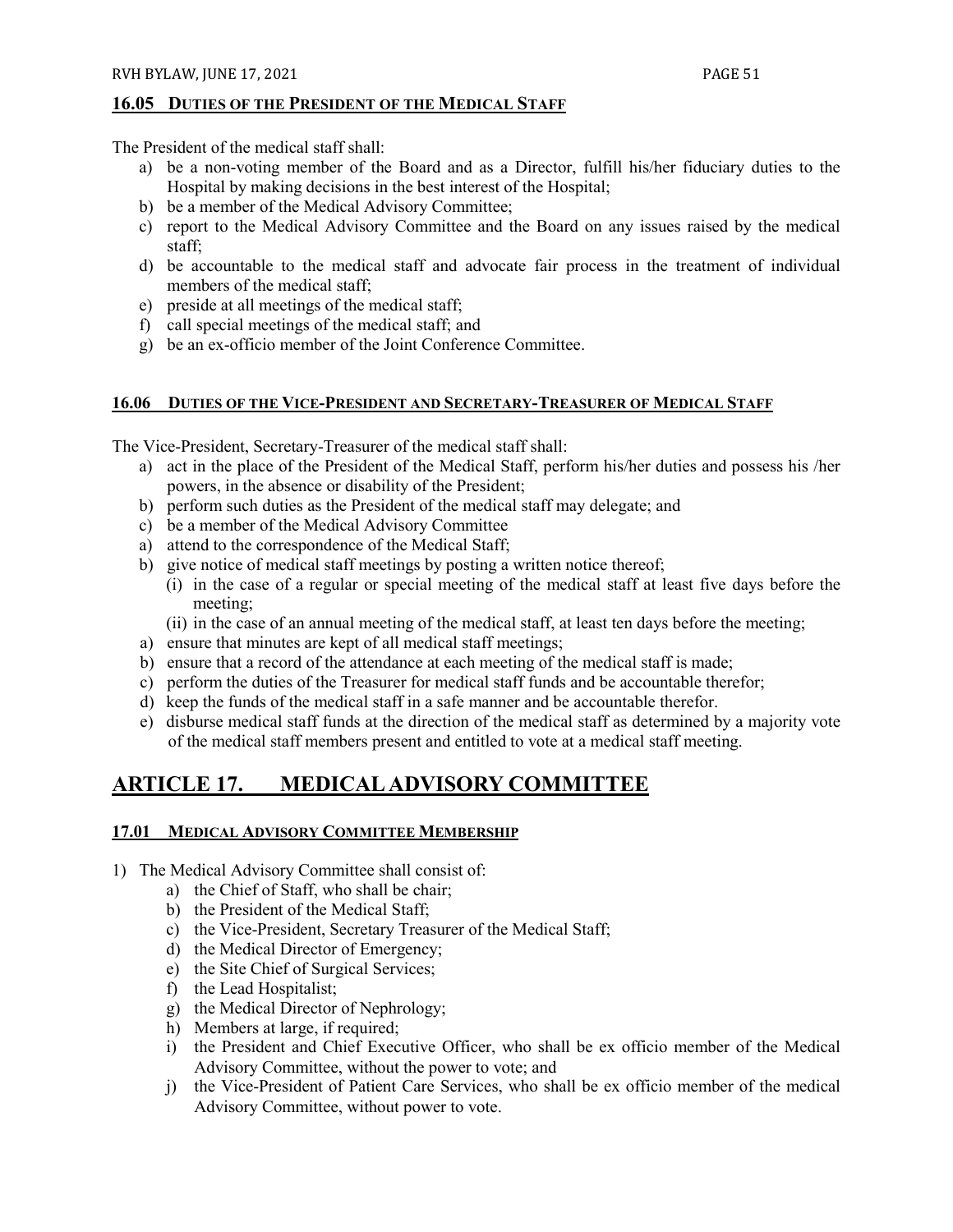2) A quorum at any meeting of the committee shall be a majority of the committee members.

#### <span id="page-52-0"></span>**17.02 MEDICAL ADVISORY COMMITTEE DUTIES**

The Medical Advisory Committee shall:

- 1) Meet at the call of the Chair at least once in every month and keep minutes of these meetings.
- 2) Make recommendations to the Board concerning:
	- a) Medical Staff Bylaw;
	- b) policies and guidelines governing the conduct of the professional practice of medicine in the hospital;
	- c) the quality of hospital medical care rendered in the hospital.
- 3) Provide clinical supervision of the practice of medicine in the Hospital.
- 4) Appoint members of the Active Medical Staff to committees as required for the supervision, review and analysis of all clinical work in the Hospital. Name the Chair of each of the Committees it appoints, and ensures that each meets and functions as required and keeps minutes of the meetings; receive, consider and act upon the report from each of the appointed committees.
- 5) Unless otherwise directed by the Medical Advisory Committee, or by this Bylaw, all committees appointed shall submit their minutes to the Medical Advisory Committee.
- 6) Advise and co-operate with the Board and the President and Chief Executive Officer in all matters pertaining to the professional, clinical and technical services.
- 7) Perform the duties of the credentials committee. In considering a recommendation for appointment, review:
	- a) the need of the Hospital for such an appointment; and
	- b) the impact such an appointment would have on available Hospital and community resources.
	- c) in the case of a recommendation for appointment, specify the privileges which it recommends the applicant be granted.
- 7) May act as the Nominating Committee for appointment of officers of the Active Medical Staff.
- 8) Advise the Board on any matter requested by the Board.
- 10) Through the Chief of Staff, advise the Board on:
	- a) medical quality assurance;
	- b) education;
	- c) clinical role of the Hospital; and
	- d) medical manpower plan
	- e) appointment of physicians to the Medical Staff
	- f) re-appointment of physicians to the Medical Staff
	- g) elected medical staff officers on an annual basis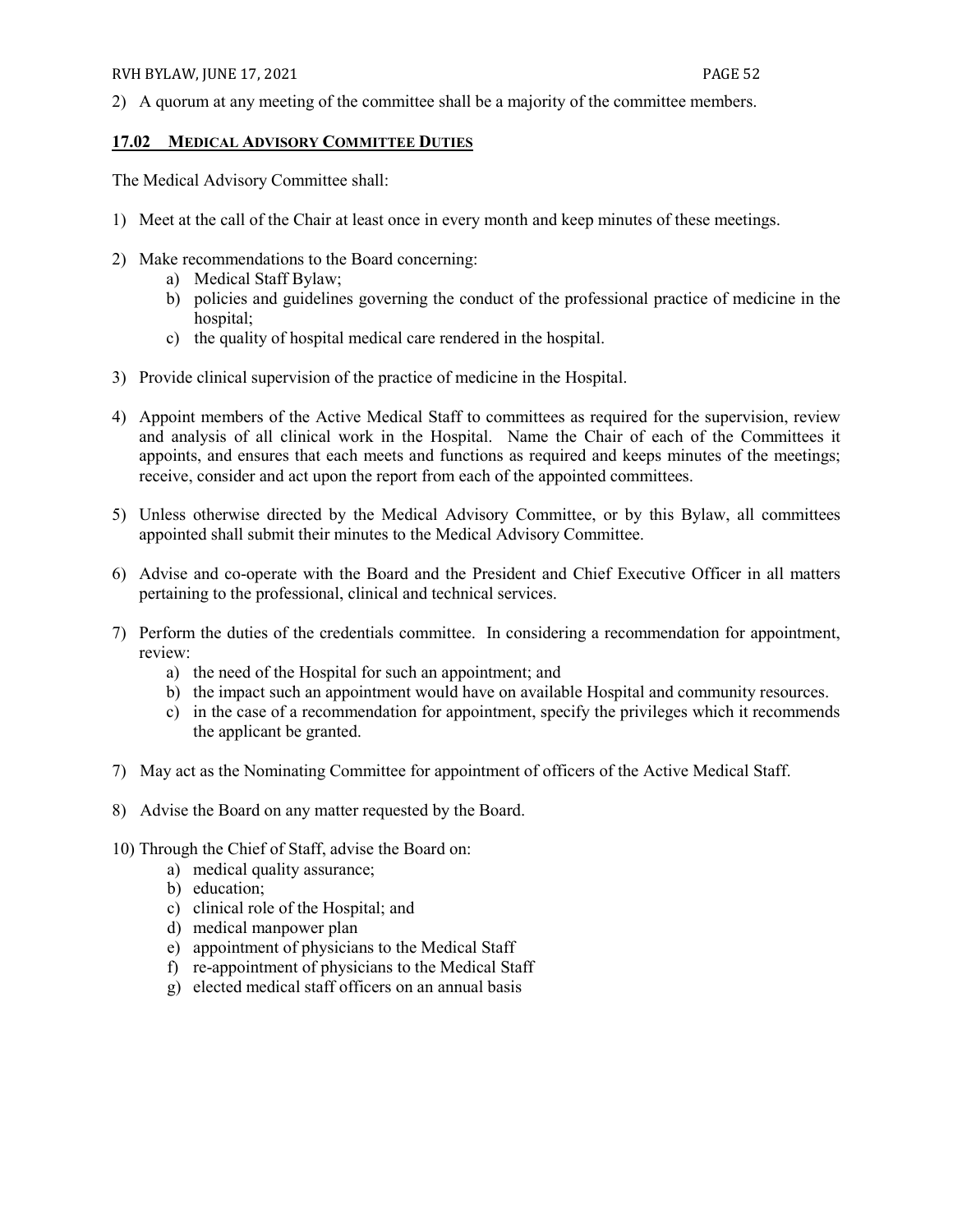# <span id="page-53-0"></span>**ARTICLE 18. MEDICAL STAFF COMMITTEES ESTABLISHED BY THE BOARD**

The following Medical Staff Committees are hereby established:

- 1) Credentials Committee.
- 2) Health Records Committee.
- 3) Admission, Discharge and Utilization Committee.
- 4) Infection Control Committee.
- 5) Pharmacy Committee.

#### <span id="page-53-1"></span>**18.01 APPOINTMENT TO MEDICAL STAFF COMMITTEES**

The Medical Advisory Committee shall appoint the medical members of all Medical Staff Committees provided for in this Bylaw of the Hospital. Other members may be appointed to Hospital Committees as required.

#### <span id="page-53-2"></span>**18.02 MEDICAL STAFF COMMITTEE DUTIES**

In addition to the specific duties of each Medical Staff Committee as set out in this Bylaw, all Medical Staff Committees shall:

- a) meet as directed by the Medical Advisory Committee; and
- b) present a written report including any recommendations of each meeting to the next meeting of the Medical Advisory Committee.

#### <span id="page-53-3"></span>**18.03 MEDICAL STAFF COMMITTEE CHAIR**

The Medical Advisory Committee shall appoint the chair of each Medical Staff Committee.

#### <span id="page-53-4"></span>**18.04 MEDICAL STAFF COMMITTEE CHAIR DUTIES**

A Medical Staff Committee Chair:

- 1) shall chair the Medical Staff Committee meetings,
- 2) shall call meetings of the Medical Staff Committee,
- 3) unless otherwise directed by this Bylaw, all committees appointed shall meet and submit a monthly report
- 4) At the request of the Medical Advisory Committee, shall be present to discuss all or part of any report of the Committee, and
- 5) may request meetings with the Medical Advisory Committee.

#### <span id="page-53-5"></span>**18.05 CREDENTIALS COMMITTEE**

- 1) The Medical Advisory Committee in its capacity as a Credentials Committee shall:
	- a) ensure that a record of the qualifications and professional career of every member of the medical staff is maintained.
	- b) establish the authenticity of and investigate the qualifications of each applicant for appointment and re-appointment to the medical and each applicant for a change in privileges.
	- c) Meetings are held "in-camera".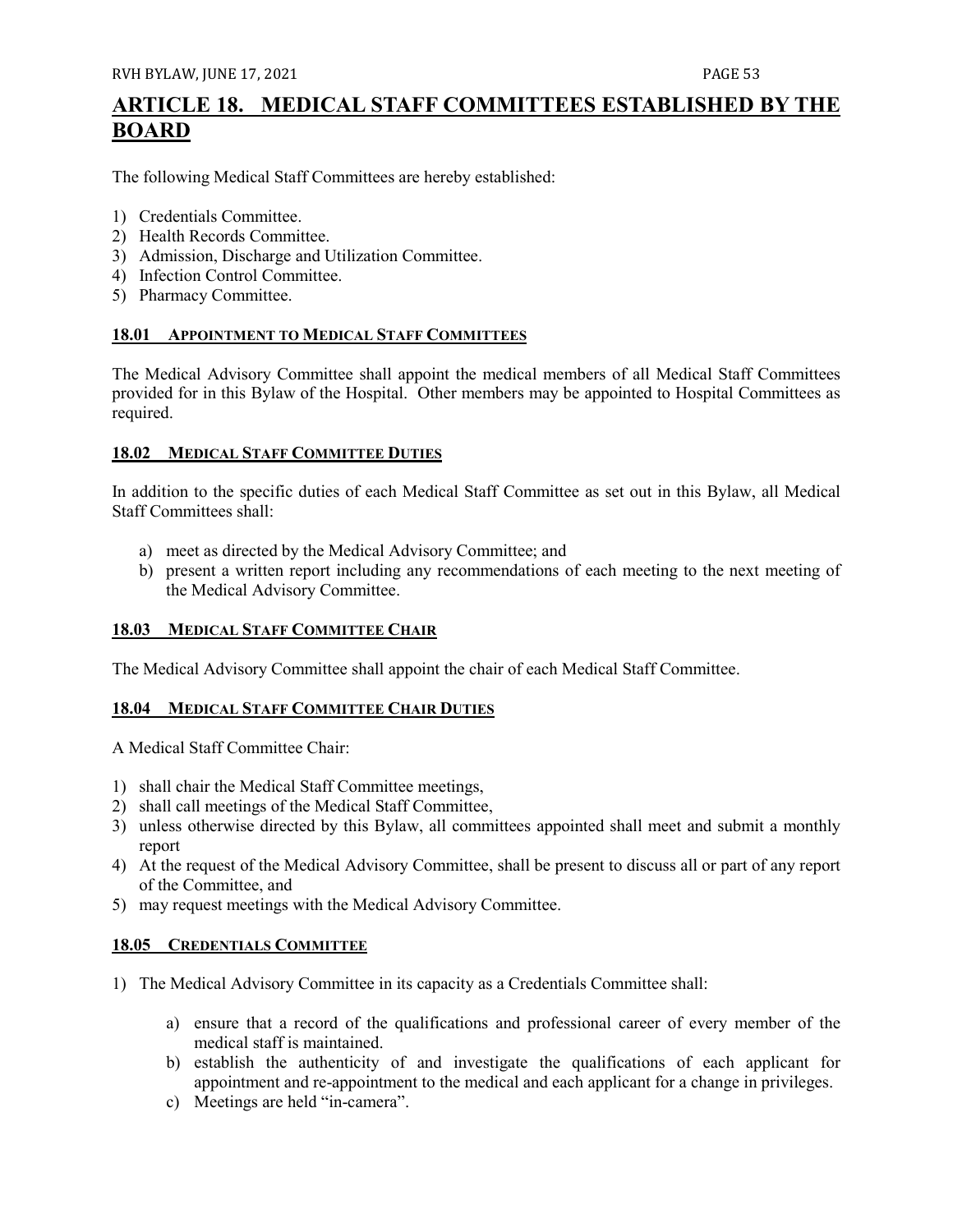- d) submit a written report to the Medical Advisory Committee at or before its next regular meeting. The report shall include the kind and extent of privileges requested by the applicant, and, if necessary, a request that the application be deferred for further investigation.
- e) consider every application for operating room or other hospital privileges or for an extension of previously granted privileges; and report to the Board the kind and extend of the privileges which are recommended to be granted by the Board to an application for membership on the Medical Staff, or to an applicant for promotion, or for increased privileges on the Medical Staff after consideration of:
	- (i) an applicant's previous training and experience;
	- (ii) the applicant's reputation concerning the quality of his/her professional work, and
	- (iii) the professional knowledge and skill he/she has demonstrated in any service performed by them in the hospital.
- f) in no case defer for more than two months the final report of the committee on any application presented to it.
- g) investigate any contravention of the Bylaw of the Hospital, or of the regulations under the Public Hospitals Act, of which any Medical Staff member may be accused or suspected, and make recommendation to the Board for dismissal, suspension or restriction of hospital privileges of any such member so contravening. The Committee, before making its recommendations under this subparagraph shall hear and consider the explanations and defence of the Medical Staff member being disciplined.
- 2) The Committee shall perform any other duties prescribed by the Medical Advisory Committee.

#### <span id="page-54-0"></span>**18.06 HEALTH RECORDS COMMITTEE**

- 1) The Health Records Committee shall be appointed by and report to the Medical Advisory Committee.
- 2) The Health Records Committee membership shall have two Medical Staff representatives, Vice-President of Corporate Services, Vice-President of Patient Care and the Manager of Health Records. The Chair shall be a member of Medical Staff.
- 3) The Health Records Committee shall meet at least twice a year with additional meetings at the call of the chair.
- 4) The Health Records Committee shall:
	- a) evaluate the completeness, accuracy and promptness of all entries in clinical records by reviewing a random sampling of case files on a monthly bases, and reporting areas of deficiency to staff members, departments, and Medical Advisory Committee or Medical Staff meetings as appropriate. Special problem files that may be referred by the Health Records Department should also be reviewed.
	- b) examine the requirement for new or revised forms or formats of clinical records in relation to changing patterns or roles in clinical practice in the hospital, and to recommend new or revised forms.
	- c) formulate and recommend Hospital and Medical Staff Policies and regulations governing the following areas:
		- (i) Content and format of medical records.
		- (ii) Timely completion of records
		- (iii) Disciplinary actions relating to Medical Staff deficiencies.
		- (iv) Safeguarding the confidentiality and release of clinical information.
	- d) review health records for completeness and quality of recording;
	- e) assist in studies relating to patient care.
	- f) recommend to the Chief of Staff any indication for disciplinary action of staff members for serious or repeated deficiencies in content and/or completion of records.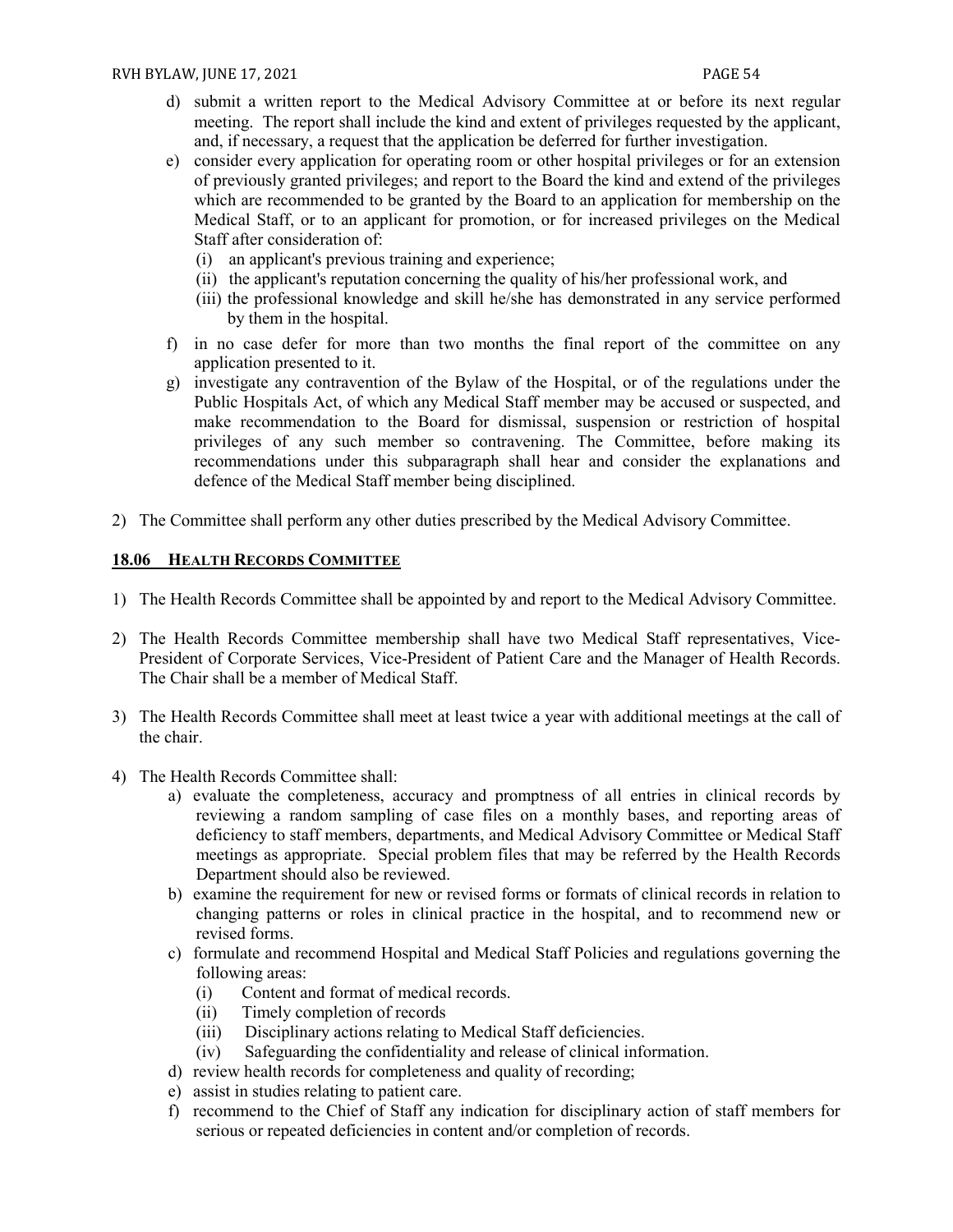- g) review and revise forms as they pertain to medical staff record keeping;
- h) retain medical records and notes, charts and other material relating to patient care;
- i) ensure the timely and proper destruction of health records and notes, charts and other material relating to patient care.
- 5) The Committee shall perform any other duties pertaining to health record keeping as may be requested by the Medical Advisory Committee.

#### <span id="page-55-0"></span>**18.07 ADMISSION, DISCHARGE AND UTILIZATION COMMITTEE**

- 1) The Admission, Discharge and Utilization Committee shall be appointed by and report to the Medical Advisory Committee.
- 2) The Admission, Discharge and Utilization Committee membership shall have two Medical Staff representatives, Vice-President of Corporate Services, the Vice-President of Patient Care Services, the Vice-President of Financial Services, the Discharge Planning Co-ordinator, Manager of Clinical Records, and one representative from nursing. The Chair shall be a member of Medical Staff.
- 3) The Admission, Discharge and Utilization Committee shall meet at least twice a year with additional meetings at the call of the chair.
- 4) The Admission, Discharge and Utilization Committee shall:
	- a) review utilization patterns in the hospital and identify where improvements could be achieved.
	- b) monitor overall trends in admissions, discharges, length of stay, "alternate level of care" days, and out-patient service volumes.
	- c) review the utilization of all hospital diagnostic, therapeutic and support services, including consultation and referral services, which affect the ability of the Hospital to make effective use of its resources and provide quality health care to our catchment population.
	- d) develop and provide an educational program about the utilization management program as well as utilization issues to members of the Medical Advisory Committee, the Board of Directors, senior management, the Medical Staff, Department Heads and employees.
	- e) monitor and evaluate the implementation response to those committee recommendations that are approved by the Medical Advisory Committee and to report back on progress achieved.
	- f) advise the Medical Advisory Committee on matters of policy and practice regarding admission, discharge and utilization issues.
	- g) comment on the resource implications of proposed incremental positions on the Medical Staff with full admitting privileges.
	- h) comment on the development of new and expanding programs in the hospital.
	- i) evaluate annually the activities of the committee.
	- j) perform such other duties as may be requested from time to time by the Medical Advisory Committee, the Board of Directors and senior management.

#### <span id="page-55-1"></span>**18.08 INFECTION CONTROL COMMITTEE**

- 1) The Infection Control Committee shall be appointed by and report to the Medical Advisory Committee.
- 2) The Infection Control Committee membership shall have up to four Medical Staff representatives, Manager of Clinical Records, Manager of Laboratories, Nurse Manager of Acute Care, Nurse Manager of Surgical Suite, Infection Control Practitioner, Occupational Health and Safety Officer, Administrative representative, Environmental Services representative, Central Sterile Services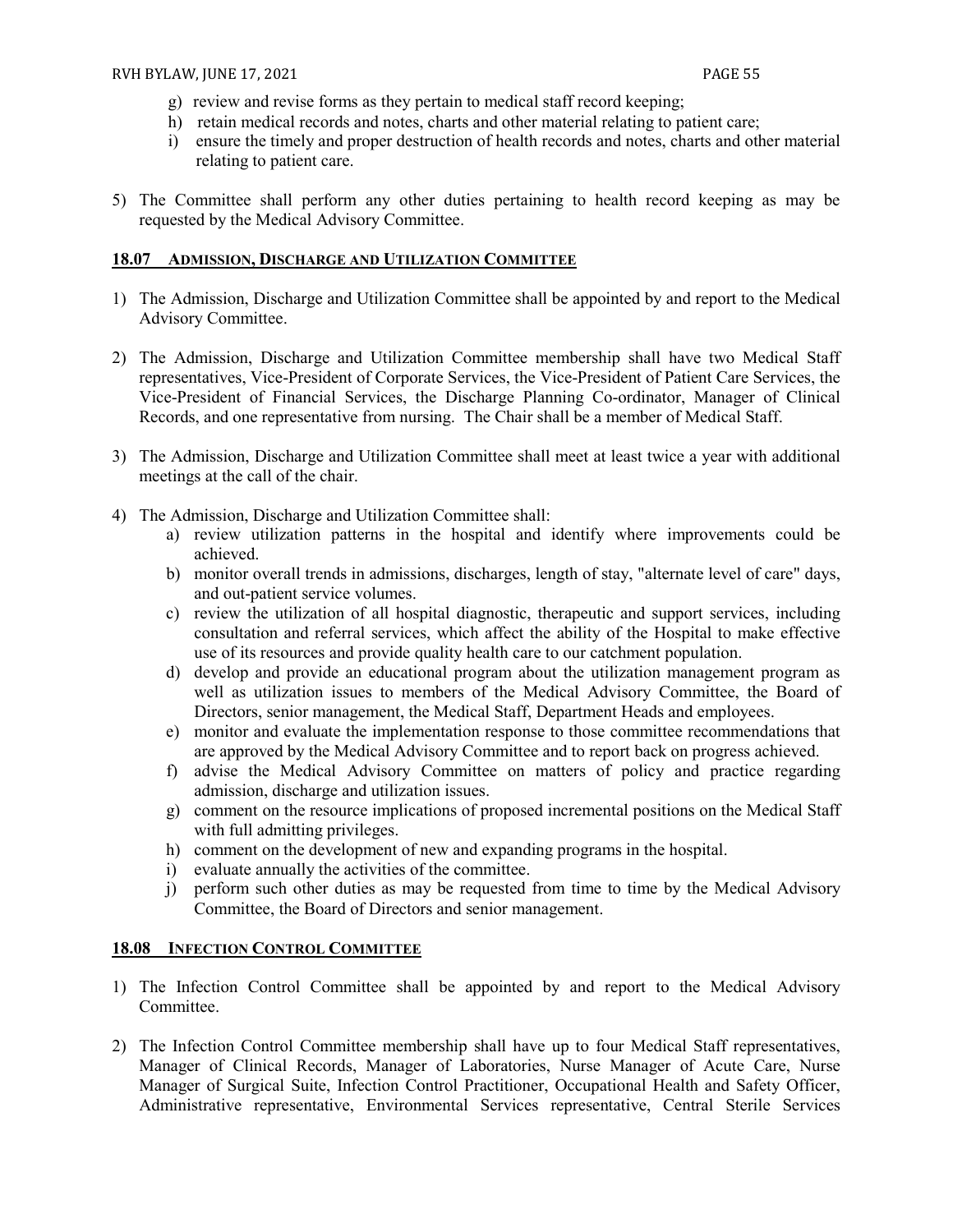#### RVH BYLAW, JUNE 17, 2021 **PAGE 56**

representative, one staff nurse and other disciplines as necessary. The Chair shall be a member of Medical Staff.

- 3) The Infection Control Committee shall meet at least twice a year with additional meetings at the call of the chair.
- 4) The Infection Control Committee shall through activities of surveillance, education, and consultation:
	- a) Review compliance and safety audits for procedures associated with high impact of error, recommend methods for improvement, and assure implementation. Examples include but are not limited to sterilization and disinfection, hand hygiene, and specimen processing.
	- b) Review Pharmacy and Therapeutics Committee annual report on antibiotic stewardship and antibiotic utilization. Recommend guidelines for prophylactic use of antibiotics consistent with high quality patient care.
	- c) Establish a system of monitoring clusters and outbreaks of infection occurring in patients and personnel. Committee should have access to laboratory reports as required. Analysis should include identification of risk factors, determination of mechanism of transmission, discussion of effective controls, and provision of internal and external communication as required.
	- d) Maintain records of infections as a basis for study in minimizing mortality, morbidity, and economic burden, as well as historical data required for qualitative surveys.
	- e) Establish surveillance program which targets healthcare acquired infections mandated by legislation for incidence detection, graded of high relevance to population served, or utilized in establishing baseline ratio of risk. Populations at risk may include outpatients and post discharge follow-up.
	- f) Review compliance with bacteriological procedures as determined by regional laboratory services.
	- g) Review best practice guidelines, healthcare accreditation standards, relevant federal and provincial legislation, and safety / risk reduction literature.
	- h) Recommend practice and ensure compliance.
	- i) Ensure compliance with reportable communicable diseases legislation for positive laboratory reports and clinical outbreaks.
	- j) Provide feedback for information dissemination on compliance and safety audits, infection rates, policy revisions, product evaluations, and new implementation of programs.
- 5) Make recommendations to the Medical Advisory Committee on infection control matters related to:
	- a) The Occupational Health and Safety Program
	- b) Immunization programs for patients and employees
	- c) Work restrictions for employees during outbreak conditions
	- d) Visitor restrictions or instructions
	- e) Patient restrictions or instructions
	- f) Educational programs for all persons conducting activities in the hospital (includes employees, contract workers, students, volunteers)
	- g) Routine and additional precautions
	- h) Policy and procedures
	- i) Environmental and sanitation
	- j) Biomedical waste management
	- k) Construction and renovation
	- l) Emergency preparedness and disaster planning
	- m) Product / equipment selection and cleaning requirements
	- n) Pet visitation
- 6) Make recommendations to the President of Medical Staff and the Chief Executive Officer with respect to infection control matters related to the Occupational Health and Safety program.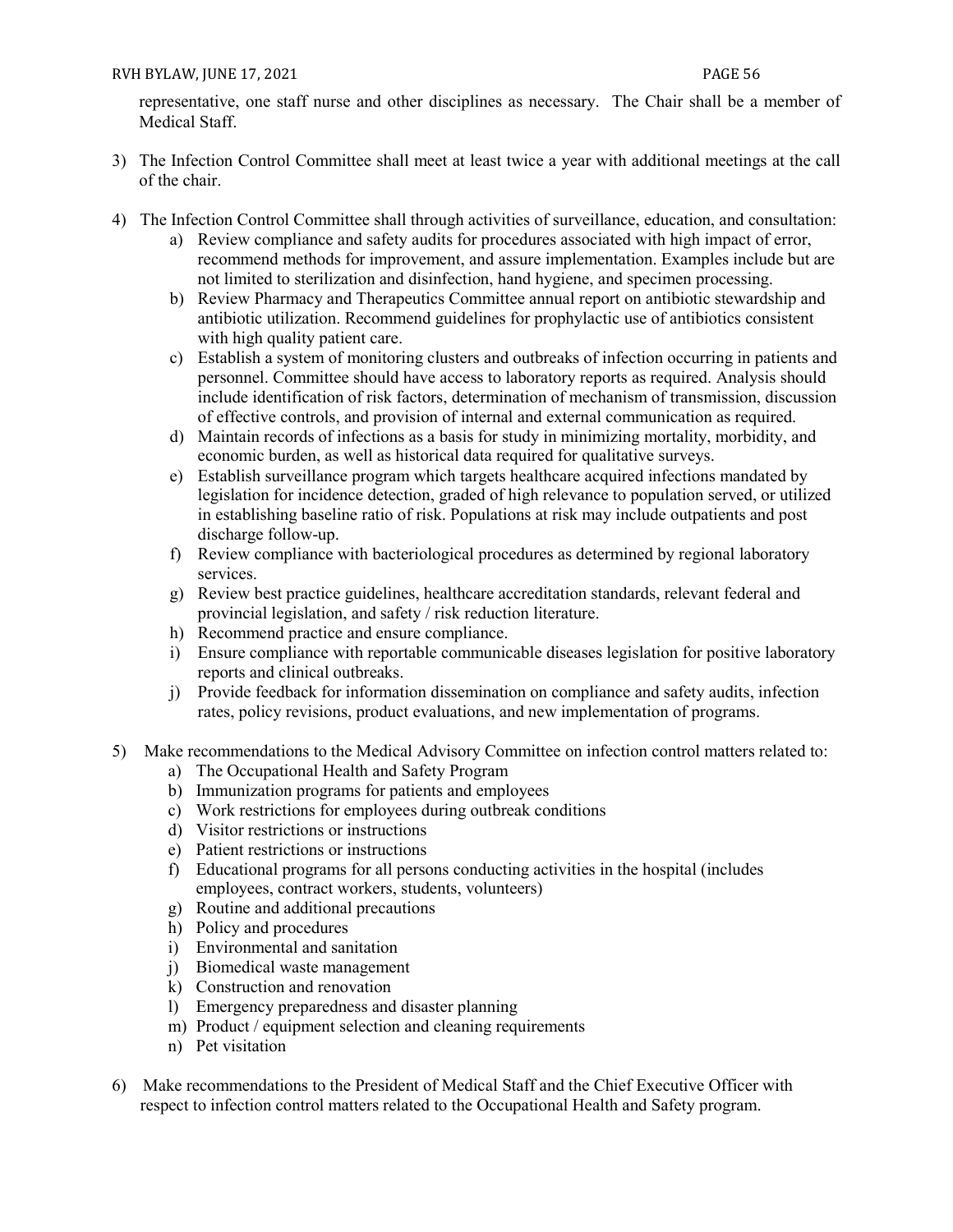- 7) Make recommendations to the President of Medical Staff and the Chief Executive Officer with respect to infection control matters related to the Health Surveillance program.
- 8) Follow-up and evaluate the results of each of its recommendations made under subsections (1), (2), and (3).
- 9) Quantify infection control surveillance report and communicate to Medical Advisory Committee.

#### <span id="page-57-0"></span>**18.09 PHARMACY AND THERAPEUTICS COMMITTEE**

- 1) The Pharmacy and Therapeutics Committee shall be appointed by and report to the Medical Advisory Committee.
- 2) The Pharmacy and Therapeutics Committee membership shall have three Medical Staff representatives, Nursing representative, Nursing Administration representative, Director of Pharmacy, Director of Dietetics and other disciplines as necessary. The Chair must be a member of Medical Staff.
- 3) The Pharmacy and Therapeutics Committee shall meet at least twice a year with additional meetings at the call of the chair.
- 4) The Pharmacy and Therapeutics Committee shall:
	- a) serve in an advisory capacity to the medical staff by assessing regularly the appropriateness and adequacy of medication-related policies and make policy recommendations to the Medical Advisory Committee regarding drug utilization to ensure safe, effective and economical use of drugs.
	- b) keep a constant surveillance on the drugs used, their necessity, duplication, toxicity and cost.
	- c) evaluate drug utilization, new drugs and current therapeutics and develop a formulary which is suited to the Hospital's needs, and periodically assess the effectiveness of and adherence to the formulary.
	- d) develop a procedure for the use of non-formulary drugs and mechanisms for their evaluation.
	- e) periodically analyze a summary of medication errors and their causative factors and make appropriate recommendations regarding prevention to the medical, nursing and/or pharmacy staffs.
	- f) develop an adverse drug reaction reporting program, review all these reports and ensure that a summary is circulated to medical and nursing staffs when the need arises.
	- g) review all standing orders annually, or more often if deemed necessary.
	- h) develop protocols governing programs such as total parenteral nutrition, investigational drugs, self-medication, or ensure that such protocols have been developed after appropriate committee review.
	- i) identify and/or arrange appropriate educational programs for the medical and Hospital staff to enhance their knowledge of drug therapy and practices.
	- j) review medication incidents and adverse drug reactions occurring in the hospital.
- 5) Perform such other duties as the Medical Advisory Committee may direct.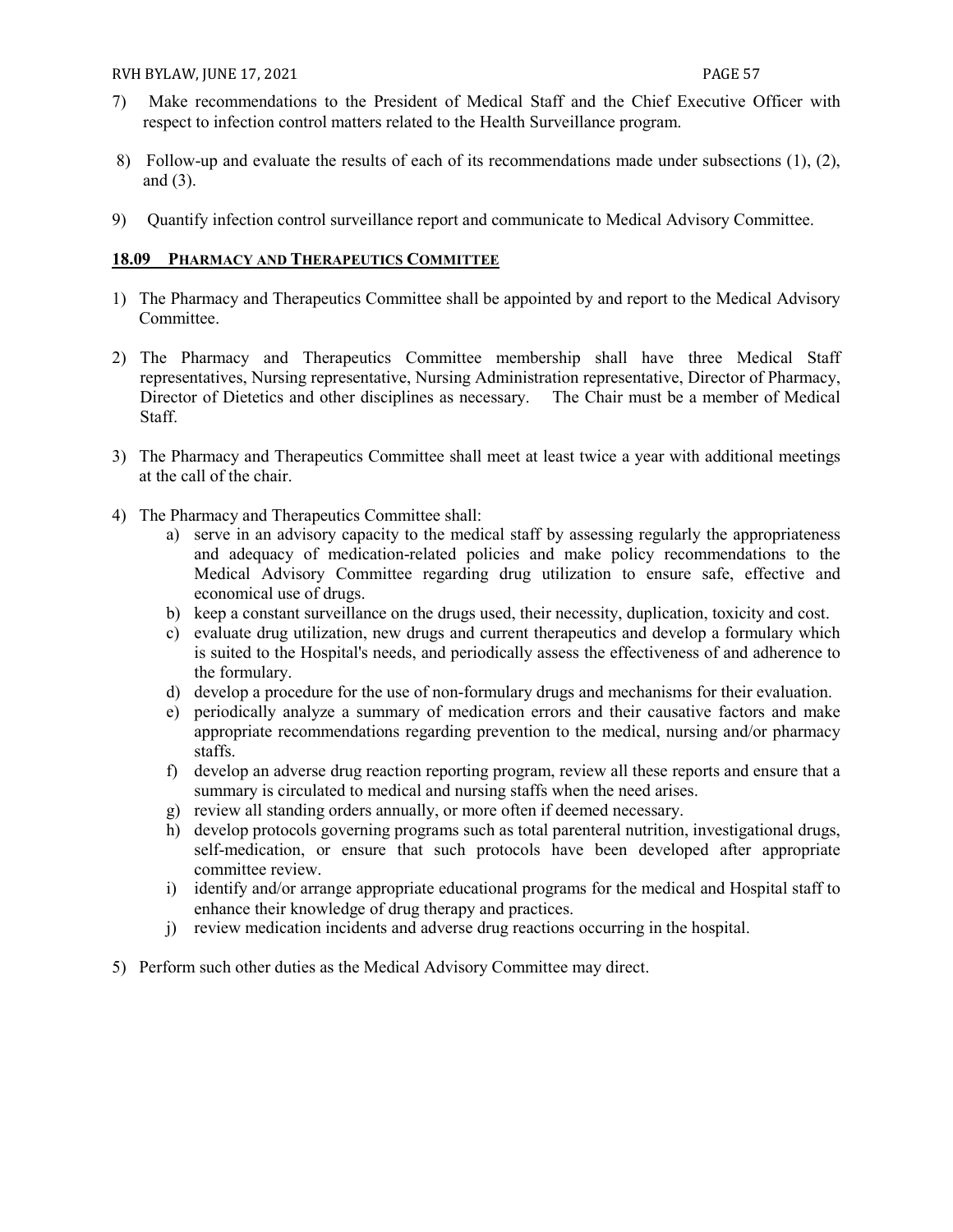# <span id="page-58-0"></span>**ARTICLE 19. REGISTERED NURSE EXTENDED CLASS (NURSE PRACTITIONER)**

#### <span id="page-58-1"></span>**19.01 APPLICATION**

a) Registered Nurses, Extended Class (Nurse Practitioner) from the community that wish to order tests must make application on the prescribed form.

#### <span id="page-58-2"></span>**19.02 ORDERING TESTS**

- b) Members of the Registered Nurse, Extended Class (Nurse Practitioner) registration may:
	- i. order x-rays of the chest, ribs, arm, shoulder, wrist, hand, leg, hip, ankle or foot, and mammograms
	- ii. order diagnostic ultrasound of the abdomen, pelvis, breast and obstetrical ultrasound.
	- iii. order specific x-rays or ultrasounds to:
		- a. Confirm the diagnosis of a short term, episodic illness or injury as suggested by the client's history and/or physical findings,
		- b. Rule out a potential diagnosis that, if present, would require consultation with an appropriate physician for treatment,
		- c. Assess/monitor ongoing conditions of clients with stable chronic illnesses, or screen for diseases.
	- iv. make a physiotherapy referral.

#### *v. MAY NOT ORDER CTs, MRIs or nuclear medicine procedures*

- c) Registered Nurse Extended Class (Nurse Practitioner) shall:
	- (i) Notify the President and Chief Executive Officer of any change in the class of registration on the Annual Registration Payment Card from the College of Nurses of Ontario; and
	- (ii) Abide by the Rules of the Hospital, this Bylaw, the Public Hospitals Act and the Regulations thereunder and all other legislative requirements.

#### <span id="page-58-3"></span>**19.03 EMPLOYEES**

Registered Nurses Extended Class (Nurse Practitioner) who are employed by the Hospital are not privileged by the Medical Advisory Committee nor are they appointed as Registered Nurse Extended Class (Nurse Practitioner).

# <span id="page-58-4"></span>**ARTICLE 20. AMENDMENTS**

#### <span id="page-58-5"></span>**20.01 AMENDMENTS TO ADMINISTRATIVE BYLAW**

- 1) The Board may pass or amend the Bylaw of the Corporation from time to time.
- 2) (a) Where it is intended to pass or amend the Bylaw at a meeting of the Board, notice of such intention shall be posted on the Board portal of the Intranet not less than ten days before the meeting.
	- (b) Where the notice of intention required by clause (2) (a) is not provided, any proposed Bylaw or amendments to the Bylaw may nevertheless be moved at the meeting and discussion and voting thereon adjourned to the next meeting, for which no notice of intention need be given.